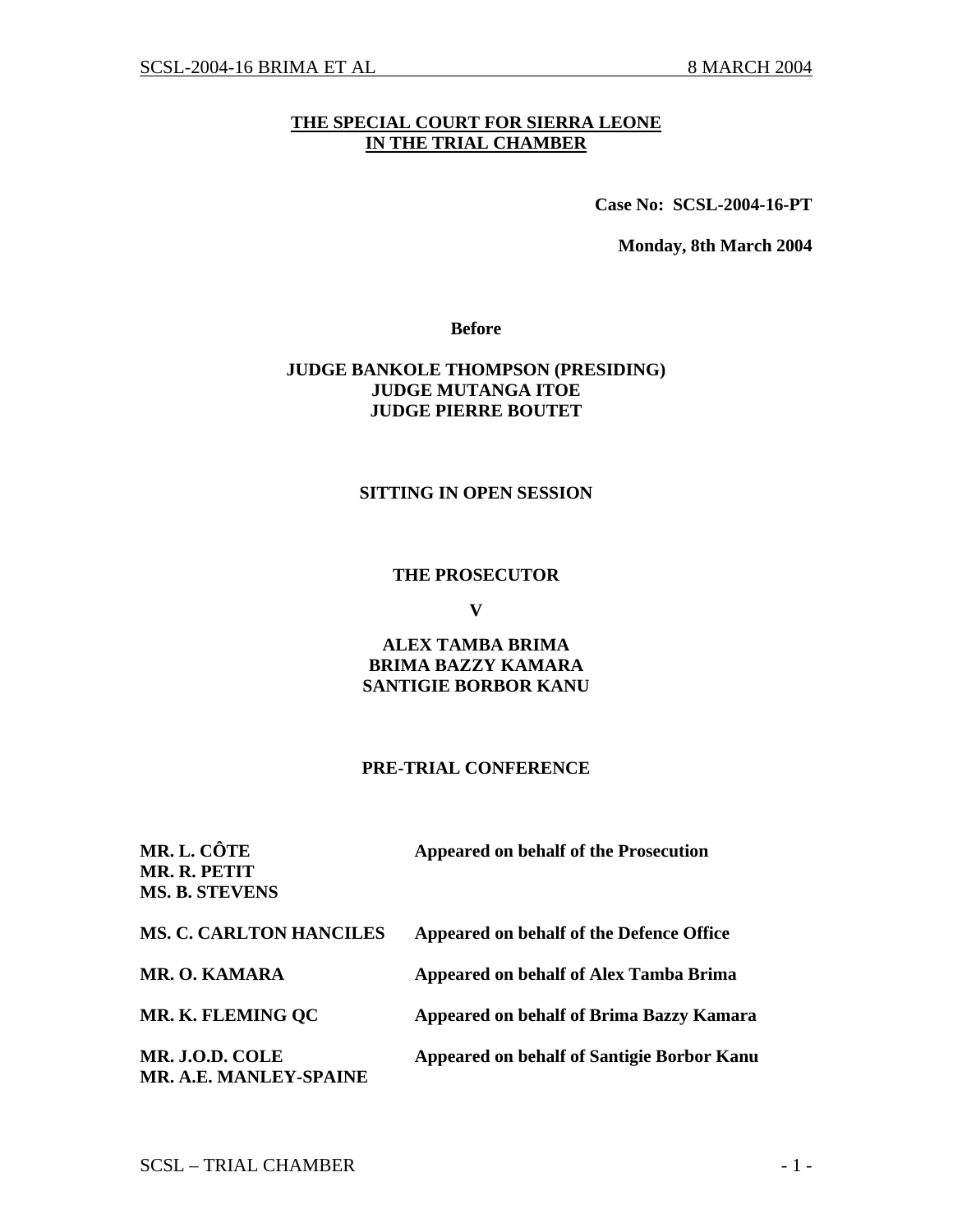# **INDEX**

# **Page No.**

| <b>ITEM 1: APPEARANCES</b>                                        | 3  |
|-------------------------------------------------------------------|----|
| CLOSED SESSION – SEE SEPARATE TRANSCRIPT                          | 3  |
| ITEM 2: INTERPRETATION NEEDS OF THE ACCUSED                       | 4  |
| ITEM 2: HEALTH AND WELL BEING OF THE ACCUSED                      | 6  |
| ITEM 2: SUBMISSIONS BY MR. MANLEY-SPAINE                          | 11 |
| <b>ITEM 2: SUBMISSIONS BY MS, CARLTON HANCILES</b>                | 14 |
| <b>ITEM 3: GENERAL HOUSEKEEPING</b><br>- FILING OF DEFENCE BRIEFS | 16 |
| CLOSED SESSION – SEE SEPARATE TRANSCRIPT                          | 19 |
| <b>ITEM 9: PENDING MOTIONS</b>                                    | 19 |
| <b>ITEM 9: SUBMISSIONS BY MR. PETIT</b>                           | 21 |
| <b>ITEM 9: SUBMISSIONS BY MR. COTE</b>                            | 33 |
| <b>ITEM 9: DECISION BY PRESIDING JUDGE</b>                        | 35 |
| <b>ITEM 9: PENDING MOTIONS</b>                                    | 37 |
| <b>ITEM 10: TRIAL SCHEDULE</b>                                    | 41 |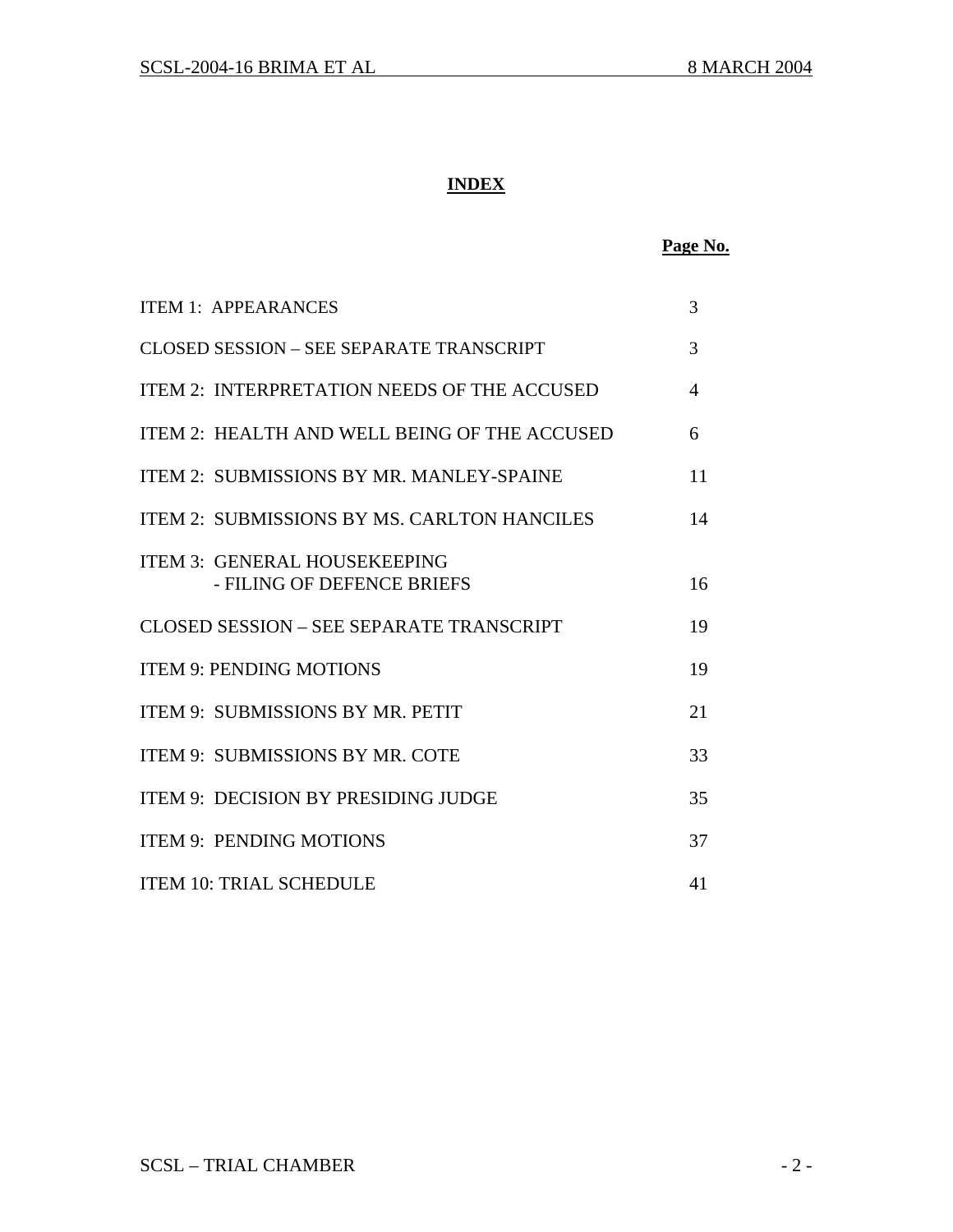- 1. PRESIDING JUDGE: Good morning, may we have representation please?
- 2. MR. PETIT: Good morning, Mr. President. Your Honours, Robert Petit, Luc Côte and Boi-Tia Stevens for the Prosecution.
- 3. MR. FLEMING: If the Court pleases, I am Ken Fleming. I appear for Mr. Kamara.
- 4. PRESIDING JUDGE: Thank you.
- 5. MS. CARLTON-HANCILES: I am Claire Carlton-Hanciles, legal officer, Defence Office and I have Mr. Kamara with me for Alex Tamba Brima.
- 6. MR. MANLEY-SPAINE: May it please Your Honour, I am A. E. Manley-Spaine. I appear with Mr. J. O. D. Cole for Kanu.
- 7. PRESIDING JUDGE: Thank you, counsel.
- 8. Let me ask first of all; are there translation and interpretation facilities?
- 9. THE CLERK: Yes, My Lord.
- 10. PRESIDING JUDGE: Before we commence the actual proceedings designated status conference of which you have been notified, we need to settle at this stage a key question of a preliminary nature. It is whether the status conference proceeding should be conducted as an open court hearing. This is precisely the purpose of the instant proceeding conveniently described as a prestatus conference.
- 11. *(At this point in the proceedings, a portion of the transcript was extracted and sealed under separate cover, as the session was heard in camera)*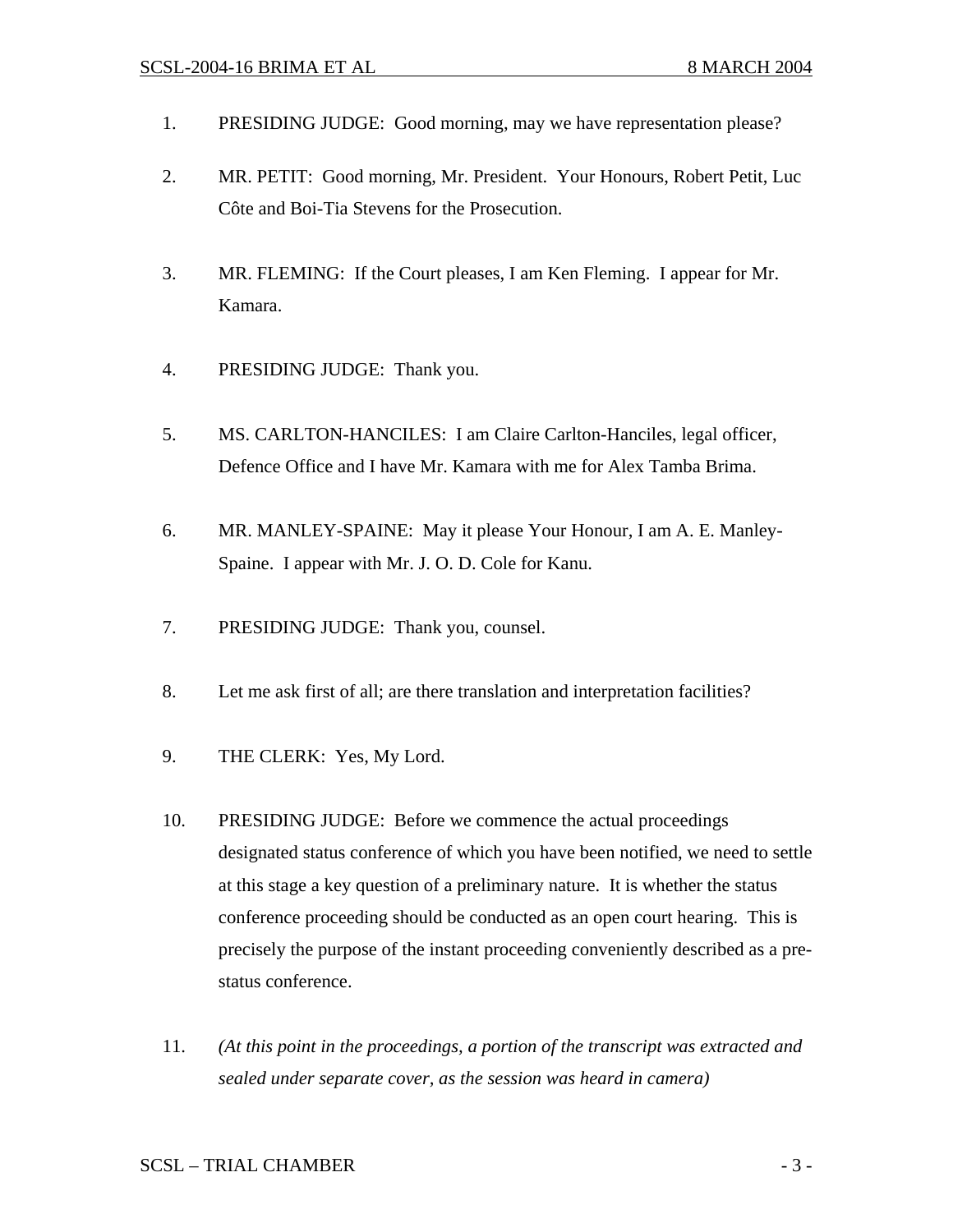- 12. JUDGE BOUTET: Do you all have a copy of the agenda, not the detailed agenda? No, you do not.
- 13. PRESIDING JUDGE: What agenda does counsel have?
- 14. MR. PETIT: As far as we are aware we have the original scheduling order that (inaudible)*.*
- 15. PRESIDING JUDGE: Well, let me take you through it. Let me take you through the agenda items quickly. The first agenda item is appearances of the parties, open session. The second is the accused, open session. The third is general housekeeping matters, open session. The fourth is disclosure, closed session. Item 5 is witnesses, closed session. Item 6 is protective measures, closed session. Item 7 is points of agreement on facts or law, closed session. Item 8 is judicial notice, closed session. And then there is this miscellaneous item, pending motions which will be open session. Probably we should even designate it 9. And then 10, trial schedule, open session.
- 16. Did all counsel get those items? Right.
- 17. Well, we now move on to item 2. There are two main enquiries here. One, a short one. Do all the accused follow the proceedings in a language they understand? Do your clients follow the proceedings in a language they understand translated from English?
- 18. JUDGE BOUTET: Is there any requirement for interpreters today?
- 19. MR. MANLEY-SPAINE: Yes, we would require that there be an interpreter from English to Krio.

# $SCSL - TRIAL CHAMBER$   $-4 -$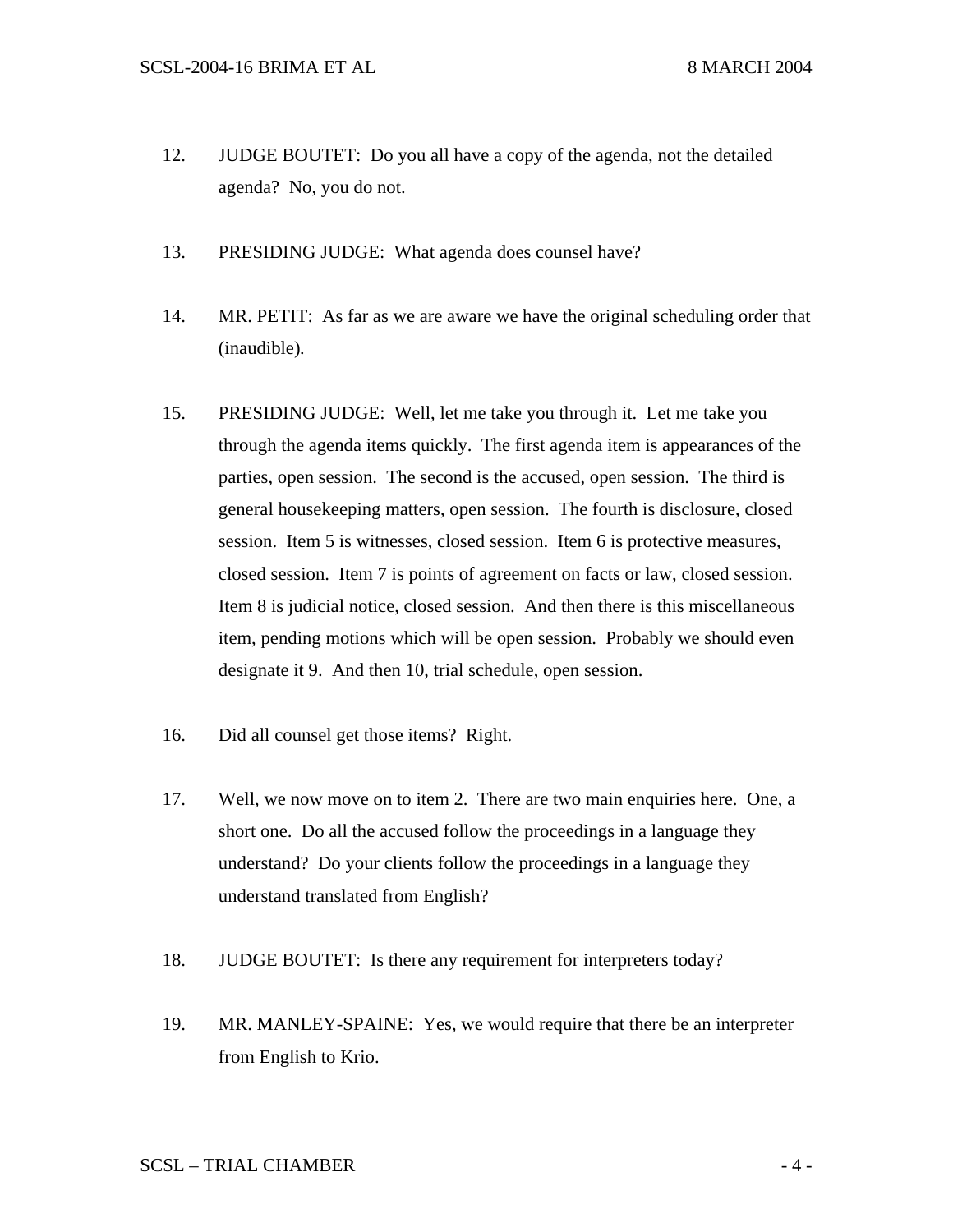- 20. JUDGE BOUTET: English to Krio?
- 21. MR. MANLEY-SPAINE: Yes.
- 22. JUDGE BOUTET: Which accused is this?
- 23. MR. MANLEY-SPAINE: The third.
- 24. JUDGE BOUTET: The third accused.
- 25. PRESIDING JUDGE: Do we have that facility?
- 26. THE CLERK: Yes, My Lord.
- 27. JUDGE BOUTET: Right.
- 28. PRESIDING JUDGE: Right any other requests for interpretation?
- 29. MR. FLEMING: No, Your Honour.
- 30. PRESIDING JUDGE: Counsel?
- 31. MS. CARLTON-HANCILES: My Lord, the same for us, English to Krio.
- 32. PRESIDING JUDGE: English to Krio, thanks.
- 33. The next enquiry, under the accused --
- 34. JUDGE BOUTET: If I may, Mr. President, on the last session we had, the arrangement that was made was a sort of simultaneous translation whereby the interpreters were sitting at the table with the accused and translating directly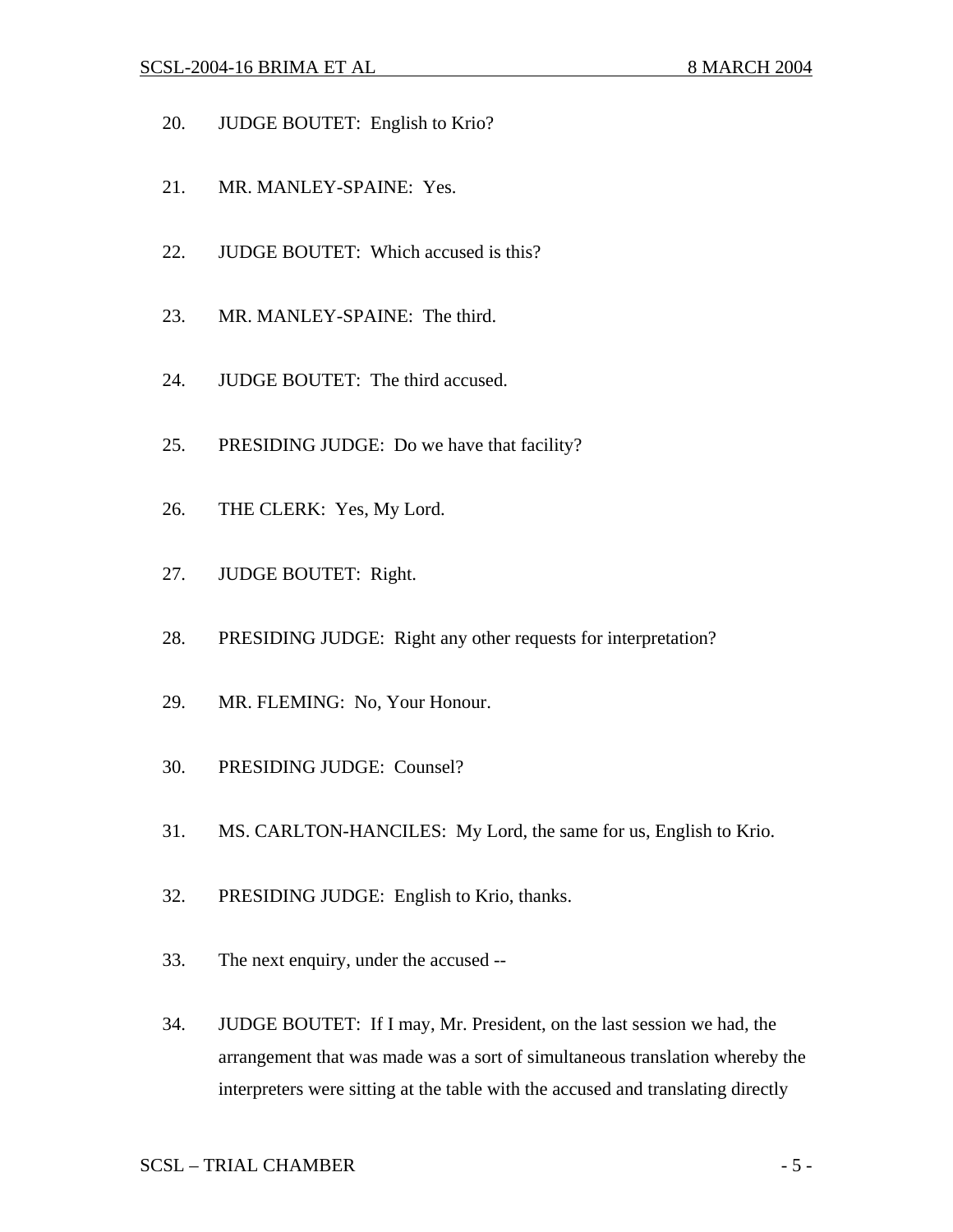for them. So we could, essentially, conduct our proceedings in English, but obviously through the interpretation as such, the accused that required translation have access to that. So is it what we can do today because it would be much better rather than wait for consecutive translation which delays the proceedings? Is this an acceptable proposition to counsel, those that require translation?

- 35. MR. MANLEY-SPAINE: Yes, My Lord.
- 36. MS. CARLTON-HANCILES: Yes, My Lord.
- 37. PRESIDING JUDGE: The next inquiry under item 2: Do counsel have any reports to make or issues to raise relating to the health of the accused, their physical and mental wellbeing, and any comments in relation to the environment in which they are detained and any other germane issues? We hope that counsel will abbreviate their comments on this. Counsel for the first accused?
- 38. MS. CARLTON-HANCILES: Your Honours, I come from the Defence Office as the legal officer attached to the three accused persons. This morning I received a fax from the lead counsel, Mr. Terrence Terry, which said copy is with me in court. And he indicates in this fax that he sends his apologies that he could not be here today. He is in Lagos, he could not make his flight to Freetown and that he again spoke to me over the weekend on the phone that there is one of his counsel in the team, a Ghanaian, is supposed to come from Ghana this morning. He is not yet here. So, Your Honour, I have this fax letter, it was actually sent to the Registrar and I was given a photocopy, but I know it is not before you. With your permission, Your Honour, maybe I should just tender it to the Court.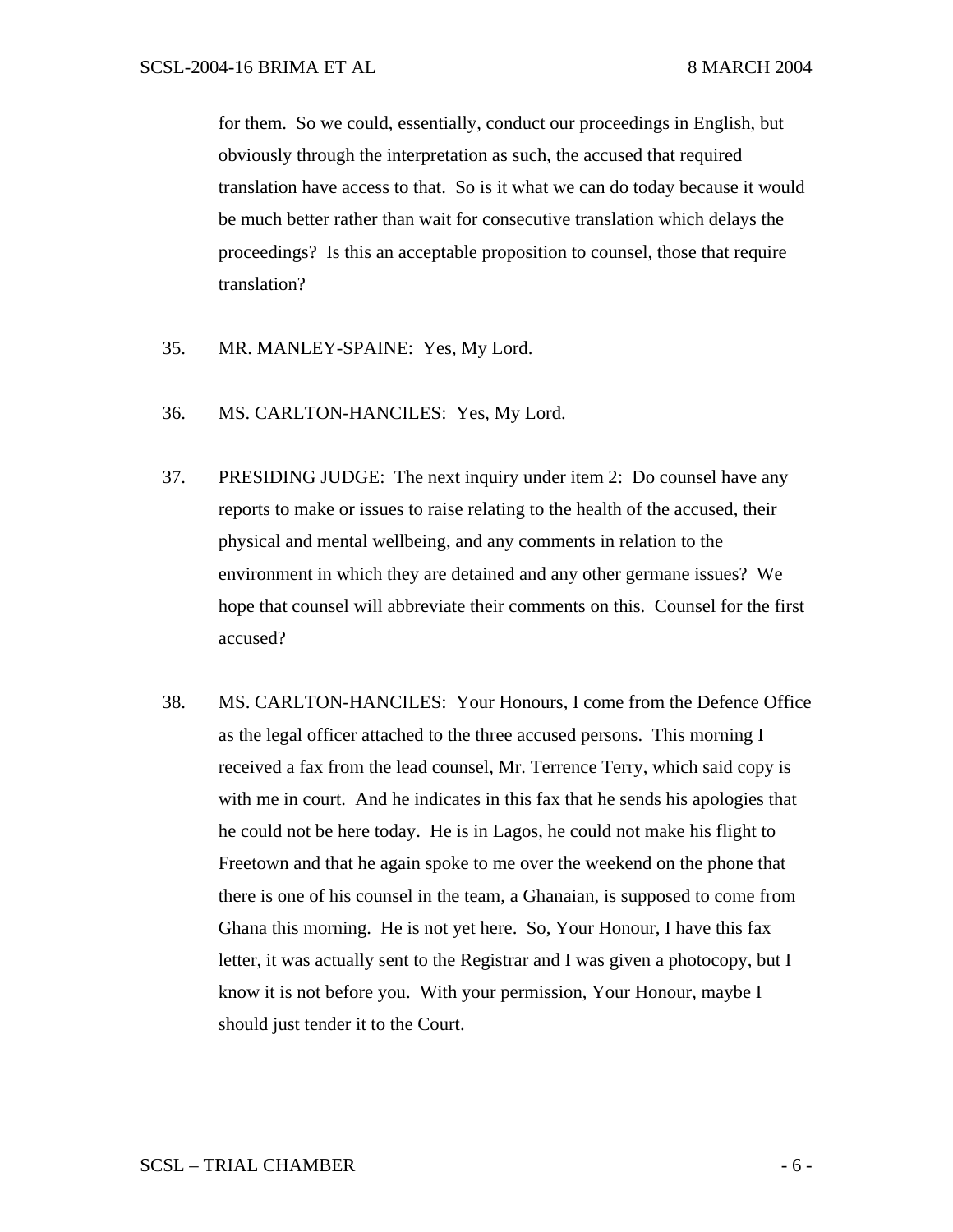- 39. PRESIDING JUDGE: Well, I am pretty sure that -- Mr. Kamara would you want to accept -- the records will reflect that information.
- 40. MS. CARLTON-HANCILES: Your Honour, I have with me his legal assistant, Mr. Osman Kamara.
- 41. PRESIDING JUDGE: Thanks. The records will reflect that, anything else?
- 42. MS. CARLTON-HANCILES: Not for now.
- 43. PRESIDING JUDGE: The second accused.
- 44. MR. FLEMING: No issues.
- 45. PRESIDING JUDGE: No issues, thank you, counsel. Third accused, any issues you wish to raise in respect of your client's physical and mental condition or condition relating to his detention?
- 46. MR. MANLEY-SPAINE: Yes, as My Lord knows, we are being led by Mr. Knoops and he has asked me to submit, My Lord, Defence notes for status conference which we would like you to have a copy of.
- 47. JUDGE ITOE: Defence?
- 48. MR. MANLEY-SPAINE: Notes for status conferences. He states his position or our position in the current proceedings. I would like the Court to have a copy, but furthermore, he has stated that he is of the position or opinion that this issue could best be dealt with by the client himself , by the accused himself. Instead of counsel stating what his position is, that the accused be allowed to voice out what his position is.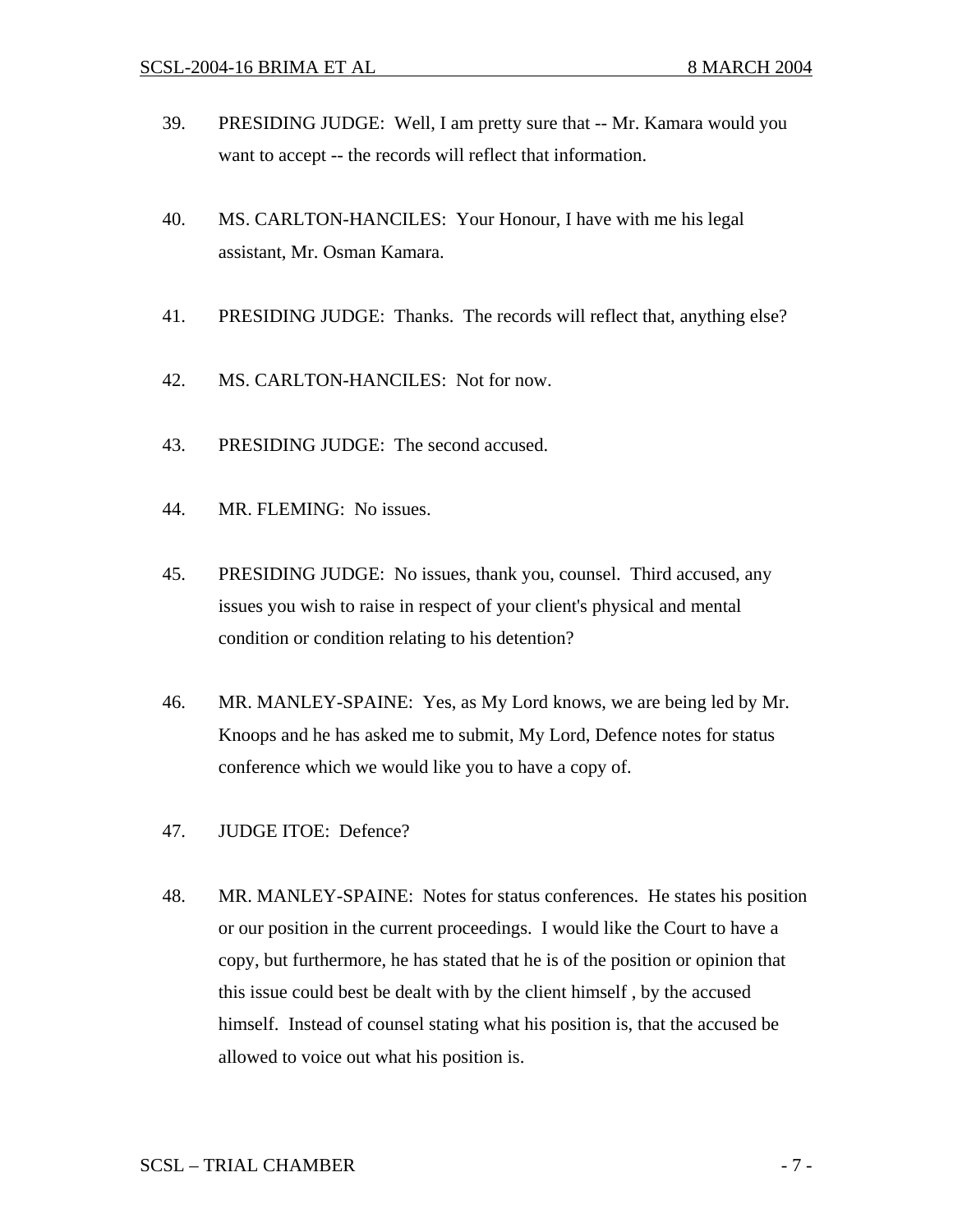- 49. JUDGE ITOE: But why can he not speak through his duly appointed counsel, that is the traditionally -- I mean, we are not saying that he cannot address himself to the Court, but why can he not, you know --
- 50. MR. MANLEY-SPAINE: Well (inaudible) in this issue--
- 51. PRESIDING JUDGE: Right. Our position is that counsel should do that and if you are not in a position to do that, we can also reserve some time for counsel in some other possible status conference to make some report if necessary. But we do not intend to depart from a precedent which we have laid down and remember these are status conferences, they are not other kinds of consultation. Counsel should be able to know what the position is in relation to their clients.
- 52. MR. MANLEY-SPAINE: Yes, My Lord. The point is this, My Lord, I would wish to refer to the scheduling order in which it was stated that the order for the opportunity for each accused to raise any issues in relation to his case, as well as issues related to his physical and mental condition, we are of the opinion that this could best be done by the accused himself.
- 53. PRESIDING JUDGE: Counsel, we do not intend to restate our position several times, we have already ruled against you on this issue and we would like to proceed. If you are not in a position to raise issues then let us move on to something else.
- 54. MR. MANLEY-SPAINE: As My Lord pleases.
- 55. PRESIDING JUDGE: We want to thank you. We will now move on to item--
- 56. JUDGE ITOE: If I get you right, is this your position or the position of Mr. Knoops?

# $SCSL - TRIAL CHAMBER$   $8 -$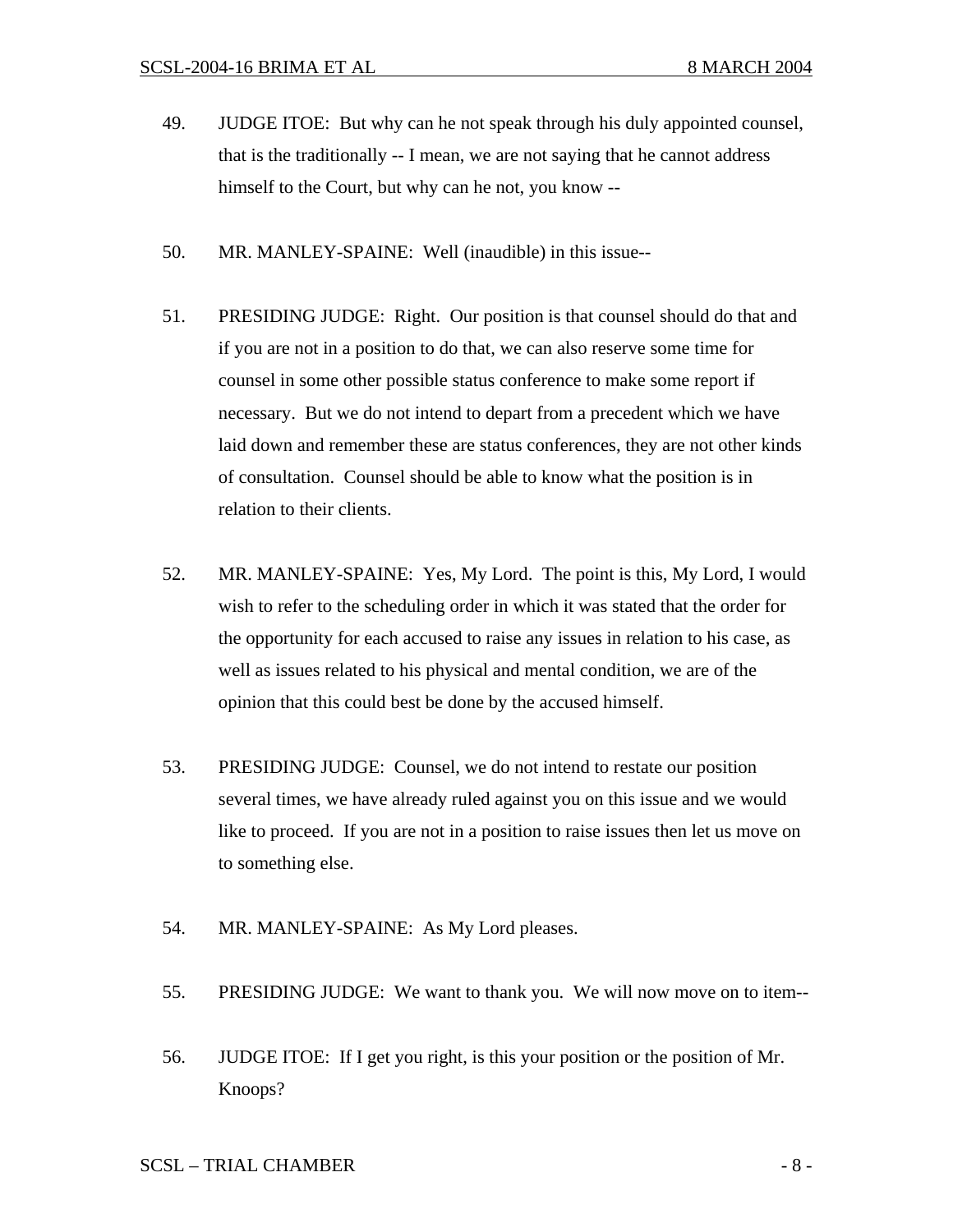- 57. MR. MANLEY-SPAINE: Well, we are being led by Mr. Knoops, My Lord.
- 58. JUDGE ITOE: I see.
- 59. PRESIDING JUDGE: Yes, yes.
- 60. INTERPRETER: Mr. Alex Brima said that he wants to say something; he wants to speak for himself.
- 61. PRESIDING JUDGE: We have, in fact, already ruled that we will hear comments on issues relating to the condition of the accused through counsel and at this stage -- and that is our ruling. If he wants to talk to his counsel that could be done after an adjournment.
- 62. JUDGE ITOE: If he wants to talk to his counsel, we can adjourn this session and then he talks and we come back.
- 63. MR. MANLEY-SPAINE: We request that, My Lord.
- 64. PRESIDING JUDGE: How long would this consultation take? We need to have some kind of indication as to time. Counsel?
- 65. MR. MANLEY-SPAINE: Ten minutes, My Lord.
- 66. PRESIDING JUDGE: All right, then we will rise.

# *(Adjournment)*

67. PRESIDING JUDGE: We resume the proceedings in open session.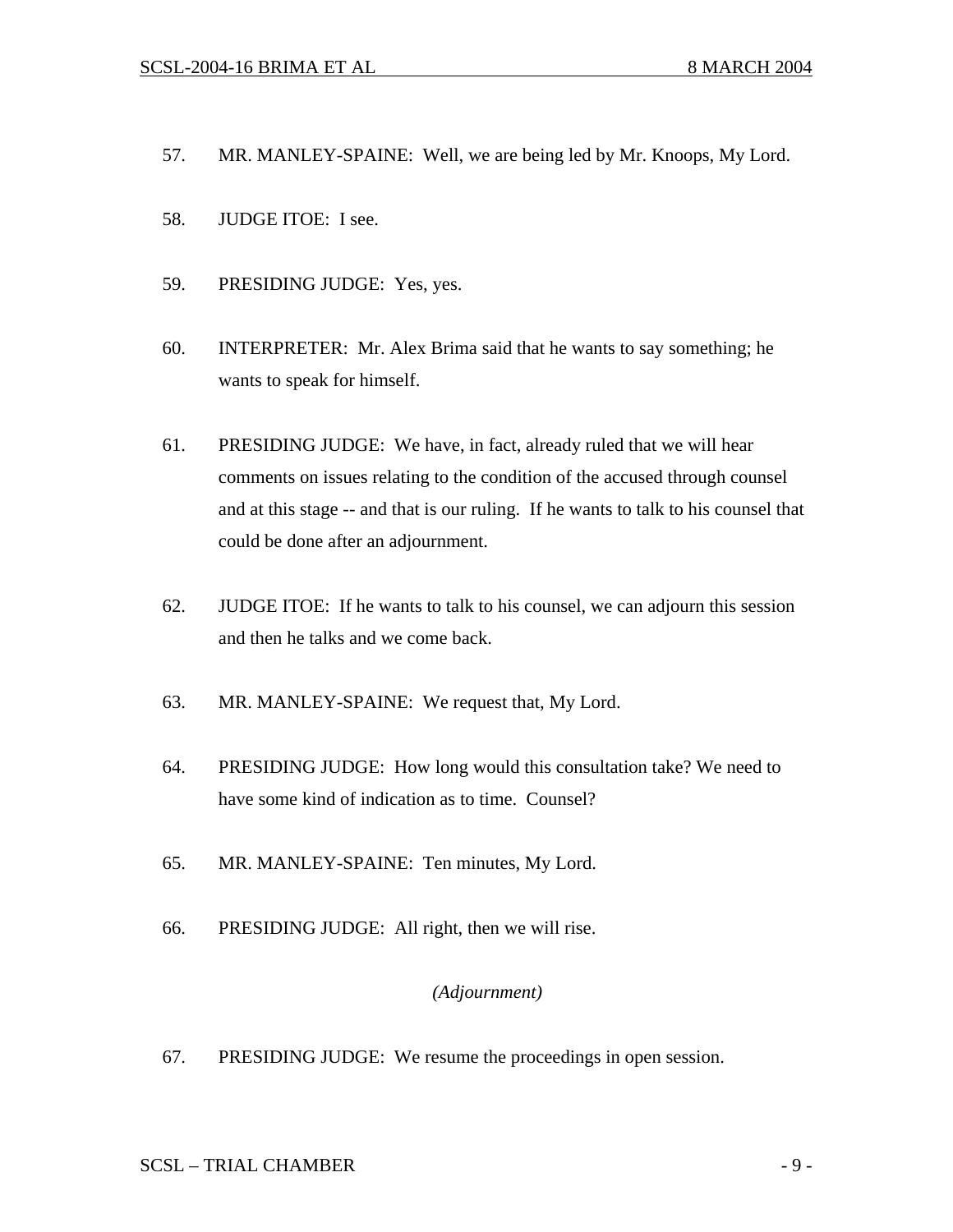68. THE CLERK: My Lord, I respectfully draw your attention to the contents of this document*.* 

#### *(Document handed)*

69. PRESIDING JUDGE: Yes, this is a fax from Mr. Terrence Terry, counsel for Alex Tamba Brima, and I will read it quickly:

"Mr. Robin Vincent, the Registrar Special Court for Sierra Leone:

#### "Dear Sir,

Just to inform you for ultimate transmission to the Trial Chamber that I only arrived in Lagos late Saturday night on the  $6<sup>th</sup>$  of March 2004, but couldn't make the connection to Freetown early on Sunday morning,  $7<sup>th</sup>$ March 2004. As apparently there was some problem with my ticket which was issued by the travel section. I shall, however, be paying my return ticket to Freetown from Lagos and as such regrettably will not be able to arrive in time for the status conference scheduled for the  $8<sup>th</sup>$  of March 2004.

"That being the case, may I take the liberty of asking you kindly to inform the judges of the Trial Chamber that I am requesting an adjournment of the hearing of the status conference which was schedule for the  $8<sup>th</sup>$  of March 2004 and for the said status conference involving my client, Tamba Alex Brima, to be graciously rescheduled for next Monday, the  $15<sup>th</sup>$  of March 2004, or any other day convenient to the Court. I intend to return to Freetown latest  $10^{th}$  March 2004. In the meantime I shall be contacting Mrs. Claire Hanciles or Mr. Ibrahim Yillah of the Defence section for them to convey my profound apologies to the judges of the Trial Chamber in seeking the necessary adjournment on behalf of my client, Tamba Alex Brima.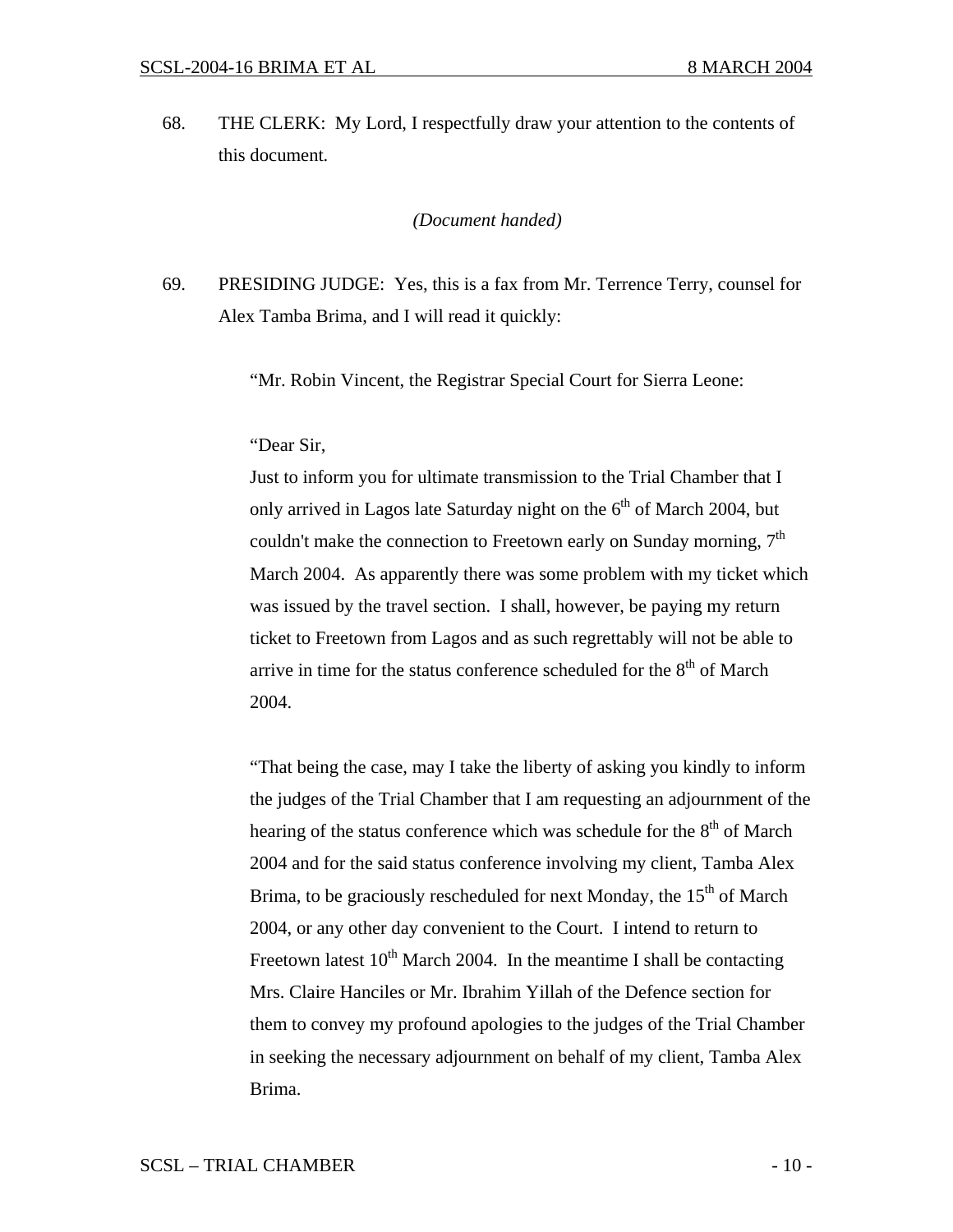"With thanks. Yours faithfully, Terrence Terry."

- 70. Well, we accept the apology, but we unfortunately decline to grant the application as this would, in fact, impede the expeditious dispatch of judicial business in the light of the impending trials. Thank you.
- 71. We need to emphasise that counsel from the Defence Office are here to protect the clients' interests to the best of their professional ability.
- 72. MS. CARLTON-HANCILES: Much obliged, My Lord.
- 73. PRESIDING JUDGE: And the Chamber is informed that there is also learned counsel from Mr. Terry's chambers who we are sure will in fact help to protect the interests of the client for the purposes of the status conference. And counsel we invite you to do that as vigorously as you can.
- 74. Right, we will move on to our next item. Item 3, general housekeeping matters. Mr. Spaine, would you like to intervene at this stage --
- 75. MR. MANLEY-SPAINE: Yes, Your Honour.
- 76. PRESIDING JUDGE: -- in respect of your client before we move on to item 3 here?
- 77. MR. MANLEY-SPAINE: Your Honour, I am instructed to raise the following issues relating to the physical and mental condition of the third accused.
- 78. PRESIDING JUDGE: Right, well let us hear that and please try and abbreviate your remarks.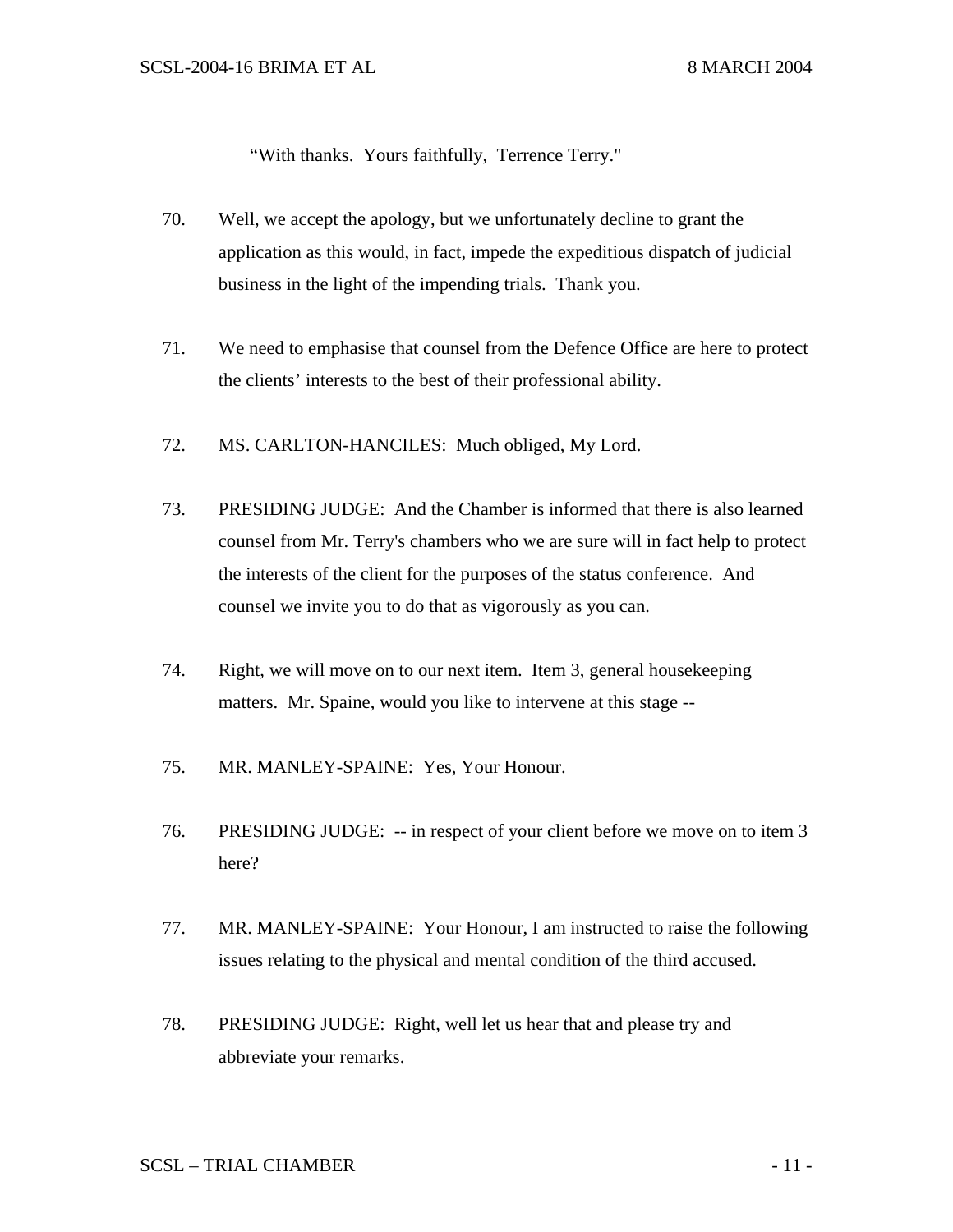- 79. MR. MANLEY-SPAINE: Unfortunately, it's those two words, bad food.
- 80. PRESIDING JUDGE: Bad food?
- 81. MR. MANLEY-SPAINE: He seems to be of the opinion that the only time there is good food, reasonably palatable food, is whenever there are court sittings.
- 82. PRESIDING JUDGE: Thank you, the records will reflect that.
- 83. JUDGE ITOE: But we do not see the food.
- 84. PRESIDING JUDGE: Next complaint.
- 85. MR. MANLEY-SPAINE: The second is with regards to the treatment of their family visitors.
- 86. PRESIDING JUDGE: What is the gist of their complaint?
- 87. MR. MANLEY-SPAINE: That they are subjected to extra scrutiny.
- 88. PRESIDING JUDGE: Yes, all right.
- 89. JUDGE ITOE: Scrutinous searches?
- 90. MR. MANLEY-SPAINE: Inside their bodies are being searched.
- 91. PRESIDING JUDGE: The records will reflect that.
- 92. MR. MANLEY-SPAINE: He is also complaining that whenever there are searches of his cell, he is not allowed to be present.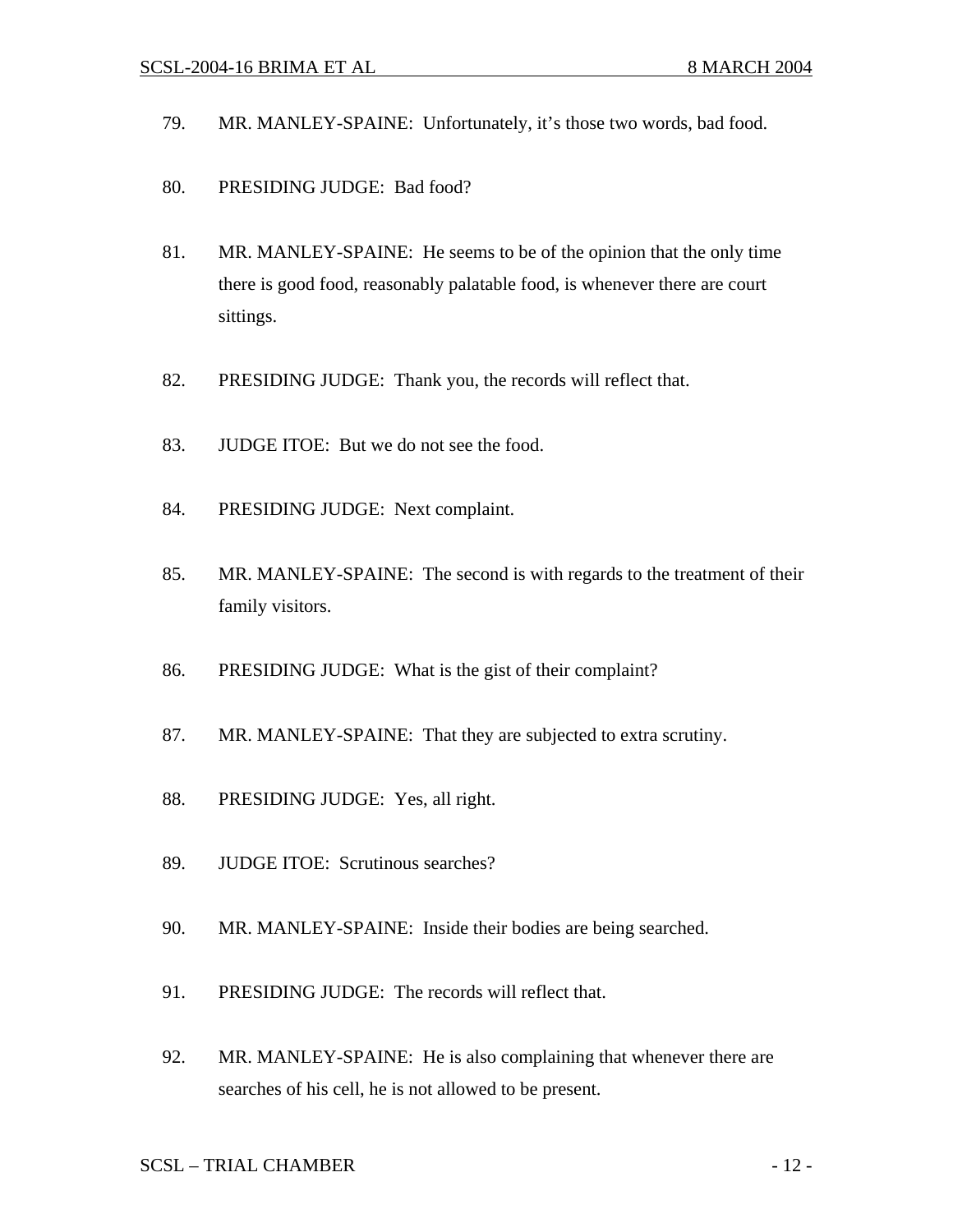- 93. PRESIDING JUDGE: Right, we will make a note of that.
- 94. MR. MANLEY-SPAINE: That might lead to accusations of certain things being found in his cell. Fourthly, My Lord, he is of the belief that his telephone is being bugged.
- 95. PRESIDING JUDGE: Yes, electronic bugging. Yes. Another?
- 96. MR. MANLEY-SPAINE: Again, My Lord, he wishes me to raise the point of the matter of conjugal visits.
- 97. PRESIDING JUDGE: Yes, what is the complaint there?
- 98. MR. MANLEY-SPAINE: My Lord, the complaint is that he is a married man with a wife and his long incarceration would definitely affect his family life.
- 99. PRESIDING JUDGE: Yes.
- 100. MR. MANLEY-SPAINE: And finally, My Lord, he is also complaining that the soap supplied is bad.
- 101. PRESIDING JUDGE: How is that?
- 102. MR. MANLEY-SPAINE: He itches after using it.
- 103. PRESIDING JUDGE: I see, in other words possible allergic reaction to that. Right, that will be reflected.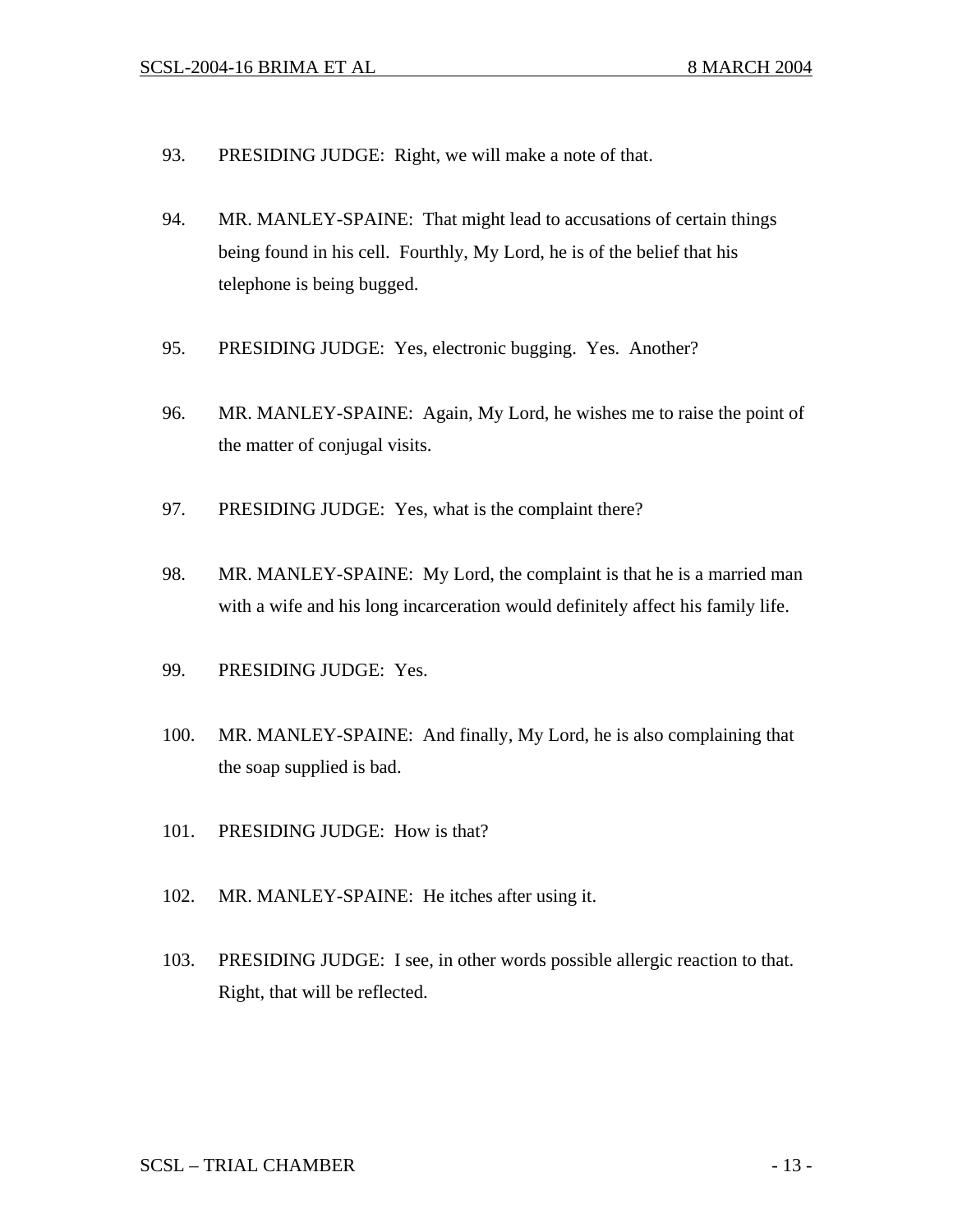- 104. MR. MANLEY-SPAINE: Your Honour, I must state at this point that I have been informed that some of these matters have been taken up by the Registrar's office.
- 105. PRESIDING JUDGE: With the Registrar?
- 106. MR. MANLEY-SPAINE: Yes.
- 107. PRESIDING JUDGE: Well, whatever we can do here to catalyse the process in terms of attention from --
- 108. MR. MANLEY-SPAINE: I don't know whether my learned friend would like to elaborate on that.
- 109. PRESIDING JUDGE: Well just to confirm whether they have been referred to the Registrar's office.
- 110. MS. CARLTON-HANCILES: Your Honour, we have and in fact the Defence Office held a joint meeting with the Chief of Detention, the supervisors, some time ago and for some of -- maybe I would just address the issues individually and what came out of them.
- 111. PRESIDING JUDGE: Yes.
- 112. MS. CARLTON-HANCILES: With regards to the bad food, the food which --
- 113. PRESIDING JUDGE: The allegation is bad food.
- 114. MS. CARLTON-HANCILES: The allegation of bad food. The Chief of Detention in that meeting indicated that he has given the caterer an ultimatum and a specific period during which the food must -- the condition of the food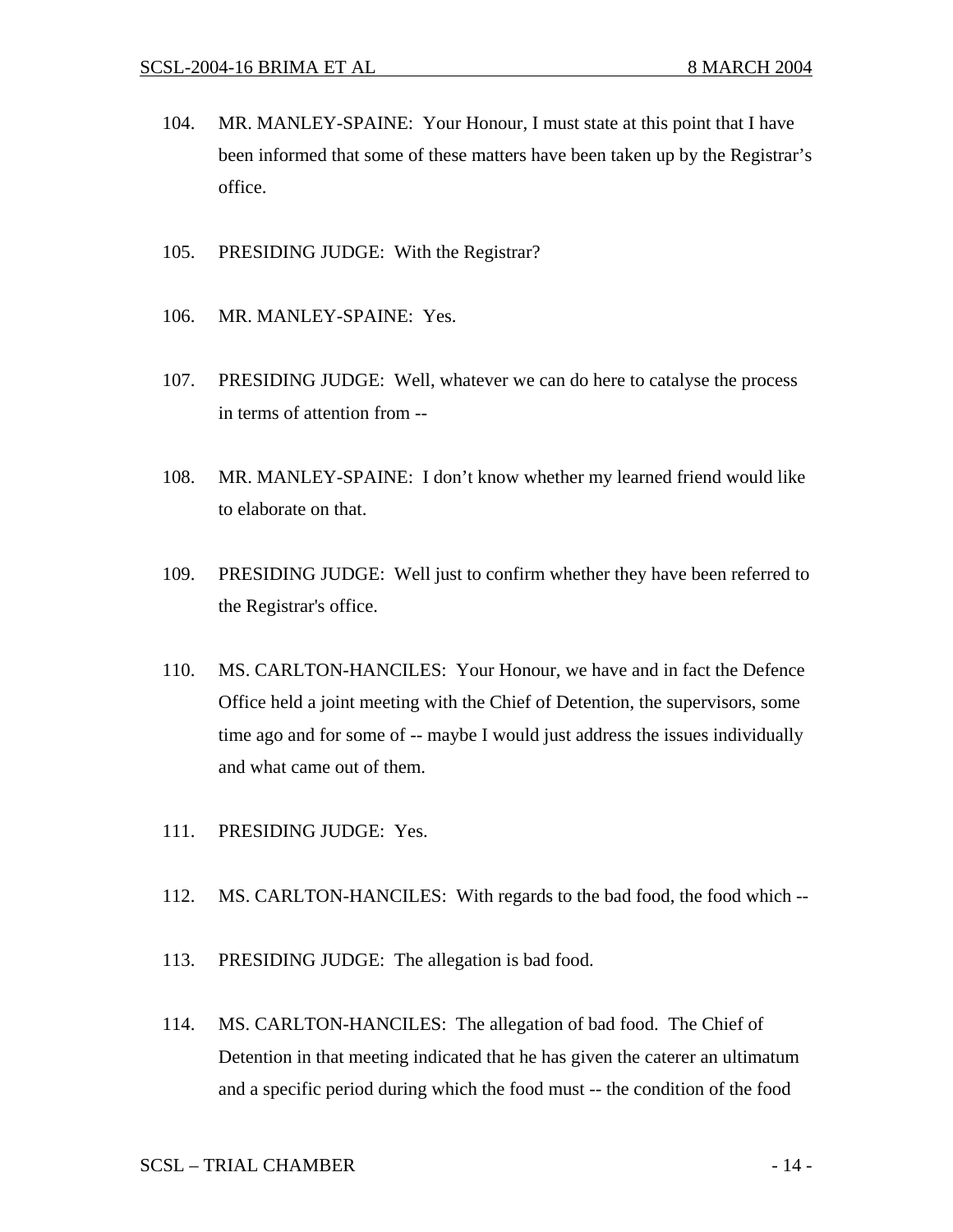must either be improved or the contract would be terminated and presently we are waiting to see what happens after that.

- 115. PRESIDING JUDGE: Yes, all right. The next issue.
- 116. MS. CARLTON-HANCILES: The family visitors are now governed by a visiting protocol, a protocol of search which the Chief of Detention has actually brought into force and we have been apprised of the protocol and we have a copy of it and in the instance in which it is breached, Your Honour, then definitely counsel will be informed.
- 117. PRESIDING JUDGE: Right, next.
- 118. MS. CARLTON-HANCILES: Then the searching of the cells is something which has again been raised -- was again raised in that meeting with the Chief of Detention --
- 119. PRESIDING JUDGE: Yes.
- 120. MS. CARLTON-HANCILES: -- and he promised to do something about it.
- 121. PRESIDING JUDGE: Thank you.
- 122. MS. CARLTON-HANCILES: The monitoring of telephone calls is something which is in force, but not for counsel–client conversation.
- 123. PRESIDING JUDGE: Yes, privileged.
- 124. MS. CARLTON-HANCILES: And conjugal visits is still very high for all of them and it is something which we were discussing in the Defence Office and assigned counsel are in discussion over (overlapping microphones)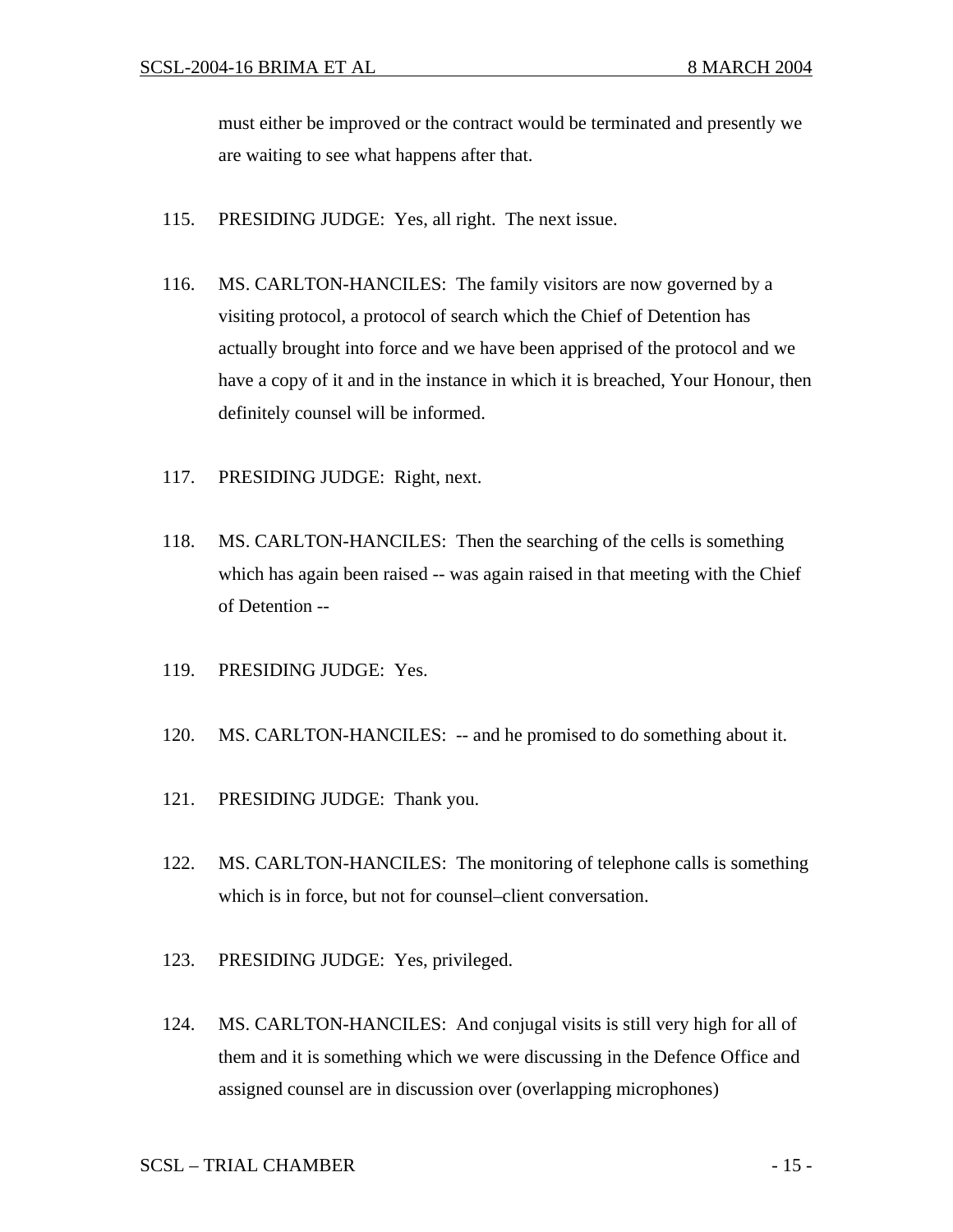- 125. PRESIDING JUDGE: Okay.
- 126. MS. CARLTON-HANCILES: And then the issue of the soap, as intimated his counsel, it may happen that he is allergic to it and the Defence Office would raise it up as well as assigned counsel.
- 127. PRESIDING JUDGE: Thank you, counsel, that is very helpful.
- 128. Next accused, Mr. Kamara -- counsel for Mr. Kamara. Any issues?
- 129. MR. FLEMING: No, Your Honour, any issues that he may have in his mind have already been raised.
- 130. PRESIDING JUDGE: Very well. I appreciate it.
- 131. Well, let us move on to our third item, housekeeping matters. We are still in open session and as far as the Chamber is concerned, the Prosecution filed pretrial briefs on the  $5<sup>th</sup>$  of March 2004 as a result of the order of the Trial Chamber and the Defence teams are expected to file in their own defence briefs not later than the  $26<sup>th</sup>$  of March 2004. Are there any responses from the Defence? There is a date set for the filing of pre-trial briefs. Any comments the Defence have. Mr. Fleming?
- 132. MR. FLEMING: No, we have no comments. I have not seen the Prosecution pre-trial brief yet, Your Honours. I am not in position to make any comment.
- 133. PRESIDING JUDGE: All right, thanks.
- 134. Counsel for the second accused -- for the first.

# $SCSL - TRIAL CHAMBER$   $-16 -$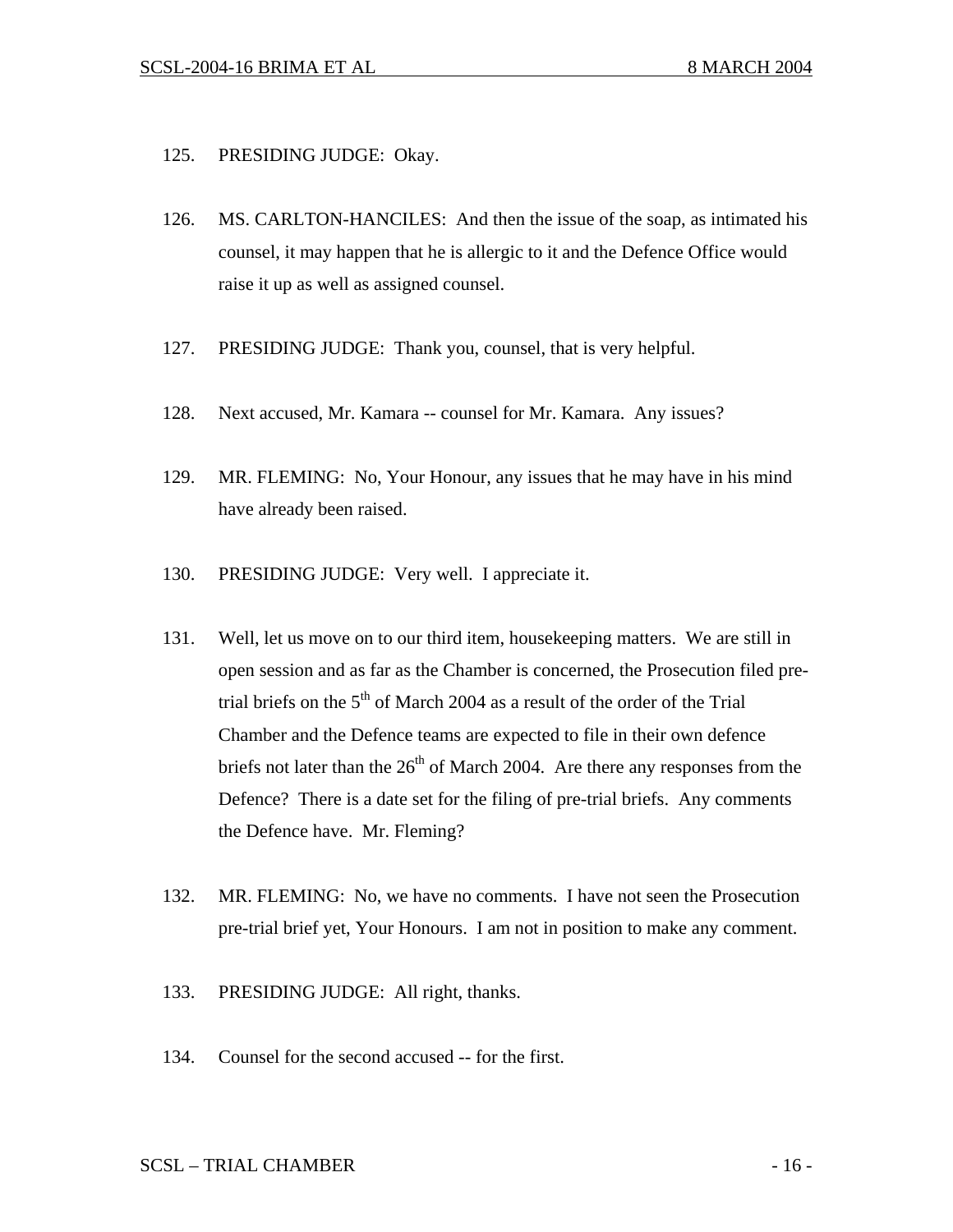- 135. MR. FLEMING: Would Your Honour like me to lead on each occasion that will get the ball rolling (overlapping microphones)
- 136. PRESIDING JUDGE: Yes, okay. Counsel for Alex Tamba Brima, any response? What we have is the projected closure date of filing Defence brief which is  $26<sup>th</sup>$  March. Are you in a position to make any statement about that?
- 137. MS. CARLTON-HANCILES: I am not in a position to make any statement about that.
- 138. PRESIDING JUDGE: What about the gentleman from -- counsel for Mr. what is your name?
- 139. JUDGE ITOE: What is your name, please?
- 140. MR. KAMARA: Osman Kamara.
- 141. JUDGE ITOE: Osman Kamara?
- 142. PRESIDING JUDGE: Counsel?
- 143. MR. KAMARA: Legal assistant.
- 144. PRESIDING JUDGE: Do you have anything to say about the possibility of your complying with the obligation to filing a Defence brief on the  $26<sup>th</sup>$  of March?
- 145. MR. KAMARA: Your Honour --
- 146. PRESIDING JUDGE: Are you instructed to say anything?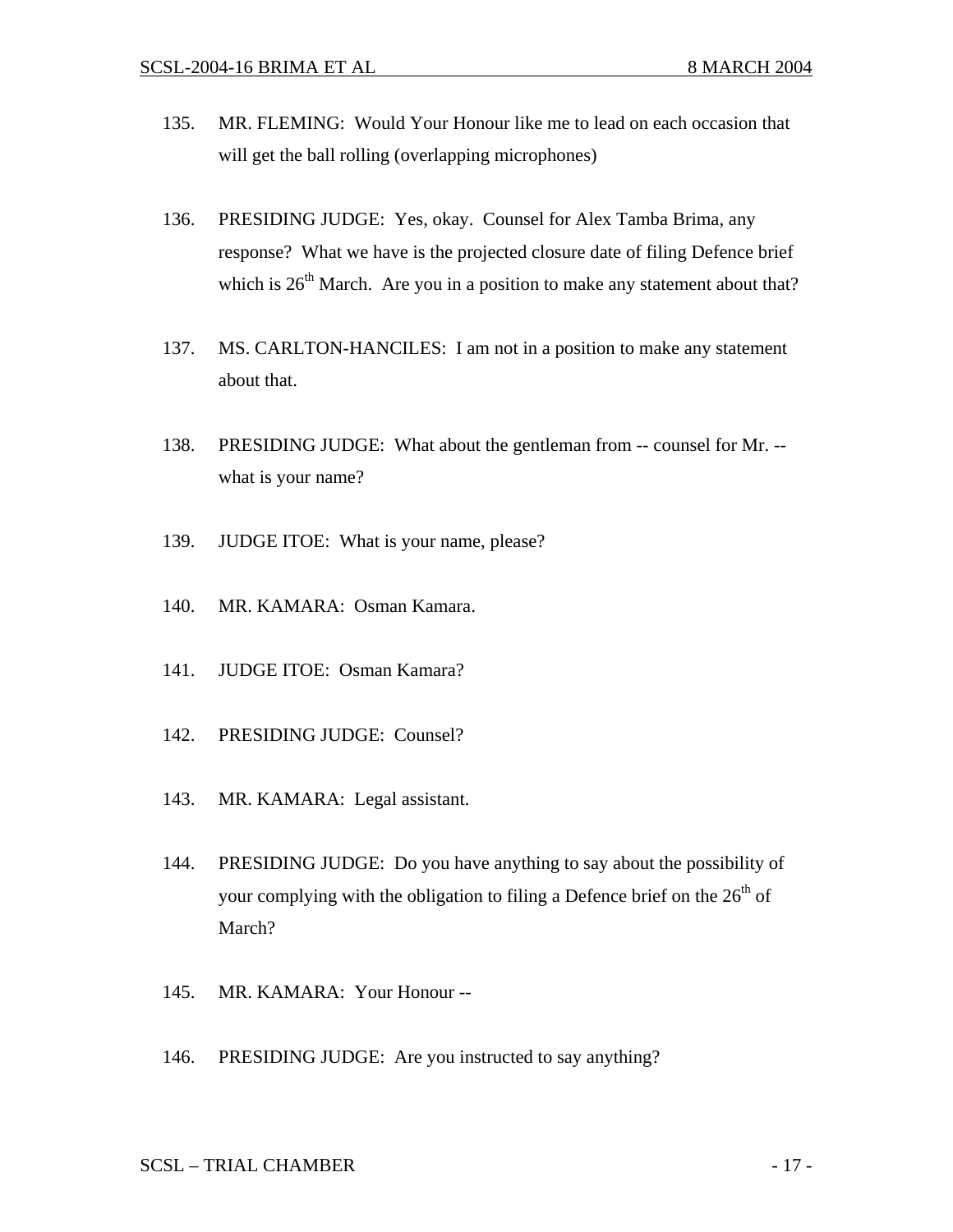- 147. MR. KAMARA: No, My Lord, I haven't got any instructions from Mr. Terry.
- 148. JUDGE BOUTET: But before we move to the next counsel, I would urge you and ask you to make sure that Mr. Terry is clearly informed that this is expected to be filed by  $26<sup>th</sup>$  of March.
- 149. MR. KAMARA: Yes, My Lord.
- 150. JUDGE BOUTET: Thank you.
- 151. PRESIDING JUDGE: Now, Counsel for Santigie Borbor Kamara -- Kanu.
- 152. MR. MANLEY-SPAINE: My Lord, we are aware of the brief (inaudible).
- 153. PRESIDING JUDGE: All right. Thanks.
- 154. The other inquiry is that, are the Defence teams fully formed, in other words, ready for trial? Is the list on record with the Chamber of all its members as ordered by the Trial Chamber? Do you have anything to say Mrs. Hanciles? Do you know whether the teams are all fully formed from your own inside knowledge?
- 155. MS. CARLTON-HANCILES: I could safely say yes because Mr. Terence Terry made just -- he is on this trip actually to seek more counsel and then he's informed the Defence Office of the names of two lawyers; one from Ghana, who is coming in today, and one, Professor Saggy, former Dean of the Law School of Ille Efe in Nigeria.
- 156. PRESIDING JUDGE: Thank you. Well, we will move on to the next item and here we are moving into closed session.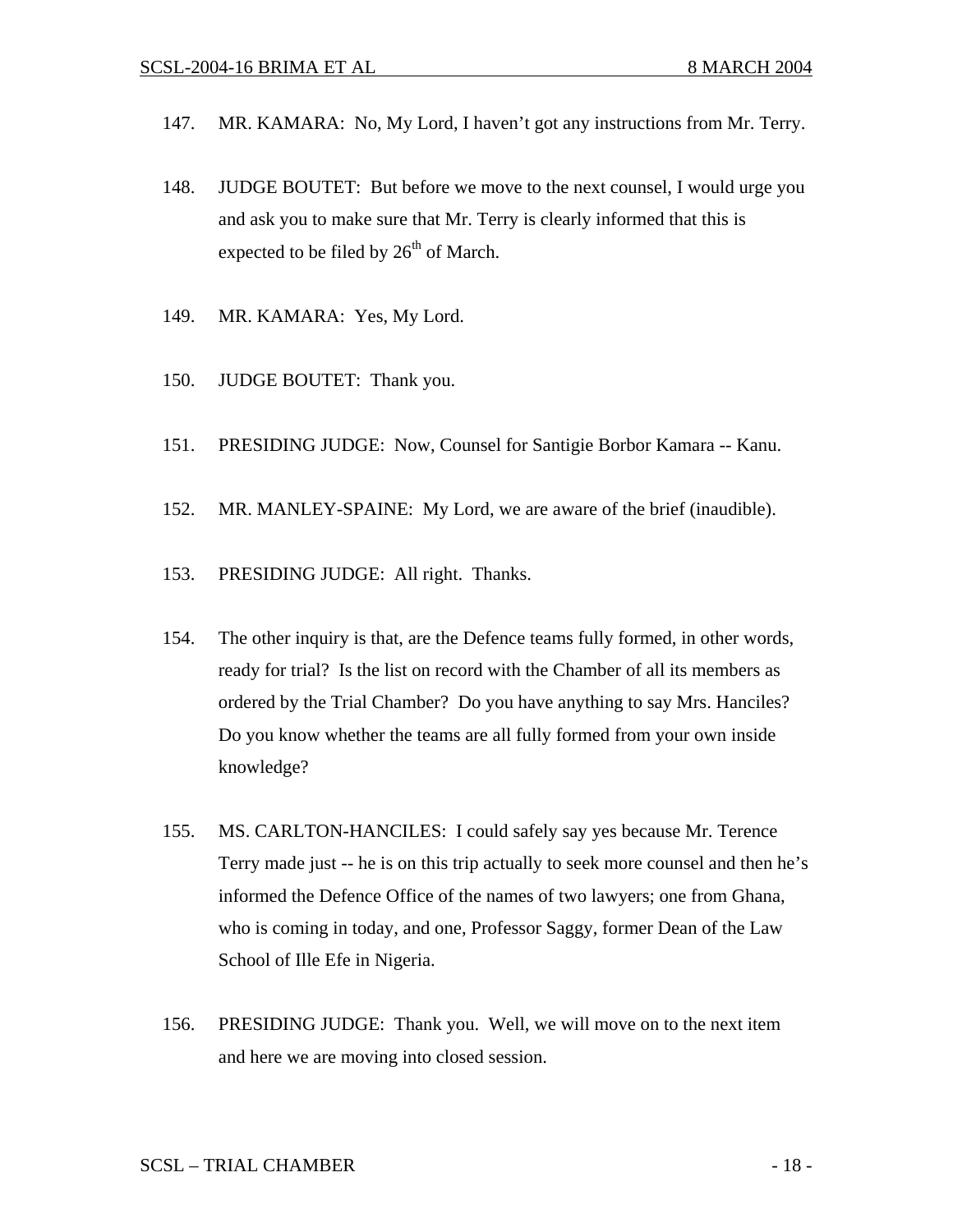157. *(At this point in the proceedings, a portion of the transcript was extracted and sealed under separate cover, as the session was heard in camera)* 

## *(Luncheon adjournment)*

- 158. PRESIDING JUDGE: We now resume these proceedings in open session. We will proceed with the item designated 9 on the agenda, pending motions.
- 159. The position here is that the Chamber is seized of a motion -- the Chamber has before it a motion, filed by the Prosecution on the 9th of February this year, for leave to amend the indictment. The Chamber would like to put certain questions to the Prosecution about the nature and scope of the proposed amendment.
- 160. We may be inclined also, after the Prosecution has answered our questions, to put certain questions to the Defence. Of course the whole purpose of this exercise is to assist us in our deliberations in determining the question whether to grant leave for the amendment of the indictment or not.
- 161. Mr. Prosecutor, our first question is this, it is stated that the new charge of forced marriage is based upon prior allegations. The question is why did the Prosecution not seek leave to amend the indictment prior to now? Put slightly differently, why has the Prosecution waited for so many months after the original indictments were approved? That is question one.
- 162. The second is, why does the Prosecution believe that inclusion of the "bush wife" phenomenon is sufficient in the witnesses' statements, perhaps that is what I should say, "bush wife" phenomenon in the witnesses' statements is sufficient and the accused -- they will entail criminal liability for forced marriage. In other words, that they will be charged with the offence of forced marriage.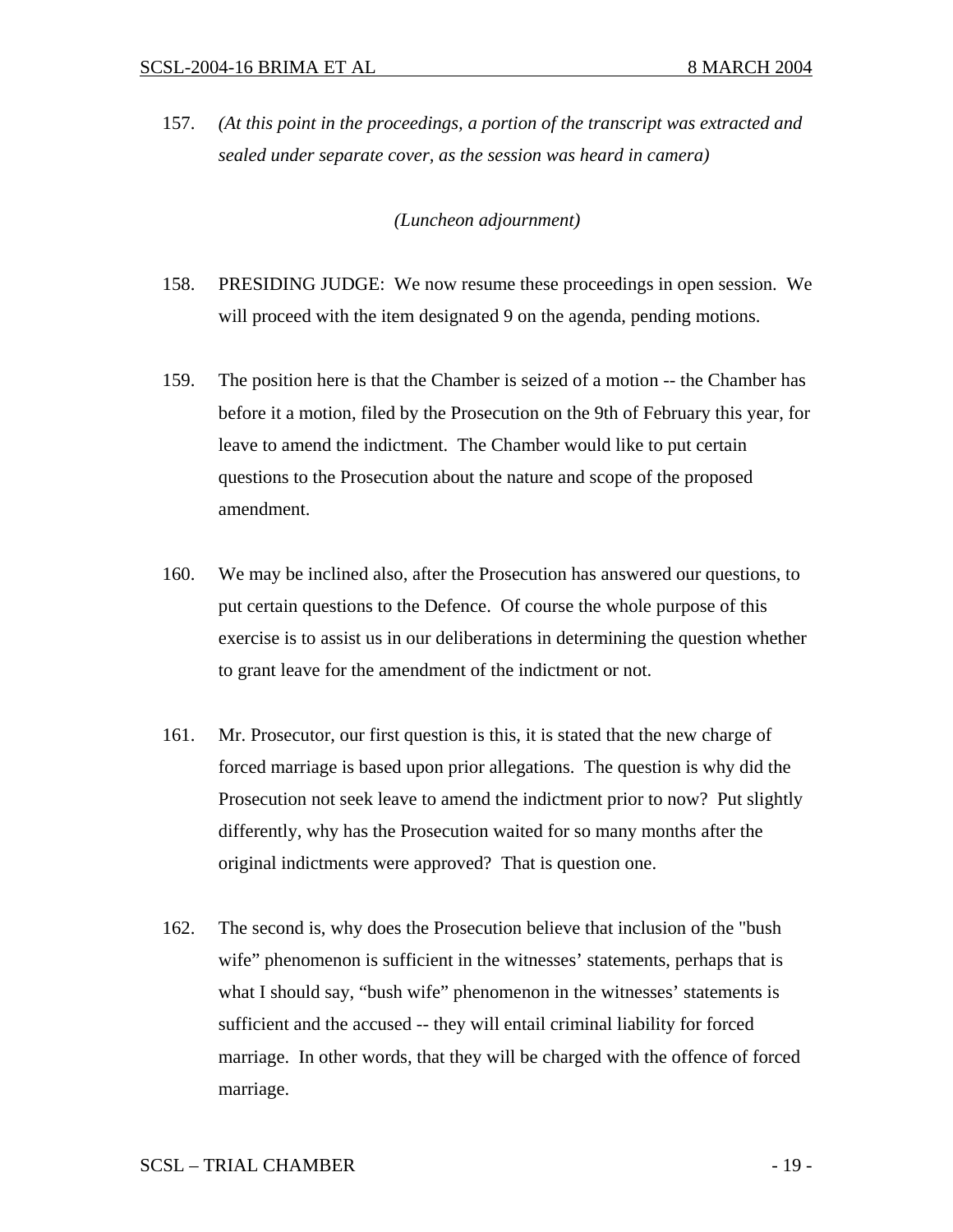- 163. The third question, what precisely does the Prosecution mean by forced marriage? Expanding this question a little further, the Chamber needs to be satisfied as to the legal distinction between forced marriage and sexual slavery.
- 164. Again, if we can elaborate further, we can say by charging separately sexual slavery as an offence and also forced marriage as a separate offence, does not the Prosecution risk exposing the indictment to the possible objection that in relation to those two offences the indictment may be duplicitous or multiplicitous?
- 165. Number four, in relation to the expansion of the time period in paragraph 5(a) of the Prosecution's request, the Prosecution is seeking to insert the word "about". In relation to the expansion of the time period in paragraph 5(a) of the Prosecution's request, the Prosecution is seeking to insert the word "about". What time period does the Prosecution intend to include in or with reference to "about"?
- 166. Question five, in relation to the expansion of time periods in paragraph 68, the Prosecution is seeking to extend the time frame by approximately 1.5 years. Seeking to extend the time frame by approximately 1.5 years. When was the evidence of this expansion discovered? In this context has the amendment sought been brought before the Court expeditiously? In this context also has all the new evidence been disclosed?
- 167. And the last question, as regards the location, the additional location in paragraph 57, that is Port Loko district, what prior notice did each accused have that he may or would entail criminal liability for crimes committed in that area?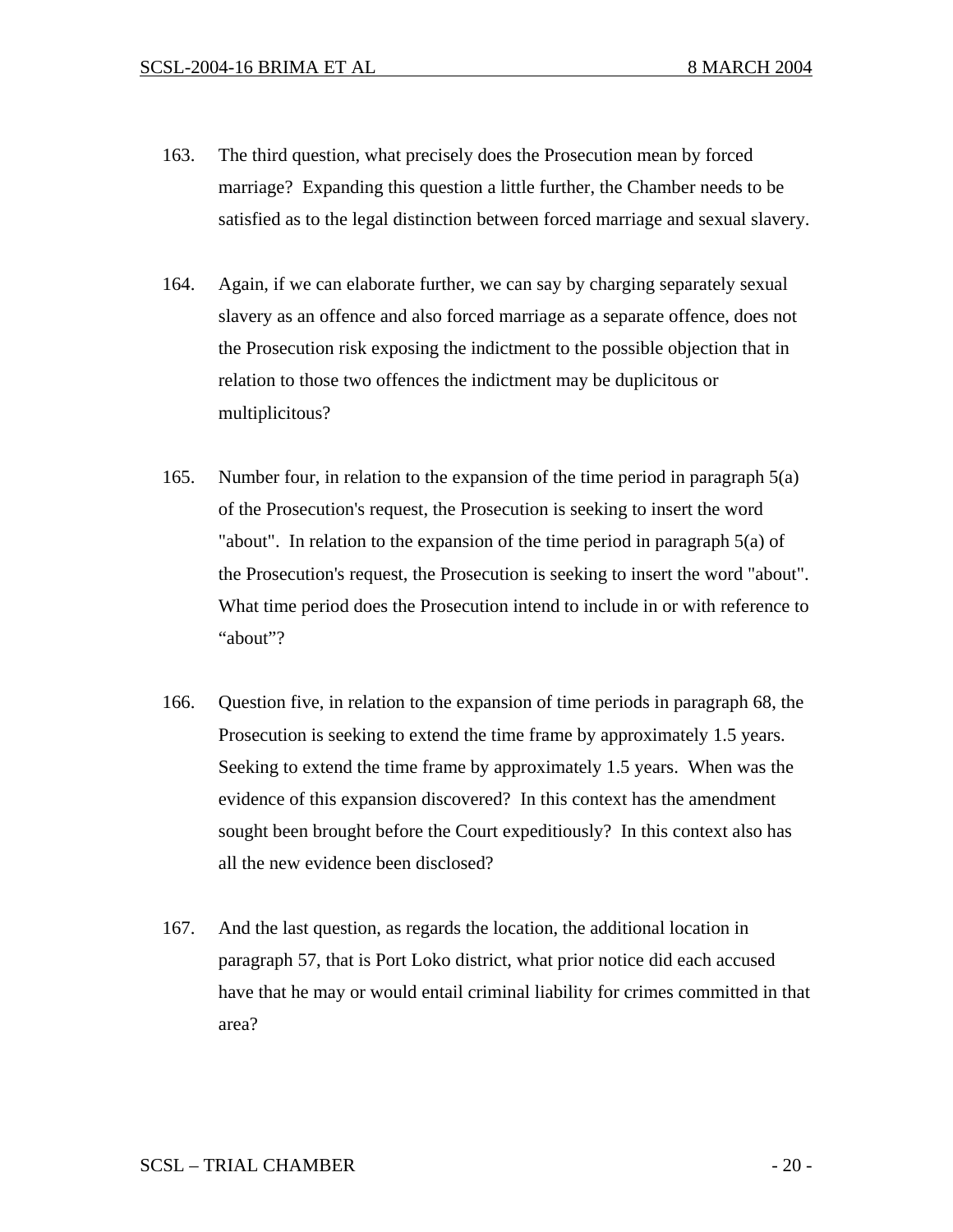- 168. These are the questions and we would be grateful for some specific answers and this time counsel, we advise no rolled up answers, but these are specific questions, however short the answers will be, it doesn't matter, they don't need to be all that elaborate, but if you could give us very short answers that will guide us.
- 169. MR. PETIT: Yes. At the risk of being repetitive, Mr. President.
- 170. PRESIDING JUDGE: That's okay, that is okay.
- 171. MR. PETIT: I will deal with the inclusion of forced marriage. The amendment was sought, as previously stated, when we became convinced that we had sufficient evidence to show that this phenomenon was indeed widespread enough to warrant considering the charge of crimes against humanity. This became clear following our investigations, following the collection of evidence, and it followed the initial indictment.
- 172. The set of facts necessitated then a careful legal analysis for us to be convinced that it did fit the elements of an inhumane act, and once we did make that assessment we also took into consideration the fact that we had at the time nine separate indictments and we made the decision to wait to get your decision on joinder before seeking amendment. So, in other words, a series of factors which over time led us to seek this amendment which we believe was timely.
- 173. Your second question, the inclusion of bush wife in terms of --
- 174. PRESIDING JUDGE: Sufficient notice.
- 175. MR. PETIT: Well sufficient notice. We gave sufficient notice that we believed that there was a crime by seeking to amend the indictment and including a charge of inhumane treatment for this particular set of factual facts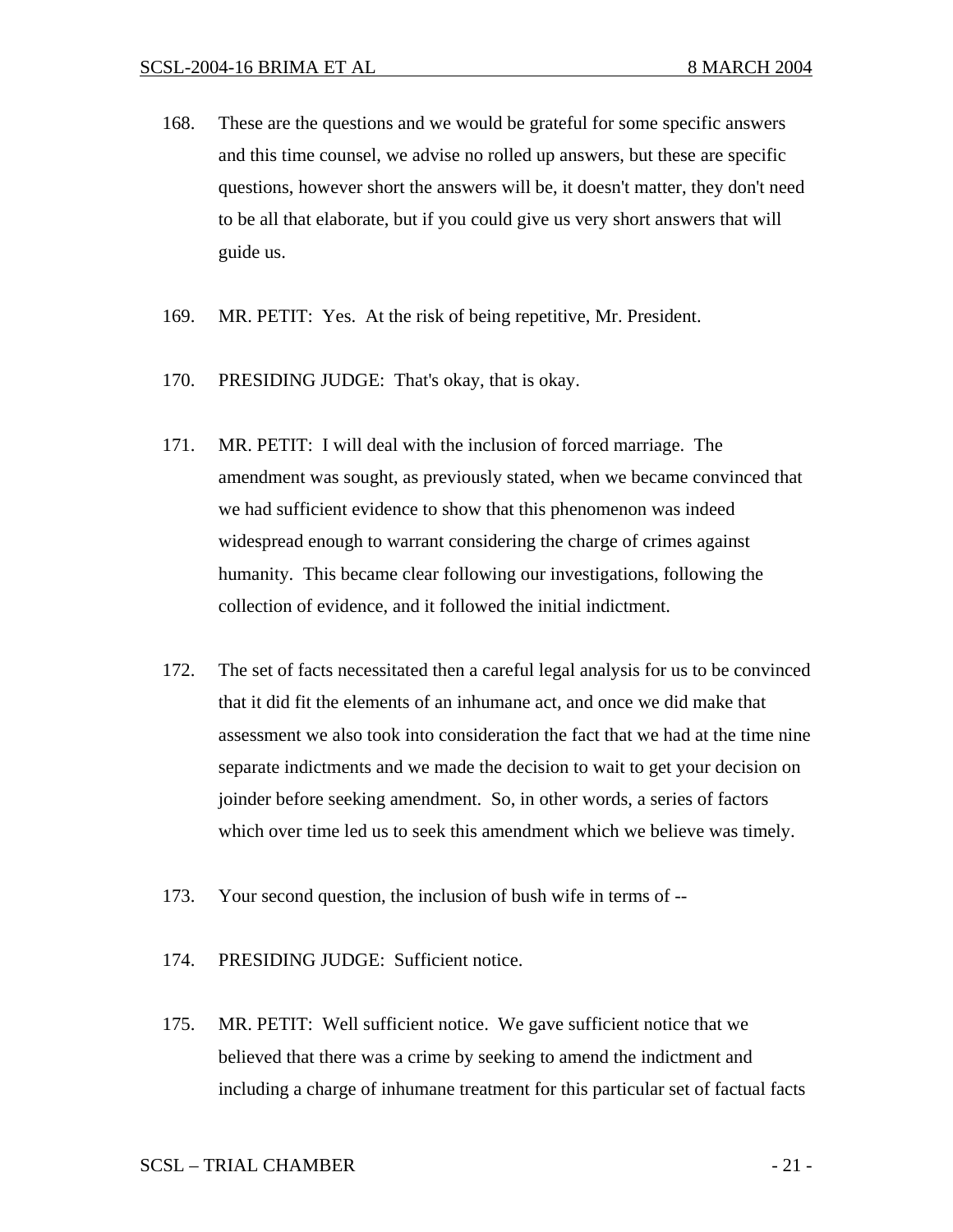which constitute the phenomenon of bush wife. We put the Defence on notice when we saw that amendment.

- 176. Now in terms of the evidence itself, as I said, this evidence has been basically - since we've been collecting statements we have run into this -- we have, over time, collected evidence, from statements of women, obviously, for the most part, and as this evidence became known we disclosed it as a matter of course. In other words, we did not hold onto statements because they were talking about bush wives, while we were thinking about how to legally characterise this conduct, this is not what happened. We collected evidence during the course of our investigations. We've disclosed this evidence as a matter of course, either because it fits within 66 or because it fits within 68. Upon analysis of that evidence, even after it was disclosed, we became convinced that a particular set of factors did constitute an inhumane treatment, did warrant a charge of inhumane treatment because of the factual basis of this phenomenon that we call bush wives.
- 177. As to your third question, again I am sorry to be repetitive, but what is sought here is a charge of inhumane treatment. I would say that this phenomenon of bush wife or forced marriage has the same elements as any other inhumane act because that is what is charged, the charges of inhumane act, which is causing serious mental and physical harm, and which is not covered by the other elements of crimes against humanity. That is what the jurisprudence tells us.
- 178. As to the particular set of facts that support a charge of inhumane act, I would say that they essentially refer to a conduct which over a time and, in fact, over prolonged periods of time, a person forces another person, another woman, into a relationship that has all the trappings of what is normally a marriage, a consensual marriage, but which is indeed forced upon that person. Again I am trying to be brief.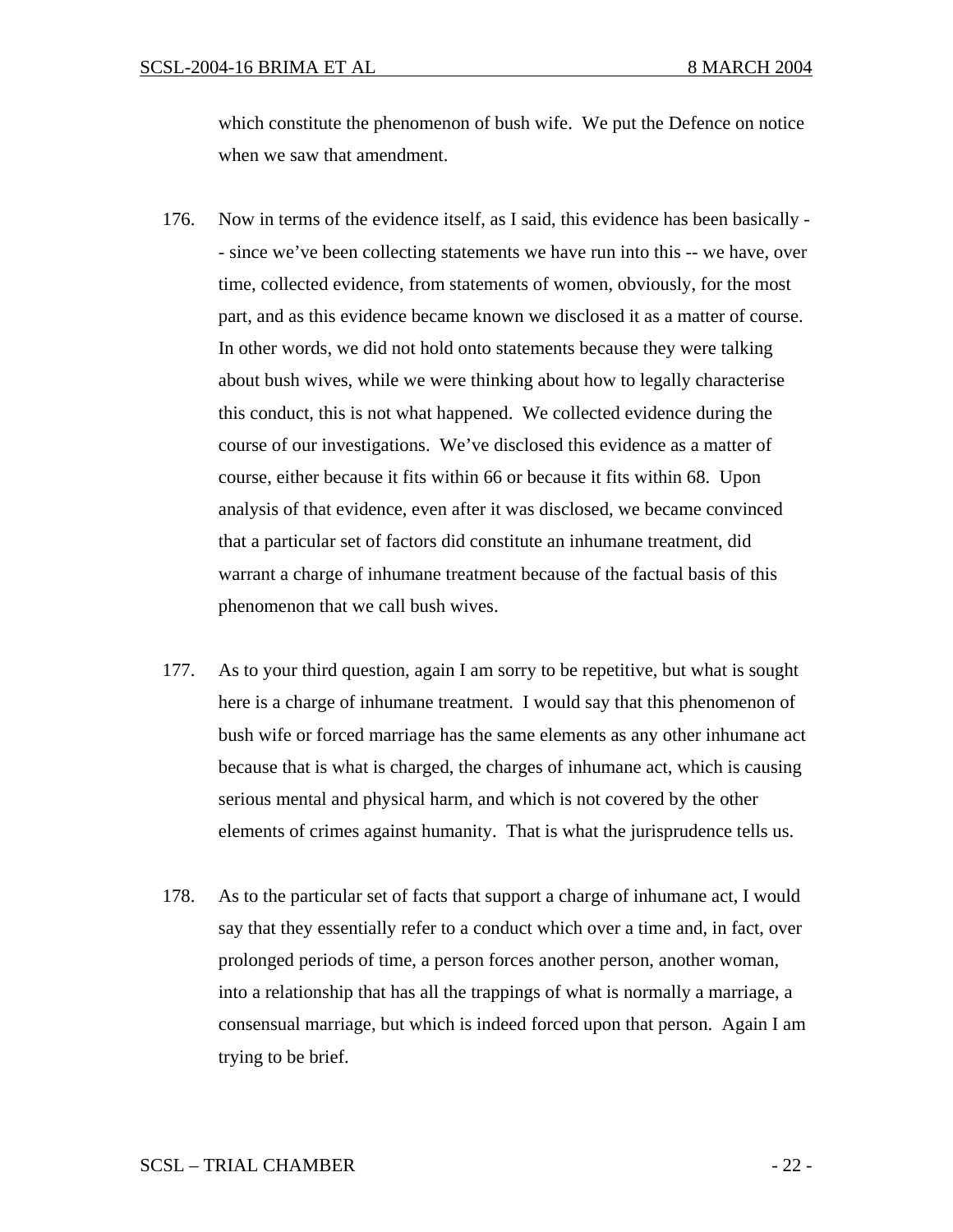- 179. The inclusion of time, of the time period in paragraph 5(e) or actually the inclusion of the word "about". As I believe I stated beforehand, this is sought for two reasons. The main reason is that is essentially the same wording that is used throughout the indictments for that particular paragraph, but which was not included for whatever reason. And the time frame sought, and actually the reason why words like "about" are used, is that seldom in these types of crimes do we have people who can give us exact dates, exact times as to some of these events. As your Chamber decided the use of the word "about" in this particular context of these crimes and these indictments is lawful and put sufficient notice on the Defence. I would say that it does not, in and of itself, call for a particular period of time, it just gives the most accurate time frame reference that we can give as we have throughout the indictment by using such a phrase.
- 180. Your fifth question as to the increase in the time period sought in paragraph 68. As I stated before, we had at the time of the indictments statements that referred to forced labour, not only for the period charged, obviously, but which also referred to the extended period of time and I would be -- this is an accurate reflection. However, after the indictment -- let me back-track. These statements for the most part, at the time of the indictment, were mostly of victims who were forced to labour and mine in these circumstances. I say mostly. After the indictment, we collected other statements, other evidence, some of which from people that you could call insider, which gave us a more accurate breadth of the conduct, which told us how extensive it is and which convinced us how extensive it was over that particular period of time. That is why we sought that amendment and, as I told you, we had some of the evidence before the indictment, maybe at the time we should have. We, however, became convinced of the full breadth of the criminal conduct afterwards and that is why we are seeking the amendment to try and reflect and put before you the evidence for the complete criminal conduct that we allege happened.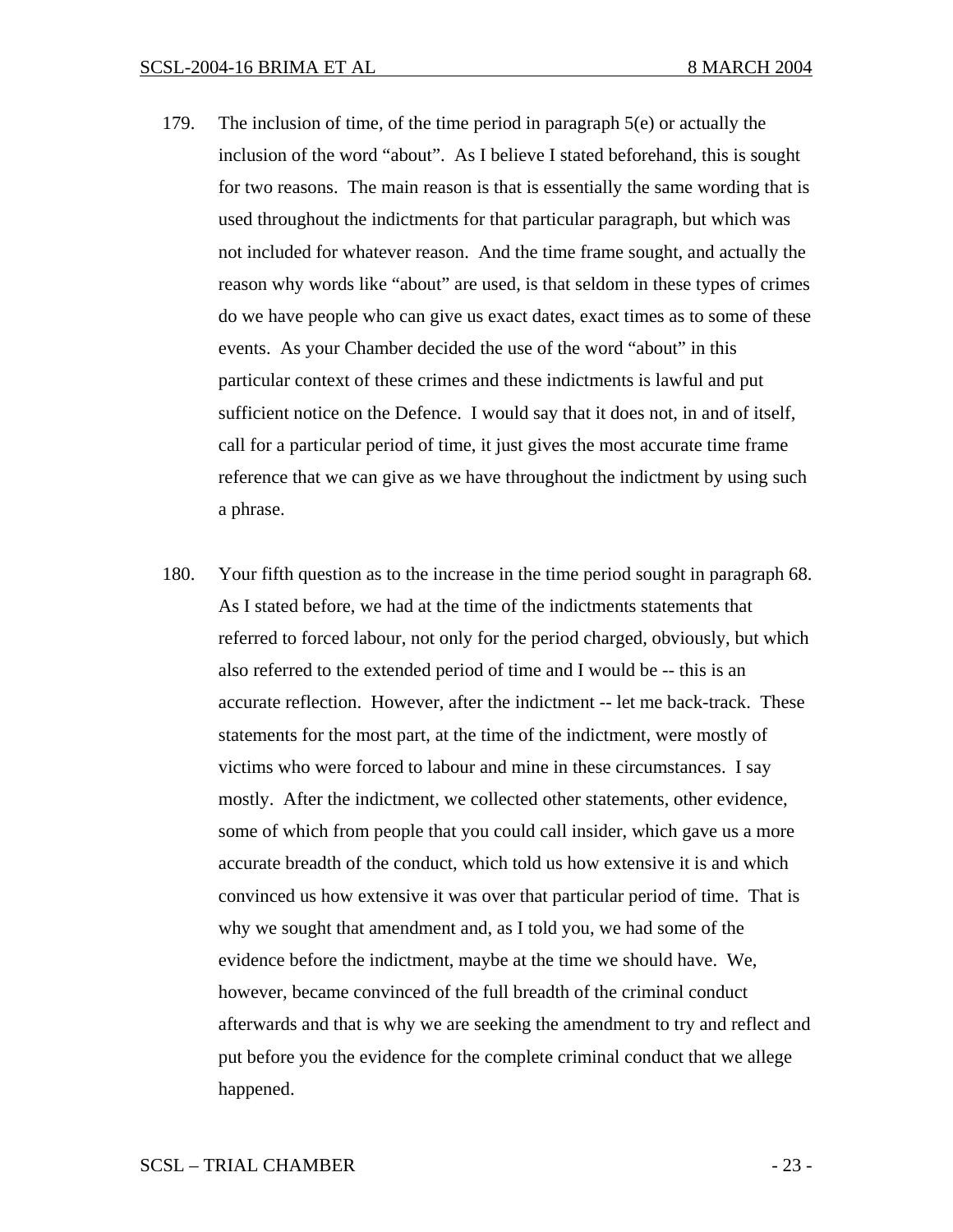- 181. As to your sixth question regarding Port Loko, that evidence was collected after the initial amendments in the initial indictments for the most part, actually for almost the whole of it, and that evidence, as soon as it was collected, was redacted and communicated. We therefore have disclosed, I would think, probably in the last one or two disclosures, the evidence, the witness statements relating to Port Loko which, as I said, was collected after the initial indictment. This is an area that we had not gone through or worked in at the time of the initial indictment.
- 182. I hope this is of assistance.
- 183. PRESIDING JUDGE: Thank you. Well, I note from the records that the counsel for Kamara and Brima did not file responses, but that counsel for Kanu did file a response. But before I ask questions of counsel for Kanu, I would like to give counsel for Kanu the opportunity to respond or react to the answers which the learned prosecuting counsel has given or to make any comments or submissions. You heard the questions also?
- 184. MR. MANLEY-SPAINE: Yes, Your Honour.
- 185. PRESIDING JUDGE: You heard the answers?
- 186. MR. MANLEY-SPAINE: Yes.
- 187. PRESIDING JUDGE: Are you in a position to comment on the answers?
- 188. MR. MANLEY-SPAINE: I would only like to say, Your Honour, that we were taking the view that as long as they are necessary to bring an issue before you, we will not be objecting.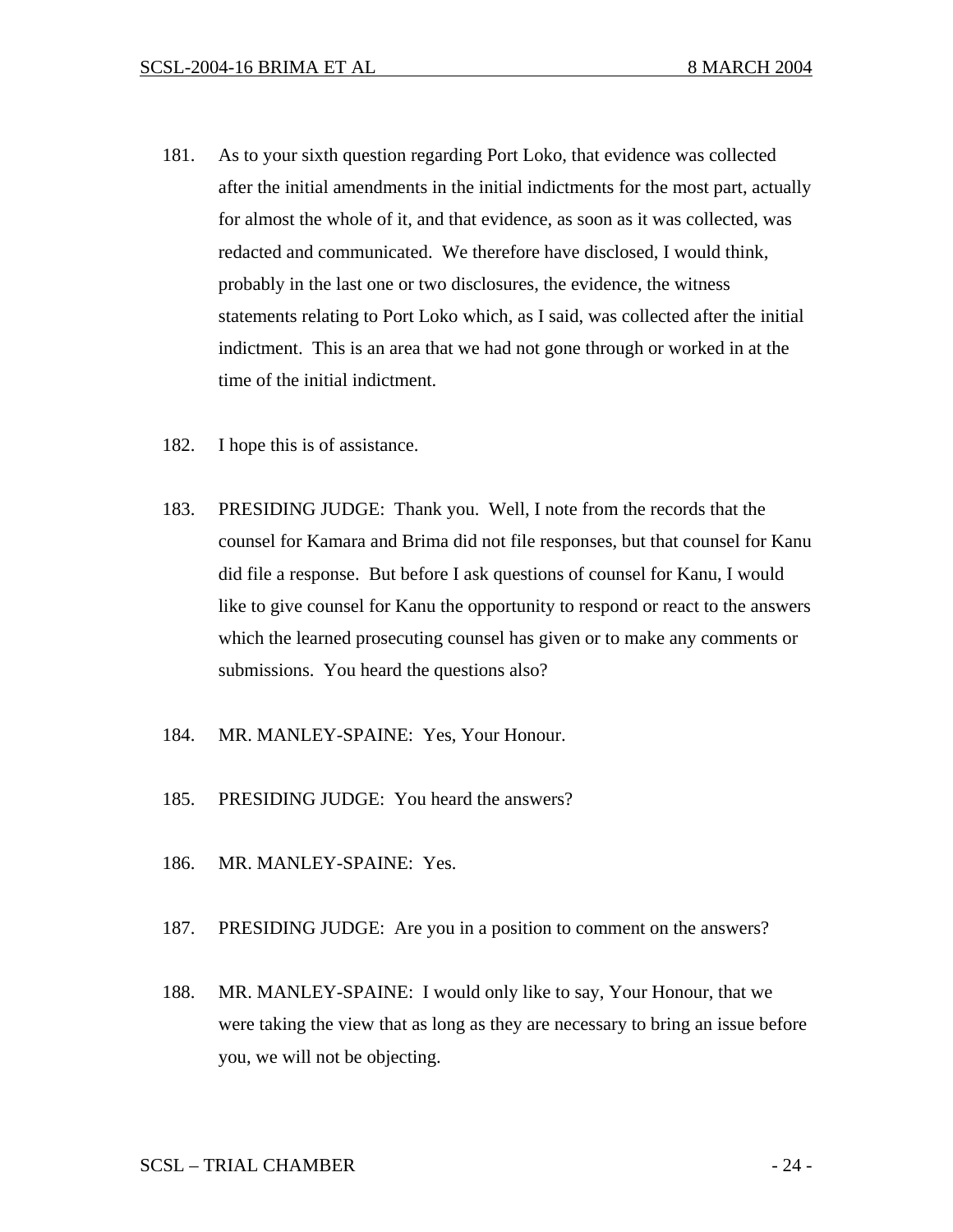- 189. PRESIDING JUDGE: To the leave for amendment?
- 190. MR. MANLEY-SPAINE: Yes.
- 191. PRESIDING JUDGE: All right, I appreciate that. Well, exceptionally now, even though counsel for Kamara and Brima did not file responses, do they want to make any short comments?
- 192. MS. CARLTON-HANCILES: No, Your Honour, I have no comment to make.
- 193. MR. FLEMING: No, Your Honour.
- 194. PRESIDING JUDGE: Thank you. So, in fact, the response of -- my learned brother Judge Boutet wants to pose some questions.
- 195. JUDGE BOUTET: Mr. Petit, I am just trying to grasp and understand what you are explaining to us as to the reasons why the Prosecution took the approach they did, and refer most specifically to your motion at paragraph 24 and 25 where you say that you will avoid unfair surprise and ensure that the accused are fully informed of the case against them in advance of trial. I am just trying to understand what you mean by this in the context of this particular motion. And before you answer my question, I would like also to draw your attention to paragraph 10 of your motion that refers to factual basis. The factual allegations underlying the new counts are the same factual allegations contained in the consolidated indictment against the accused, and essentially, you are saying you do not need to disclose any more information because the information has all been disclosed. So I am trying to make sense of this, and what you are stating to the Court that this was discovered only lately. So how do you equate the fact that on the one hand you say, "We have disclosed all this information to the Defence and, therefore, there is no need to give any additional or further disclosure," and yet, and if I understand correctly from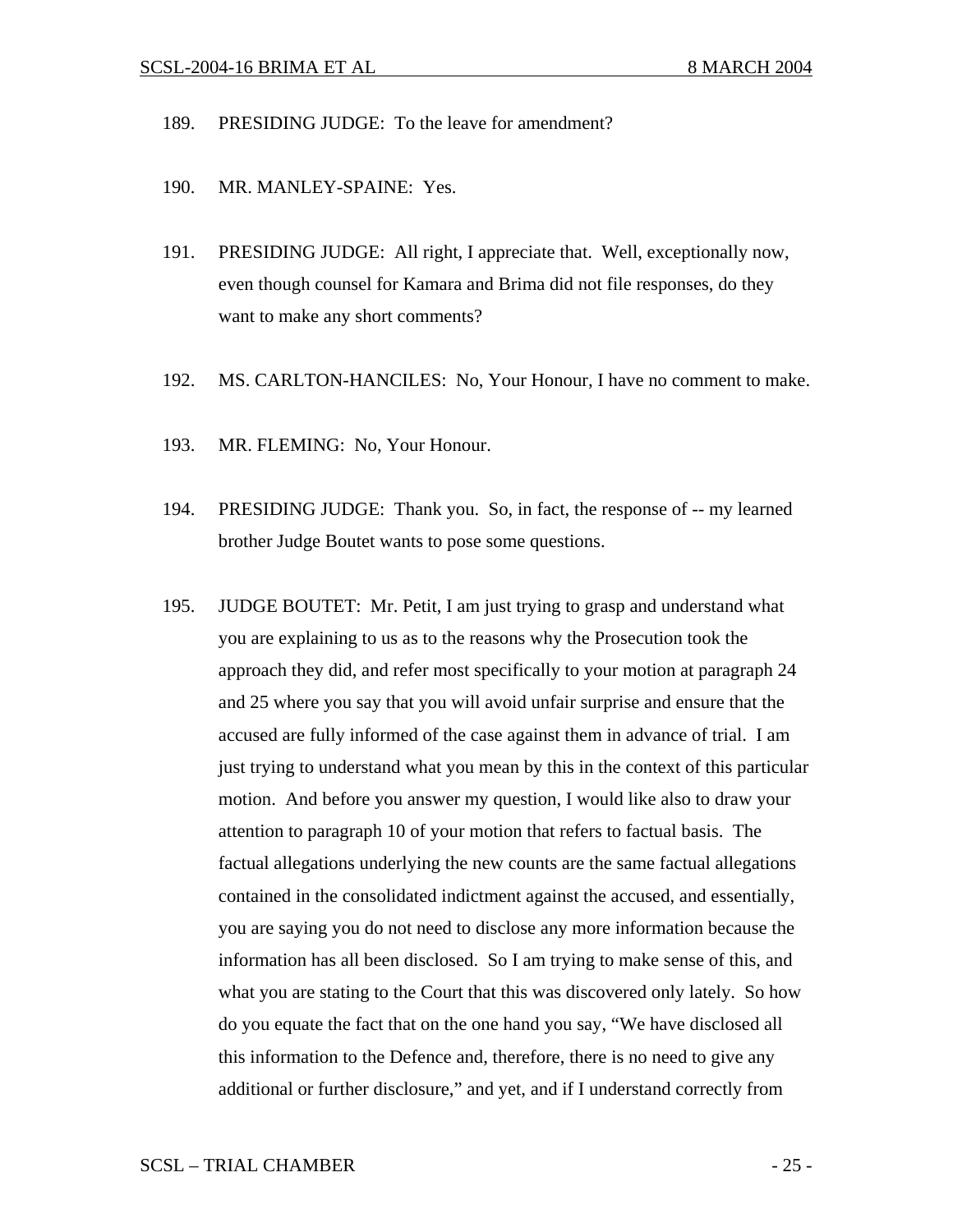that, I can conclude that that information was in your possession and control for some time. It is your analysis that took a long time, but not the collection of evidence.

- 196. MR. PETIT: It is partly our analysis that factored into the time. It is partly, as I said also, our waiting for a decision on an amended -- on a joinder. However, we did not have all the evidence at the time of the indictment. We collected some of the evidence and we had that at the time of the initial indictment, and the point to reaching a conclusion that this particular set of conduct was so widespread was that it took us -- we realised that as we were collecting in the evidence over that period of time, before and after the indictment, this conduct was reflected in the statements of an inordinate amount of women who had been captured, who had been raped, sometimes often times, numerous times, who had then been forced over a period of time in conditions of initially forced labour to conduct all kinds of activities that are normally associated with marriage; to stay with the person who had either captured them or whom they had been given to and to be submitted to that conduct over literally a period of years. There are still women in Kailahun district who are still with their bush husbands, for lack of a better term, for different sets of reasons.
- 197. So, as I said, we had some of that evidence and as we continue to collect it, even after the indictment, we realised that indeed this was a widespread conduct and that the elements, the factual basis for it, did satisfy the elements of crimes against humanity. Now that conduct would have come out at trial, it would have come up because, as I said, the statements of women that we take who have been raped, who have been abducted, who have been forced to do labour, most of these tell us that at one point at least they were forced into this type of relationship, for lack of a better word. So those facts were there and would have come out at trial.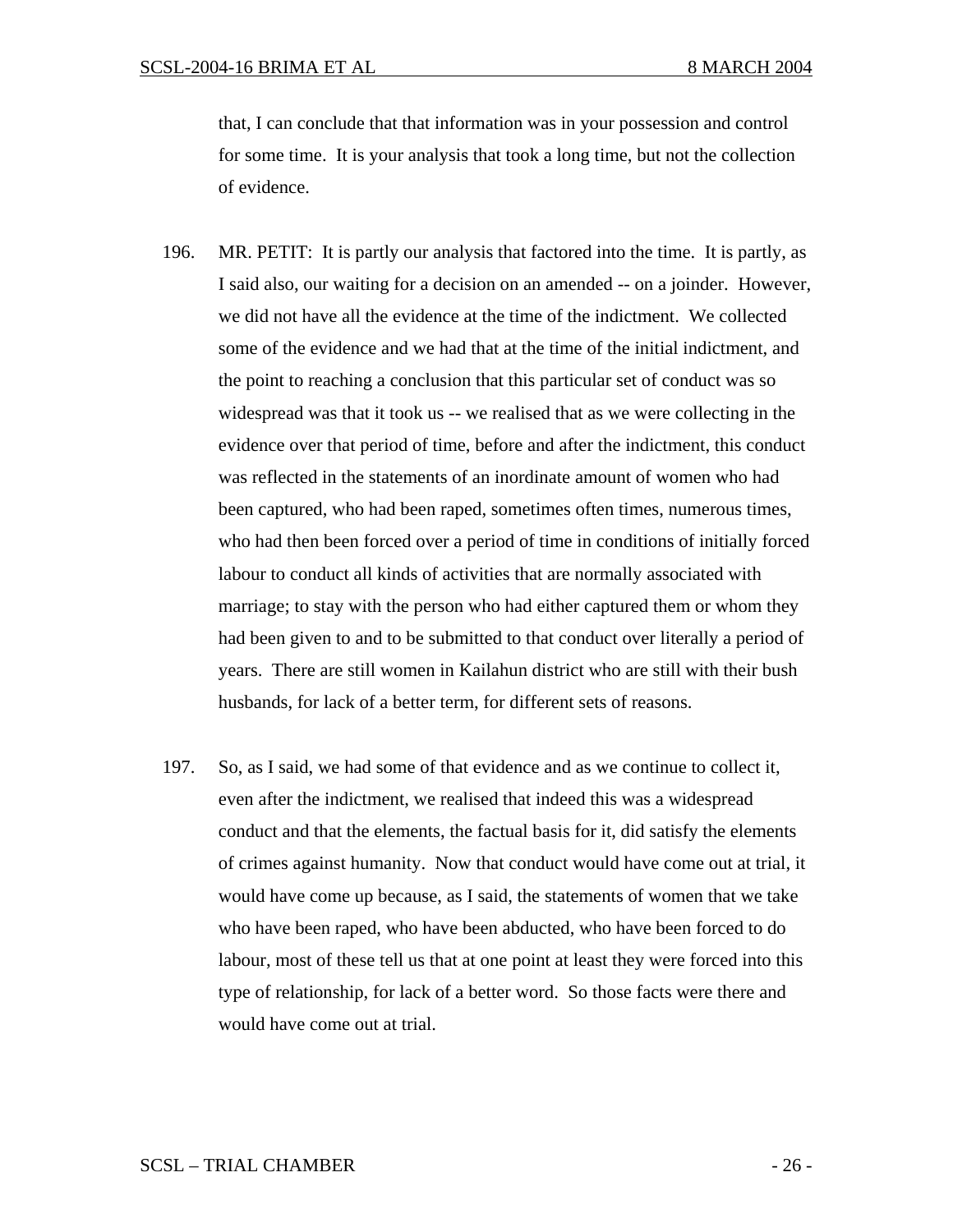- 198. Now I remind the Chamber of the decision of *Akayesu*, to amend the indictment while at trial when the evidence of rape came out from the witnesses. Actually, the order from the Chamber to amend the indictment to reflect the evidence that was put before it. That is the reasoning behind paragraph 24(a), I believe. That these woman would have come to testify to their victimisation, which fits within the Counts 6 to 8, as you mentioned, in paragraphs 51 to 57. That's why we referred you. These women suffered a whole set of victimisation of facts -- of criminal acts which were reflected in 6 to 8, but which upon analysis also recently constitute a charge of inhumane act, which is the facts that we call bush wives or bush marriage.
- 199. JUDGE BOUTET: So when the evidence that you will be leading and that you refer to as 51 to 57, dealing with sexual violence as such, this evidence, when given in court, will also reveal the commission of a different and additional offence?
- 200. PRESIDING JUDGE: Is that what you are saying?
- 201. MR. PETIT: That's what we are saying. In other words, there is not one woman who would come to testify as to her forced marriage without also testifying about her sexual assault, about her abduction, about her forced labour, about her abuse.
- 202. JUDGE BOUTET: I put it the other way round, would they testify about their sexual violence, to use that -- in giving evidence about that, they would of necessity talk about something more and the (inaudible) question, you are submitting, will be, for example, forced marriage?
- 203. MR. PETIT: At one point indeed -- at one point the conduct becomes so specialised that it becomes -- or that it fits within the elements of a crime, and that's why we say the elements of the facts behind the forced marriage do fit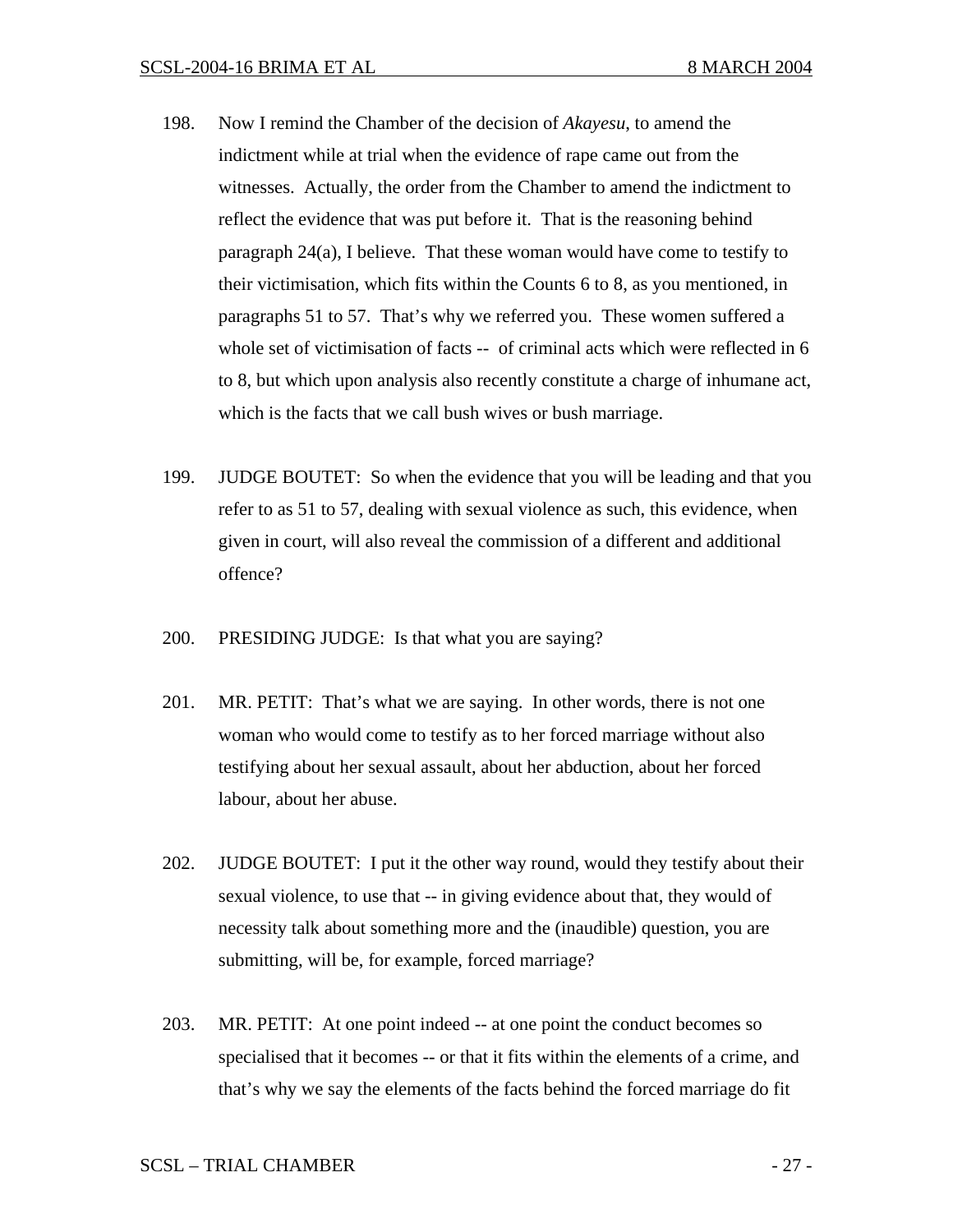the elements of an inhumane act which is not contemplated in the other. I have to stress again that these facts are particular to that phenomenon, that bush wife phenomenon. They are not only sexual, they represent forcing a person into the appearance, the veneer of a conduct by threats, by physical assault, by coercion of different kinds. That is why they constitute an inhumane act.

- 204. PRESIDING JUDGE: But if the concept of forced marriage is inclusive of the concept of sexual slavery, what is the advantage to the Prosecution in charging it? If the evidence to support sexual slavery is the same evidence that supports forced marriages, is that what you are suggesting?
- 205. MR. PETIT: No, I'm not. Respectfully, what I am suggesting is that you can have a sexual slave without having her pretend that she is your wife.
- 206. PRESIDING JUDGE: All right I can see that.
- 207. MR. PETIT: In other words, they are different elements. That is why I said not one forced -- one bush wife will come to testify that she had not been abused with sexual assaults, forced into -- abducted, sexual assaults, forced to perform, et cetera.
- 208. However, you could have a person -- we do have witnesses who will come to tell you that they were kept for a period of time, usually much less longer than the bush wives, but who were forced to perform sexual acts with their captors over a repeated period of time. That is not a forced marriage; that is sexual slavery.
- 209. PRESIDING JUDGE: Sexual slavery?
- 210. MR. PETIT: Yes.

## SCSL – TRIAL CHAMBER  $-28$  -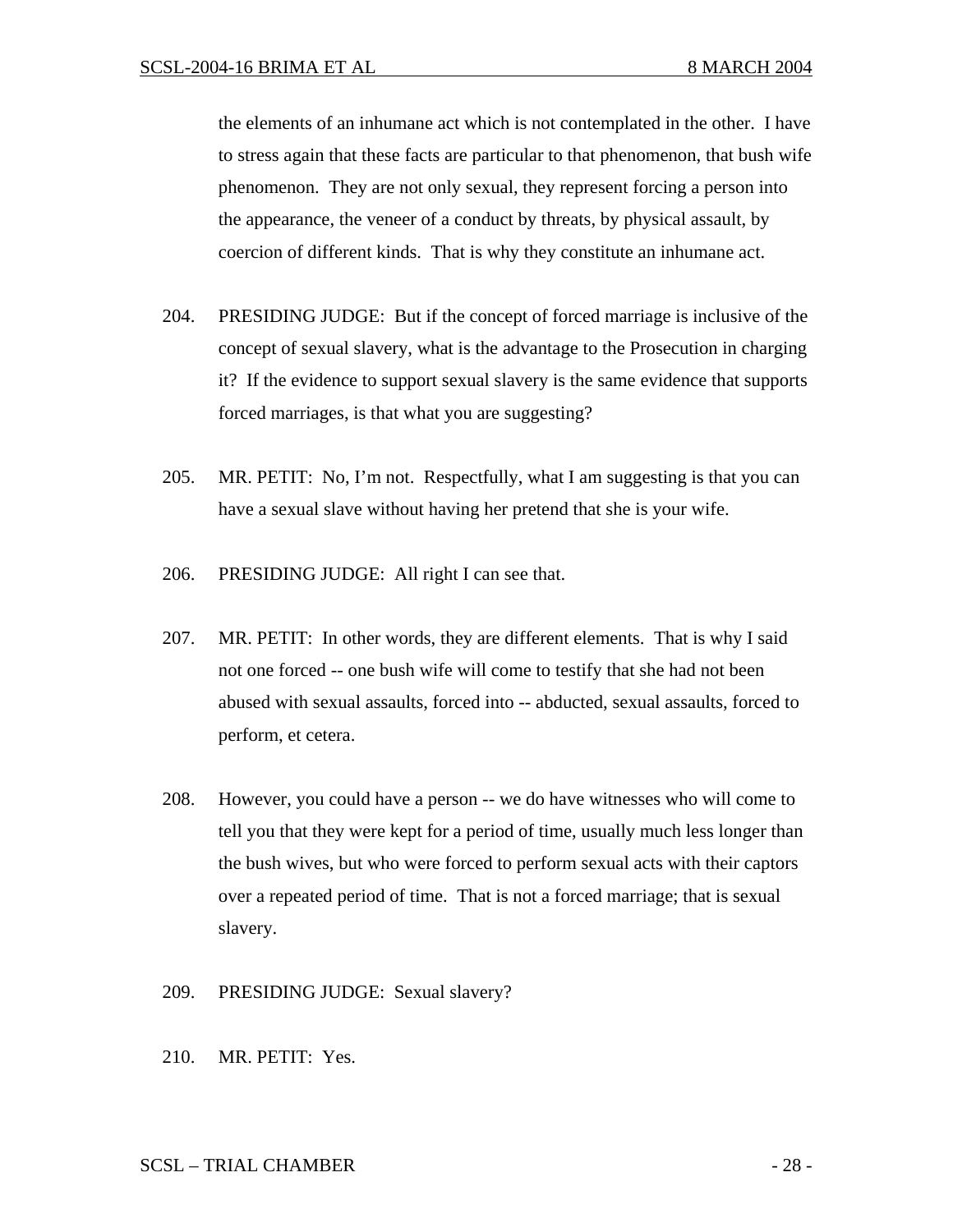- 211. PRESIDING JUDGE: Then, of course, it logically follows, therefore, that forced marriage will be inclusive of sexual slavery, does it follow practically?
- 212. MR. PETIT: In terms of the conduct, and because --
- 213. JUDGE ITOE: It should. It should follow.
- 214. PRESIDING JUDGE: It should follow logically.
- 215. JUDGE ITOE: It should follow.
- 216. PRESIDING JUDGE: What you say does not follow logically is that sexual slavery does not necessarily amount to forced marriage, but it seems to me it would follow logically that forced marriage would include sexual slavery.
- 217. MR. PETIT: That is why I said that not one bush wife will come to testify that she hadn't been forced to perform sex for her husband, yes. But she has been forced, and (inaudible) of them are still being forced, to perform all the other duties that are normally associated with a consensual marriage. That is why it's different from sexual slavery, it's different from abduction, it's different from enslavement, it has its own particular characteristics. That is why, we submit, it is, in and of itself, an inhumane act.
- 218. PRESIDING JUDGE: Let me ask further too, how do you view the machinery of amendment of indictment from a prosecutorial perspective in terms of the law? In other words, are you saying that our system of administration of justice, whether at the national level or at the international level, does not provide for checks and balances in terms of how the machinery of amendment of an indictment should be used? In short, you said that if the evidence discloses at the trial a new offence, the Prosecution would be obliged to do what? To come and ask for an amendment, is that what you are suggesting?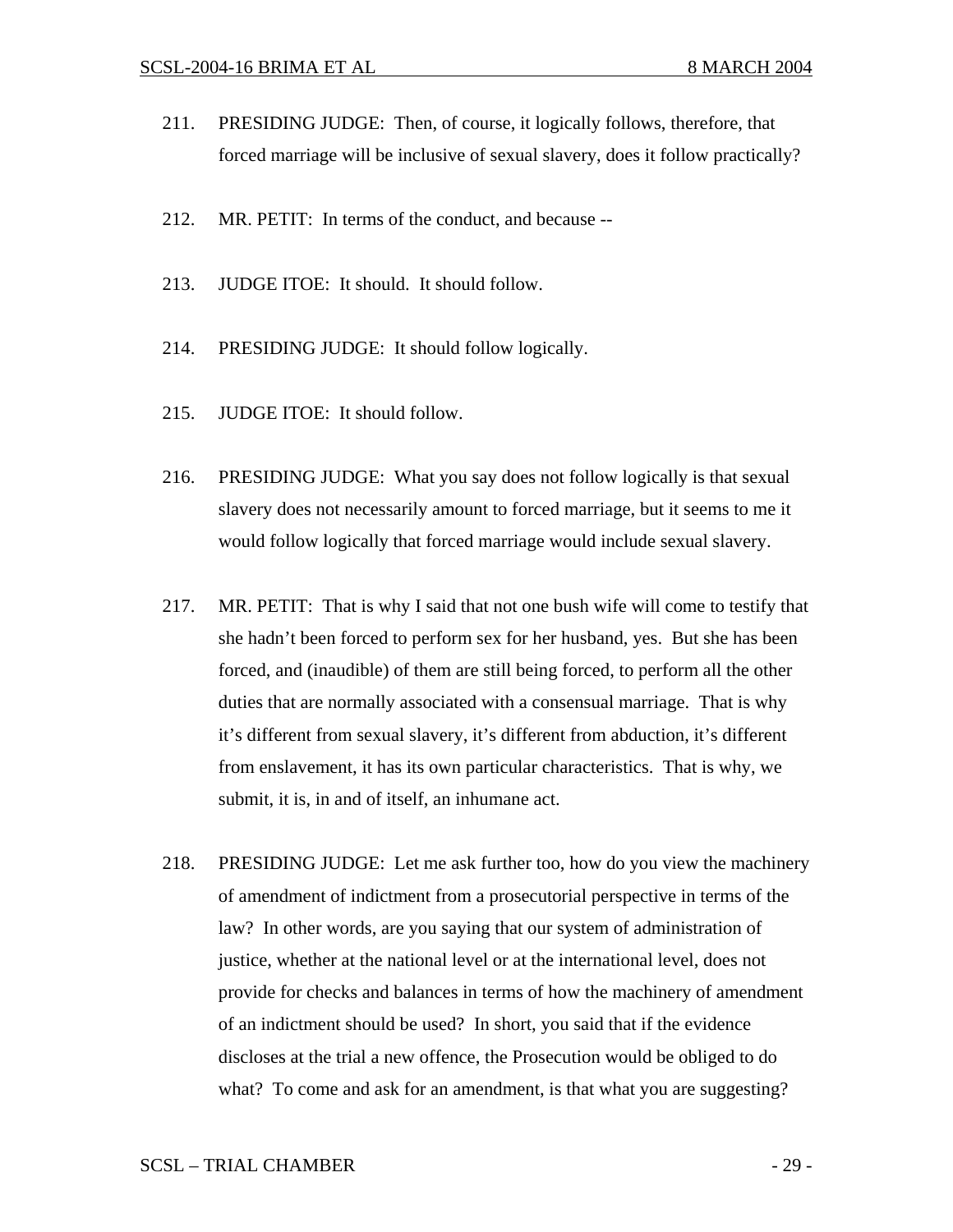In other words, does the Court not have some judicial control as to how far this mechanism can be utilised so as not to avoid oppressive conduct to the defendant who clearly, in terms of the -- all the discretions, is at the mercy of the Prosecution. I want you to address that question from that perspective. I mean, if you say, "Oh as soon we are leading the evidence, if we have something more where the evidence discloses, the machinery of amendment is there." So, in other words, where do we draw the line?

- 219. MR. PETIT: In your scenario, if indeed evidence came to light through testimony at the time of trial, evidence that we did not lead -- sorry, that we did not charge a particular count for, and if, indeed, we then decided to seek an amendment, or if, indeed, the Chamber again directed the indictment to be amended, it is still within your discretion to (a) grant this amendment, and we are asking that obviously, and explain the reasons why --
- 220. JUDGE ITOE: Not to do it?
- 221. MR. PETIT: Yes, not to do it, or why not doing it would cause serious prejudice.
- 222. PRESIDING JUDGE: Right. Would it also be a discretionary matter for the Prosecution, or would it be just a mandatory obligation? In other words, you come up with -- going through a trial, some new evidence comes out and you say, "Oh once more we've got some new evidence, let's ask the Chamber for an amendment." Would there be a matter of prosecutorial discretion?
- 223. MR. PETIT: I think it is always within the discretion of the Prosecutor to seek a charge or an amendment to an indictment. I don't think we would have to wait -- we would have to wait -- what is our duty, in these circumstances, between the rights of a fair trial, among other things, to the accurate depiction of the criminal conduct and the interest of justice as a whole.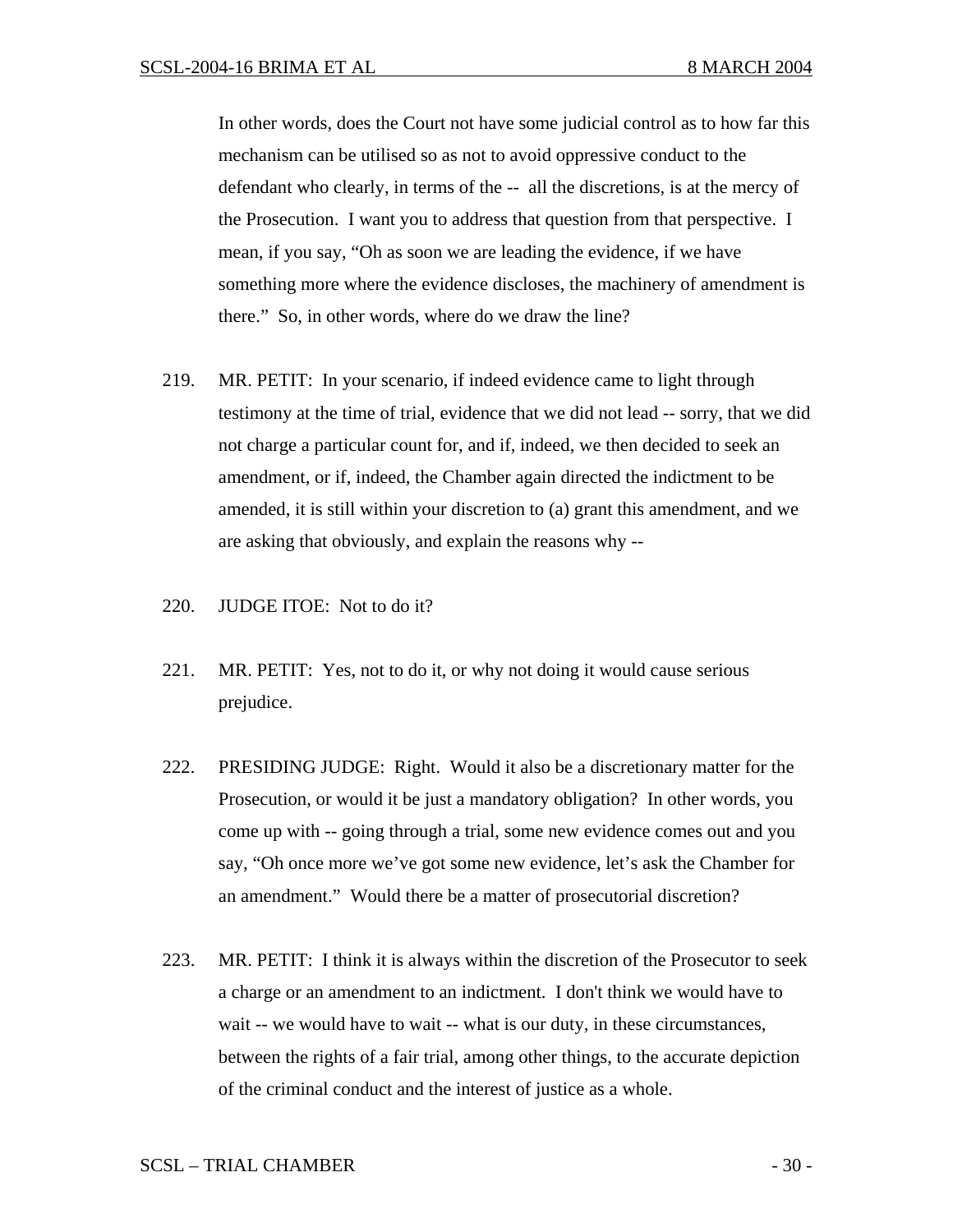- 224. PRESIDING JUDGE: Doctrine of fundamental facts.
- 225. MR. PETIT: And the interest of justice as a whole, that included the victims.
- 226. PRESIDING JUDGE: So, I mean, as you said earlier on, so in fact for the Chamber it is not a matter of course -- I mean amendments not granted as a matter of course. We weigh all the various interests.
- 227. MR. PETIT: But you referred to the machinery of this, and if I can just point out, you do, for example, again in your scenario where such an amendment would be sought and granted at trial, you would have the option, for example, of postponing whatever hearing, you would have the option of ordering the Crown, or the Prosecution, to present that evidence at a certain point, giving time for the Defence to prepare. You would have, in other words, an array, as you do now -- an array of options to make sure that the interests of everyone and everybody is respected.
- 228. PRESIDING JUDGE: Thank you.
- 229. JUDGE BOUTET: Before you sit down, I would like to come back again on this forced marriage issue. Could you, first of all, along the lines of my presiding judge, that it could be argued that forced marriage would invite res judicata for sexual violence or, in other words, the elements of forced marriage would be such that they would be inclusive of some other offences and, therefore, there could be this kind of jeopardy in the process?
- 230. MR. PETIT: I would invite you -- I would invite the Chamber to consider first the definition of sexual slavery, which has its specific element, as well as the charge of inhumane treatment, which in itself has also specific elements. Now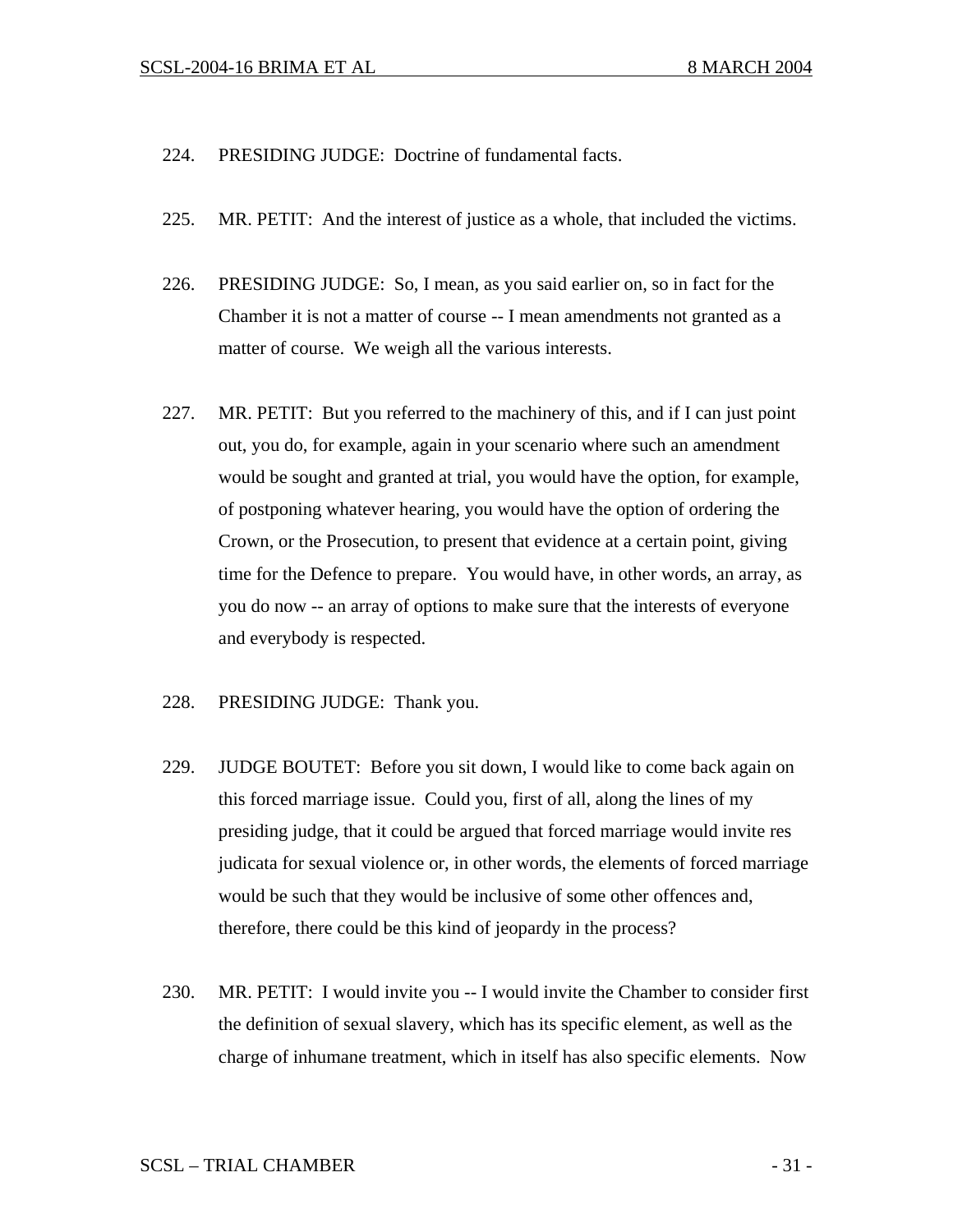it is well established in the jurisprudence that inhumane act is for everything that is not considered specifically in the other crimes against humanity.

- 231. Now we say that -- and we alleged our motion and we respectfully submit that it should be convincing. We say that the factors that we have elaborated justify a new specific charge. They are so specific that they are a conduct which falls within inhumane act. Once the evidence is in you will be in a position to weigh indeed, if we have proven our case obviously, and if these elements do support a separate charge of inhumane act, as you will for all the other counts which are charged either alternatively or which share some elements.
- 232. JUDGE BOUTET: Thank you.
- 233. PRESIDING JUDGE: Thank you. Does the Defence -- I mean, counsel, Manley-Spaine, even though you've taken a position, I am assuming that you will not be filing any preliminary motion in respect of -- in case the Court decides to grant the indictment. Of course, I do not want to say that, but you may well want to keep your options open.
- 234. MR. MANLEY-SPAINE: Yes. Yes, Your Honour.
- 235. PRESIDING JUDGE: Yes, all right, all right. I probably should not press you on that.
- 236. Well I think that should suffice for our enquiries on this side on the motion for leave to amend the indictment.
- 237. MR. COTE: With your permission, Your Honour.
- 238. PRESIDING JUDGE: Yes.

## SCSL – TRIAL CHAMBER - 32 -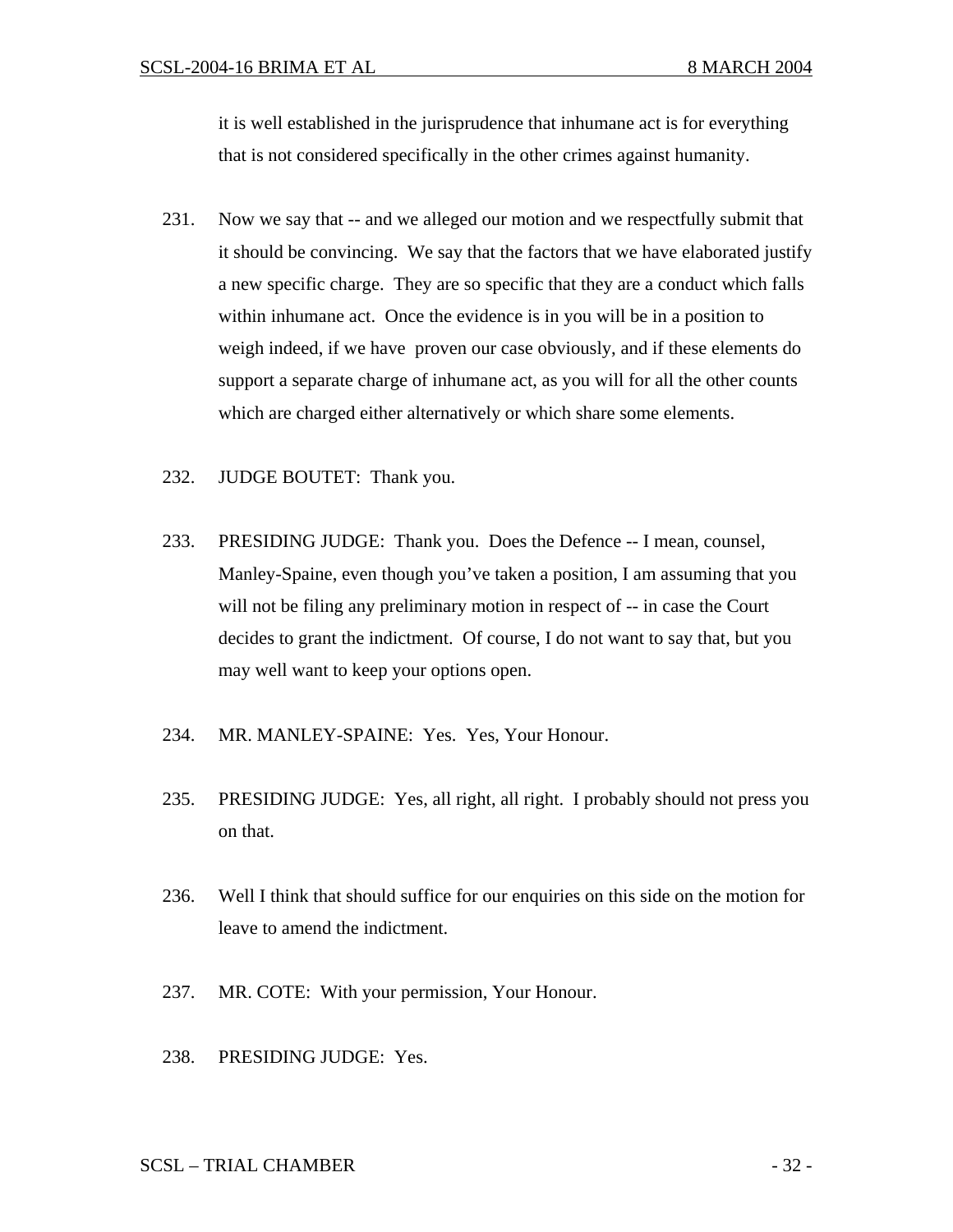- 239. MR. CÔTE: I would like to add just a little to what my colleague said relating again to the amendment. First of all, when you asked the question, "When did you put them on notice?" I mean we were looking everywhere in the rule to see where there is such a thing as notice that they are going to seek leave to amend and we couldn't find anything in the rule. I presume, and I understand the rule as when you decide to amend it you seek leave to amend, this is where the notice is given and then the Defence is on notice that this may come on, but even this -- I mean, the important thing is the amendment as such, which is the notice, like the indictment is also to put the accused on notice of what is going on.
- 240. PRESIDING JUDGE: No, I think that is a plausible response.
- 241. MR. CÔTE: Yes. And the second point that I would like to raise is the question of preliminary motion that were also raised, in the sense that it may cause a delay because there may be preliminary motion. I think preliminary motion will have to be dealt with by this Court -- by this Chamber, who will have to decide if they are serious enough or raise a serious jurisdiction issue that would start the operation of Rule 72 and set it in front of the Appeal Chamber. And I think that the Court has to take that because sometimes there may be the belief that if something is done we may raise a lot of preliminary motions. I think that if preliminary motion there is, so it be, and you will deal with it with all your wisdom and decide what you are going to do with it on the different motions that are possible.
- 242. PRESIDING JUDGE: No, we appreciate that. That is what we are saying, we are virtually saying that the Defence would not be foreclosed or precluded from bringing preliminary motions and, of course, we will decide whether such motions are (inaudible) or not.
- 243. MR. CÔTE: Or (inaudible) proceeding or not.

#### SCSL – TRIAL CHAMBER - 33 -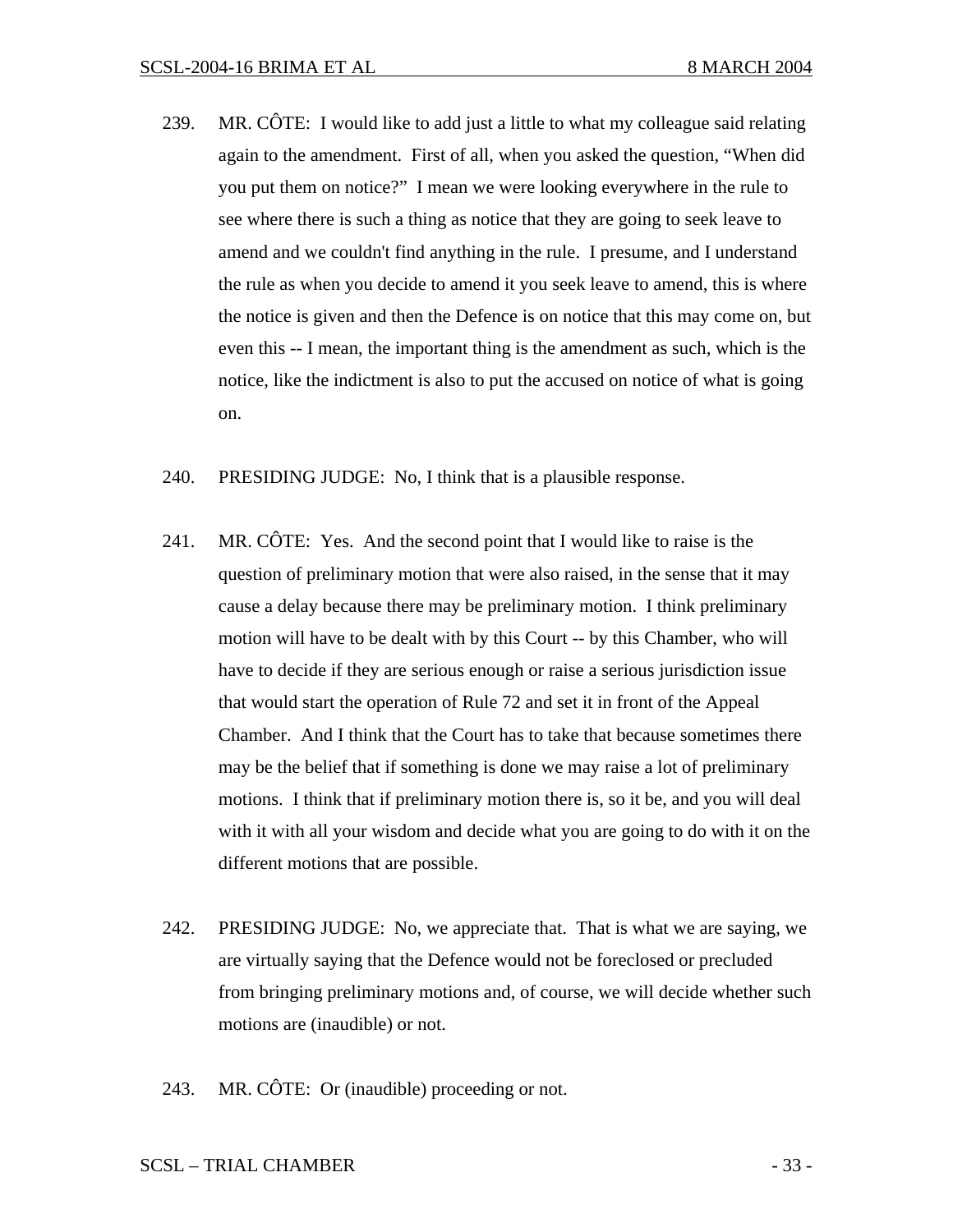- 244. PRESIDING JUDGE: Yes, quite, yes, quite right. I was making the point really about the question of the indictment just -- not necessarily with reference to any specific rule requiring you to give notice, but just again under the doctrine of fundamental fairness, which is now part of our adjudicatory process, a very compendious doctrine.
- 245. Right, well, thanks. Let's move on to the next motion. We have also listed a motion brought by Kanu, Santigie Borbor Kanu, the third accused on abuse of process due to infringement of principles of legality and non-retroactivity. The principles of legality and non-retroactivity. That was brought in October last year and the Chamber has an oral decision to give on this and I will give the decision.
- 246. On 20th October 2003, Counsel for Santigie Borbor Kanu filed a motion titled "Motion on abuse of process due to infringement of principles..." I mean the translation -- the thing is in Latin, but I will give you the translation, legality, but it is called nullum crimen sine lege, but just call it legality. "…on principles of legality and non-retroactivity as to several counts."
- 247. The Prosecution responded on the 30th of October 2003 and the Defence reply was filed on  $5<sup>th</sup>$  November 2003. It is proposed that because of the fact that this status conference is being held now, we, the Chamber, should read a brief decision on that motion and we indicate that the parties will receive a reasoned written decision in due course.
- 248. So here is our decision -- tentative decision:

# DECISION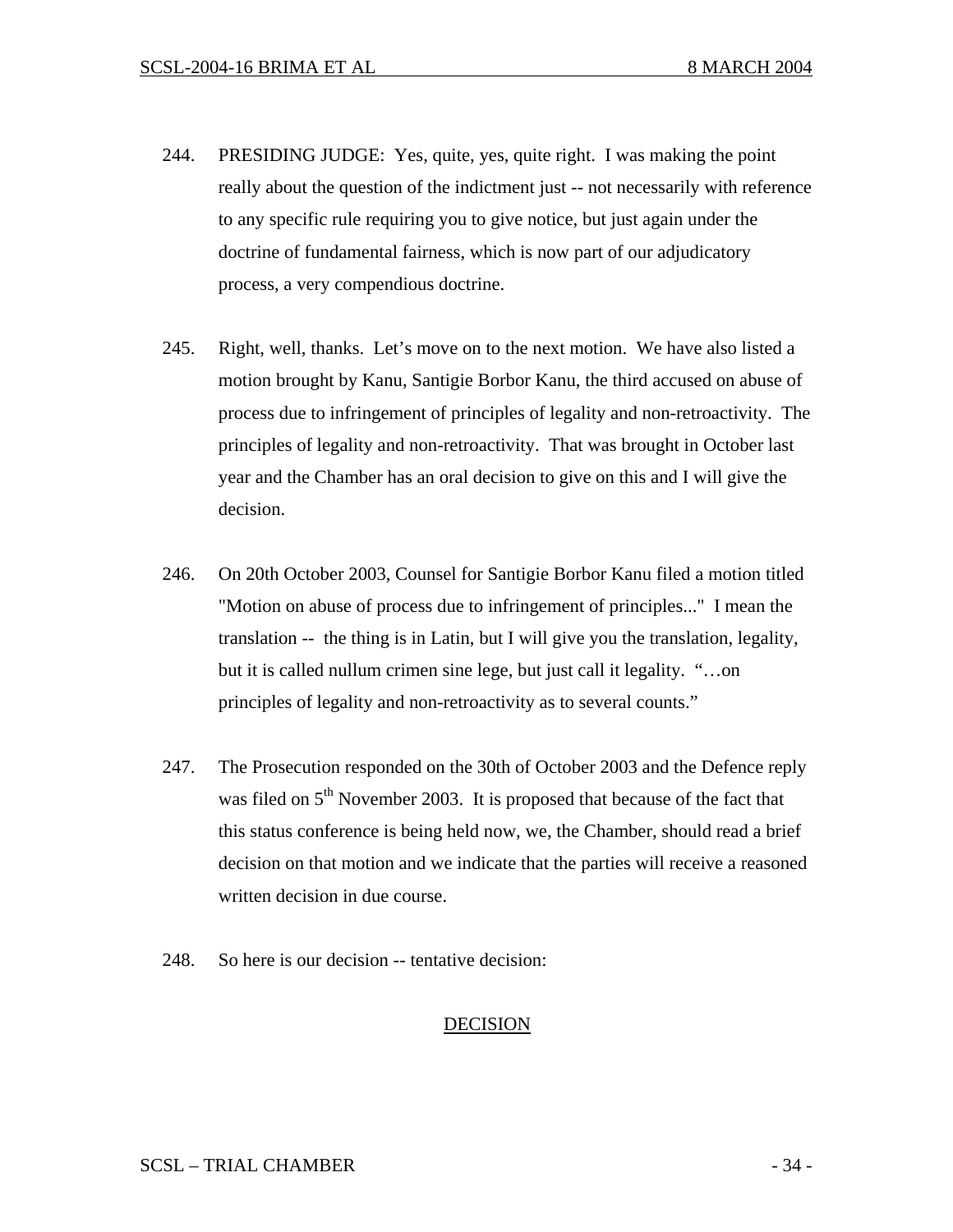- 249. In its motion of 28th October 2003, the Defence for Santigie Borbor Kanu alleged that all counts in the indictment against him be dismissed on the basis that such counts violate the principle of non-retroactivity. Well, let me explain that non-retroactivity is something that should not be regarded as criminal backwards. In other words, an act which was not criminal should not be regarded as criminal by way of retroactive effect or nullum crimen sine lege, that is or legality. Presumably as a separate ground on the basis that Article 3, common to the Geneva Conventions and or Additional Protocol II and other serious violations of international humanitarian law were not implemented in the national legislation of the Republic of Sierra Leone. In other words, he was challenging this indictment on the grounds that all these offences that have been charged against him were not part of the laws of Sierra Leone at the time -- the material time.
- 250. The Defence contend that these alleged violations amount to an abuse of process on the part of the Prosecution and have thereby brought this motion pursuant to Rule  $72(B)(v)$  of the Rules of Procedure and Evidence.
- 251. So that is the background to this motion, the procedural background.
- 252. The Trial Chamber now proceeds to make a preliminary comment on the basis upon which this motion was brought and will then address briefly the alleged violations.
- 253. In effect -- and here we are trying to make it as intelligible as possible -- in effect what the Defence is arguing is that the Prosecution by bringing an indictment, as he is empowered to do under Article 15 of the statute, which specifies crimes which fall within the subject matter of the Special Court for Sierra Leone as defined in Articles 2 through 5 of the statute. And furthermore, by seeking review and approval of that indictment by a designated judge in accordance with Rule 47, and having received approval for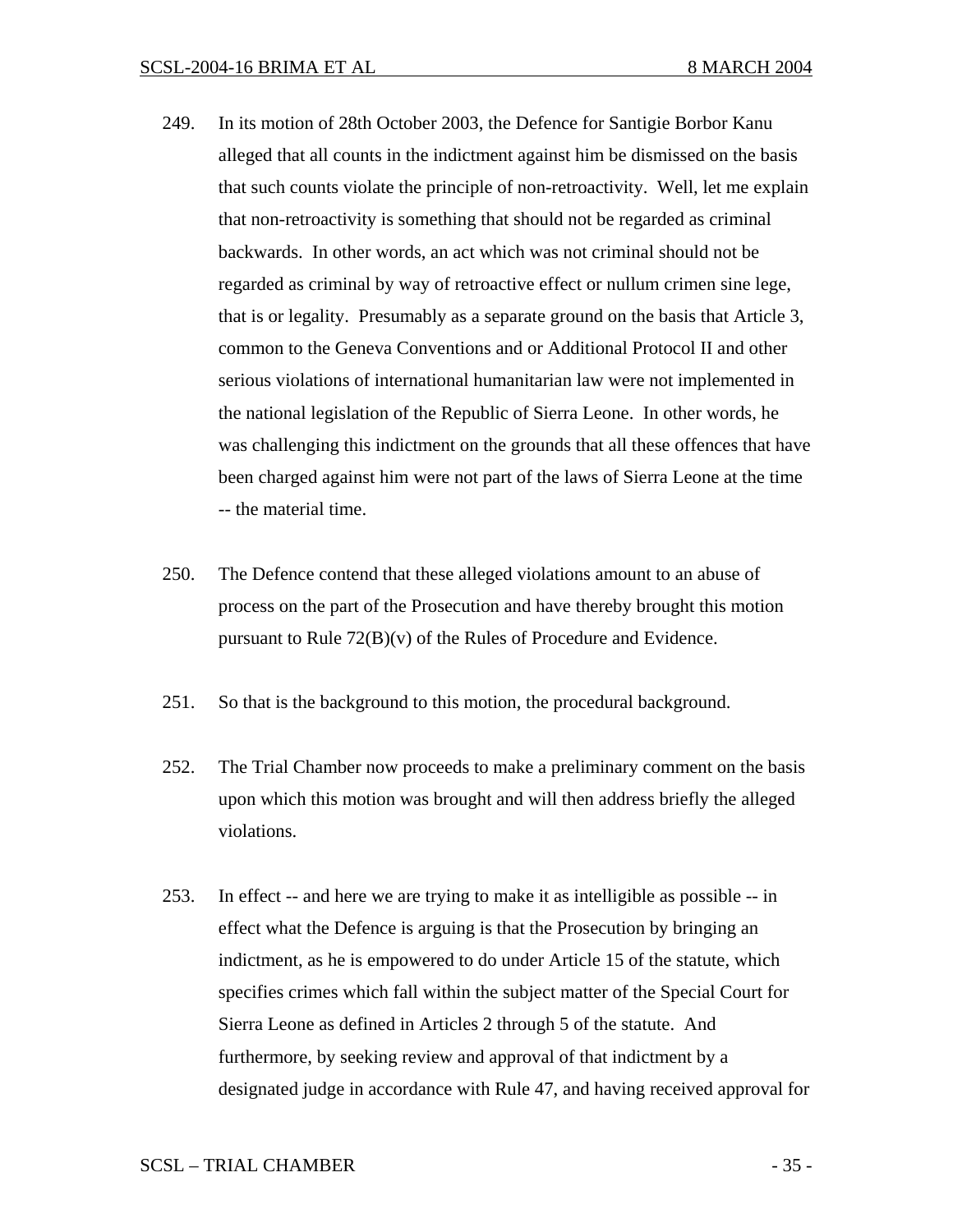the said indictment has been guilty of an abuse of process. That is what the Defence is saying.

- 254. Now the Prosecution, by preferring an indictment against him, by getting a judge to approve the indictment, has been guilty of an abuse of process.
- 255. It would appear that the Defence is also saying, if only implicitly, that the designated judge contributed to the abuse of process by approving the indictment and the charges embodied in it. Well that is what the Defence complain about. Here are the findings of the Trial Chamber.
- 256. The Trial Chamber finds that neither the lawful exercise of the powers of the Prosecutor to bring an indictment, based upon the alleged commission of crimes within the jurisdiction of the Special Court, nor the approval of such an indictment by a judge of the Court would, and indeed could, constitute an abuse of process.
- 257. The insinuation, that is the hint, that the designated judge may have contributed to the alleged abuse of process is objectionable, especially where (inaudible) that is when you look on the face of the records, there is no evidence to rebut the presumption of regularity. In other words, forsake everything, that is what I mean by rebut the presumption of regularity. Counsel to bring such motions admonished that such insinuations, depending on the particular facts and circumstances, may well (inaudible) a contempt of court.
- 258. On the findings of the Trial Chamber, therefore, it is sufficient to dismiss this motion in its entirety. In order to prevent the Defence in this case, or for that matter Defence in other cases, from bringing a similar motion in which the alleged violations are characterised as mistakes of law in defining the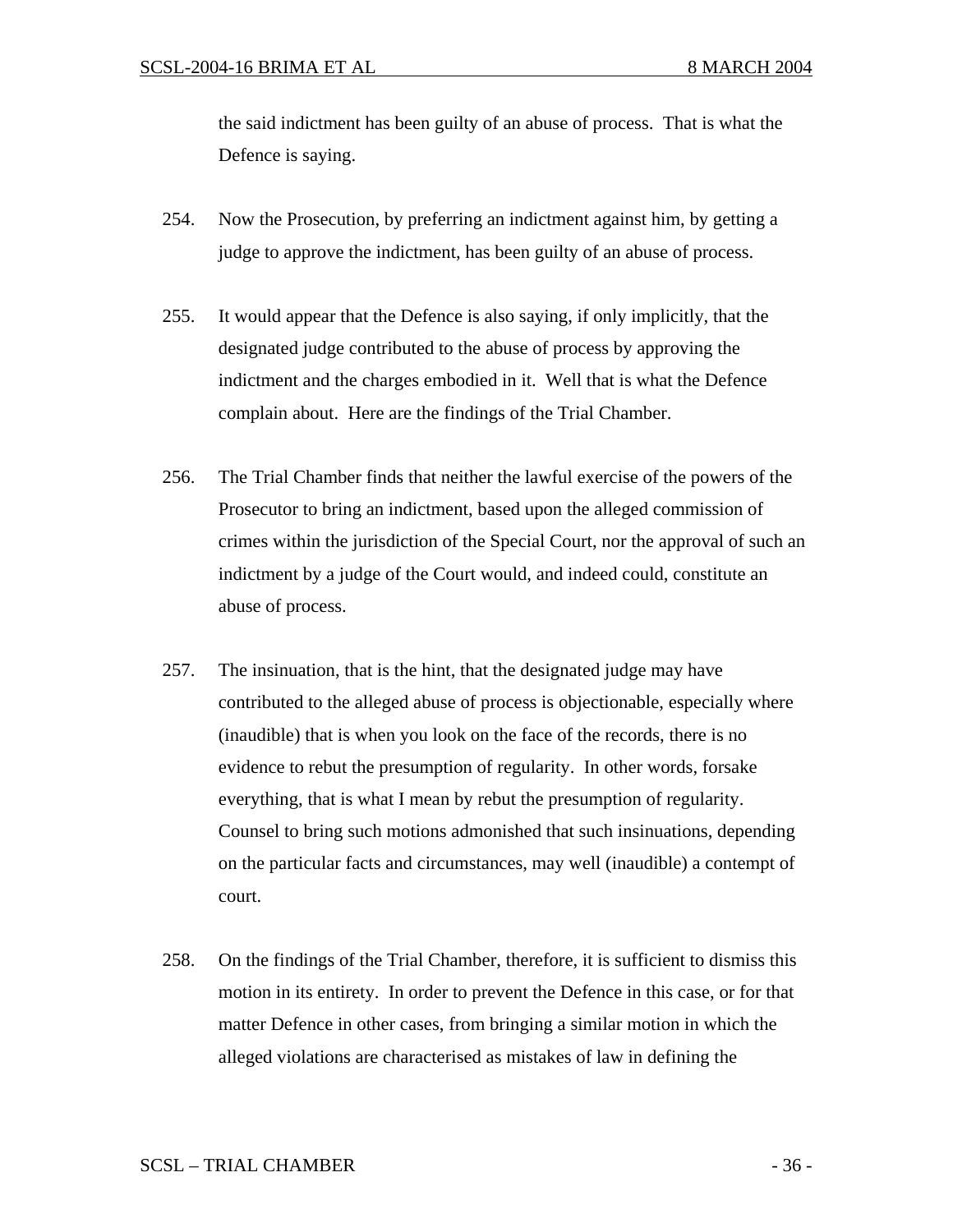competence or jurisdiction of the Special Court the trial court now briefly addresses this issue.

- 259. It is well established, clearly so, under customary international law that crimes against humanity, violations of Article 3 common to the Geneva Conventions and of Additional Protocol II and serious violations of international law entail individual criminal responsibility.
- 260. As a matter of reference, Sierra Leone is signatory to the four Geneva Conventions, Additional Protocol II to the Geneva Conventions and the Statute of the International Court. Therefore, there is no violation of the fundamental principle, the basic principle of legality in this case. In other words, the Prosecutor did everything that the law said he should do and the judge who approved the indictment did everything that the law said he should do. Of course it is an entirely different matter whether in fact evidence will be able - will be led to prove that what they allege did happen.
- 261. The motion is hereby dismissed. A written reasoned decision will be rendered in due course. Thank you.
- 262. PRESIDING JUDGE: We also have another motion that was brought on behalf of Tamba Alex Brima, by his counsel, Terry, against denial by the Acting Principal Defender to enter a legal service contract for the assignment of Terrence Terry for and on behalf of the accused. That is Tamba Alex Brima. That was filed on  $6<sup>th</sup>$  January this year. A written reasoned decision will be out shortly.
- 263. My brother Justice Itoe will give some idea of how we have structured our thoughts on that.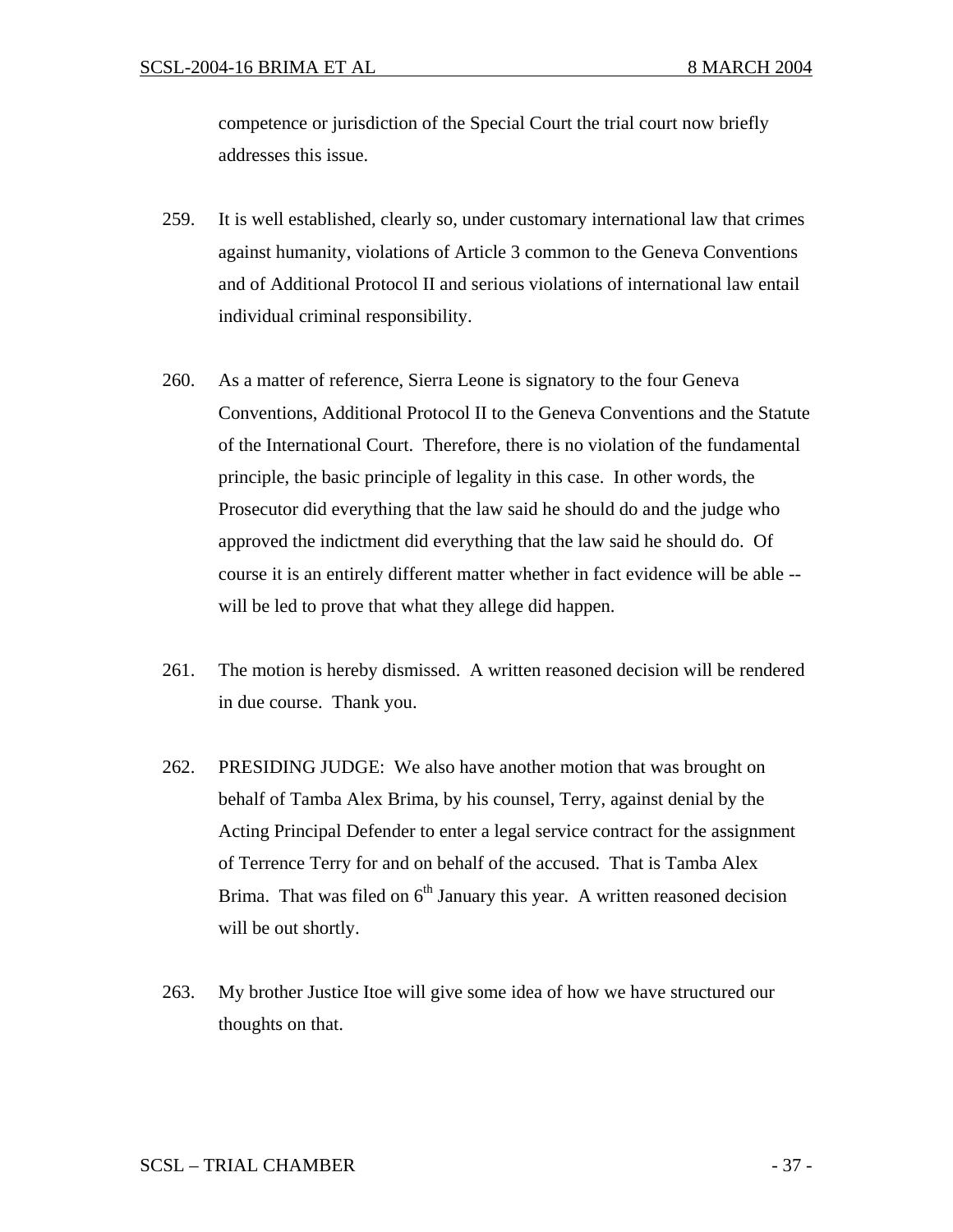- 264. JUDGE ITOE: Even though judgment was reserved in that motion, the Chamber did consider -- and this in conformity with the primary interests of reserving the rights of the defence of an accused, as spelt out in Article 17 of the Statute -- did make a preliminary order that learned counsel, Mr. Terrence Terry, continues to assume the full defence of Mr. Alex Tamba Brima pending the delivery of the final decision in this matter. And of course it is in the light of that ruling which was delivered, on the day it was heard, that Mr. Terry sent the fax which was brought to us and it was also in the light of that ruling that we got in touch with the Defence Office for the interests of Mr. Alex Tamba Brima to be fully represented in the proceedings of today.
- 265. PRESIDING JUDGE: Thank you. Well, we also have one more preliminary motion, that is a preliminary motion brought on behalf of Brima Bazzy Kamara, alleging certain defects, that is fault, mistakes, in the form of the indictment brought on 7th January this year. Because the notice had been sent out that that particular motion will be determined on the basis of the written submissions of the parties and that there will be no oral hearing. The position now is that a decision is pending and ready for publication. But it may just be mentioned, since learned counsel Fleming is here, that from the Chamber's perspective it may be that that motion is now overtaken by events.
- 266. If the Chamber's evaluation is correct, then one of the options open to learned counsel is to withdraw the motion, but if the Chamber's analysis is not correct, then it would seem as if the Chamber must proceed to deliver a judgment on the matter.
- 267. At this point I invite learned counsel Fleming, if he wishes to accept the invitation, to respond.
- 268. MR. FLEMING: I am trying to think what events might have overtaken it, Your Honour.

SCSL – TRIAL CHAMBER - 38 -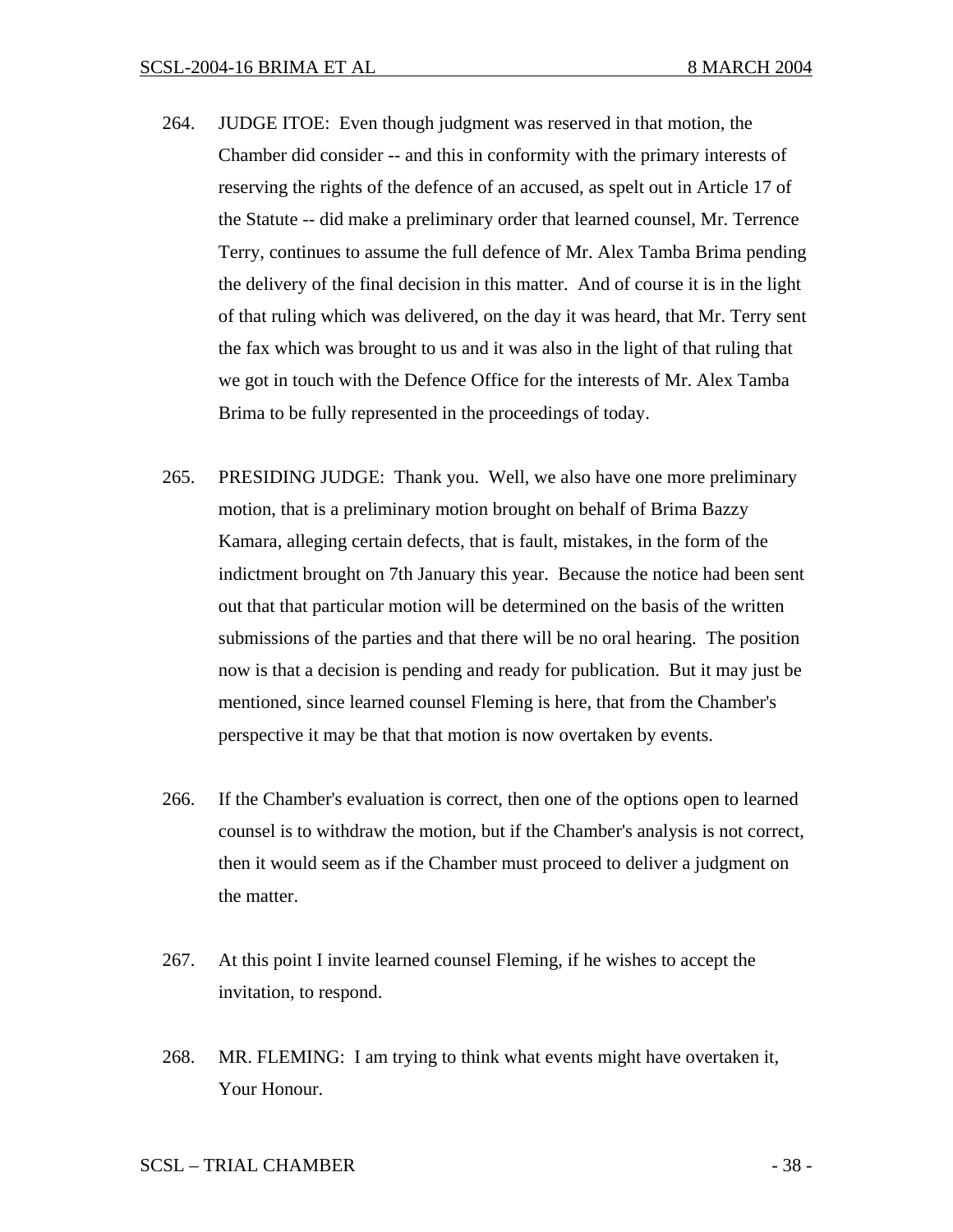- 269. PRESIDING JUDGE: Good point. My brother knows --
- 270. JUDGE BOUTET: It is the motion by the Prosecution for amendment of the indictment, which was filed shortly -- the week after, and this is sort of subsuming what you are raising in your old motion at this particular moment.
- 271. PRESIDING JUDGE: But let me also intervene straight away and say that the joinder motion to the consolidated -- but actually, counsel does not have to respond peremptorily to just our own random thinking on this, and Counsel can advise himself at some point, but it is just that this is one way of looking at it. Counsel may, in fact, be able to have another perspective of it who were not in any way pressing. You do not have to make a commitment now and I think it would be unfair to expect you to do that.
- 272. MR. FLEMING: Thank you, Your Honour, I appreciate that.
- 273. PRESIDING JUDGE: You can turn it over in your mind. It may be that, as we say in the law, there are so many different perspectives sometimes, we probably get so confused about these perspectives. Right, thanks.
- 274. MR. FLEMING: Thank you, Your Honour.
- 275. PRESIDING JUDGE: On appeal there are two matters that have gone for reference to the -- pursuant to two preliminary motions, pursuant to Rule 72, that have gone to the Appeals Chamber for determination. One is by Bazzy Kamara alleging lack of jurisdiction of the Special Court on grounds of some allegedly grave defects in the indictment; and there is also one by Santigie Borbor Kanu on lack of jurisdiction of the Special Court on grounds of abuse of process. So that's the inventory we have here for you. Any response?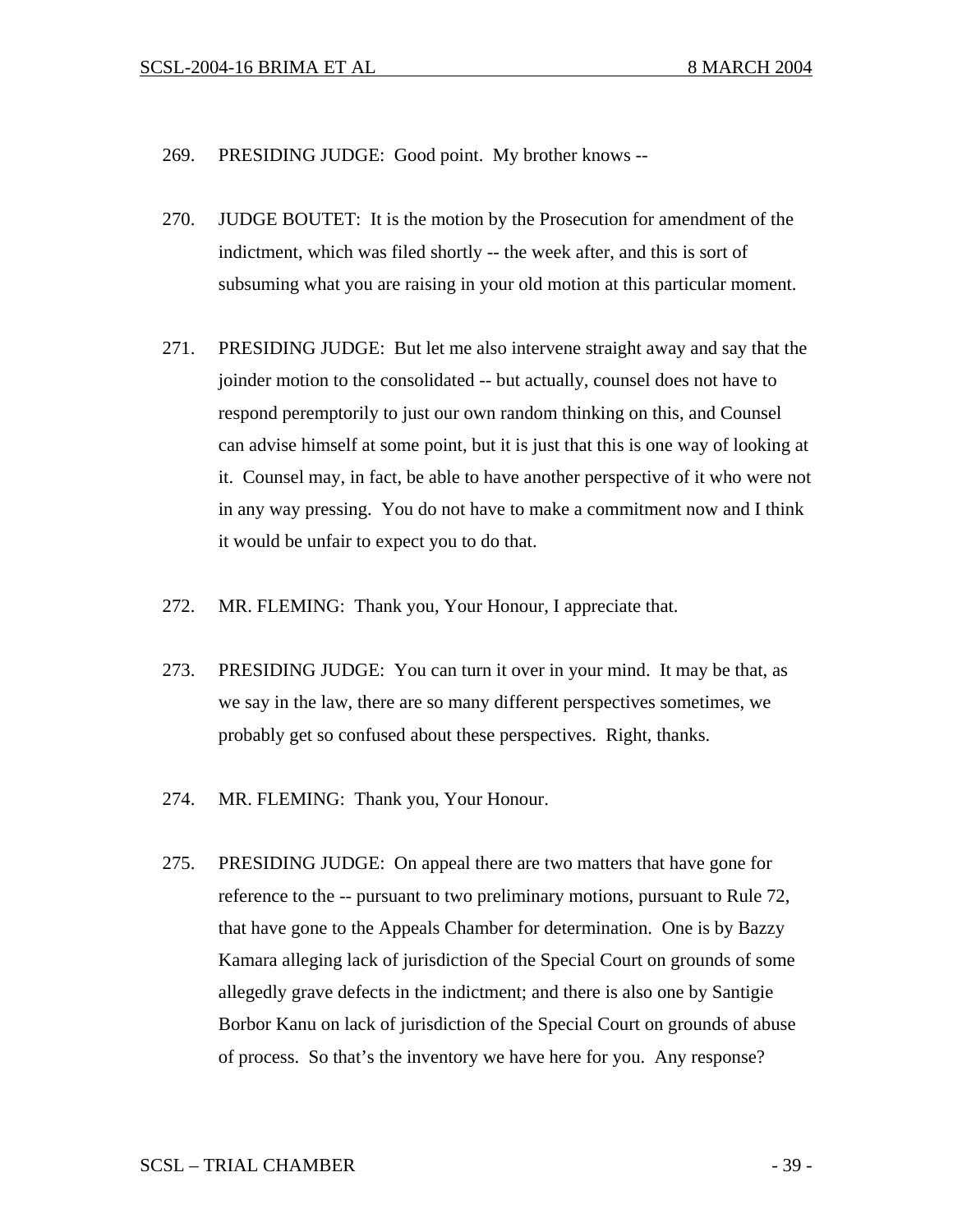- 276. MR. FLEMING: Did Your Honour say there was one pending in respect of Mr. Kamara?
- 277. PRESIDING JUDGE: Yes, I think --
- 278. JUDGE BOUTET: In the Appeals Chamber.
- 279. PRESIDING JUDGE: In the Appeals Chamber?
- 280. JUDGE BOUTET: Other than your motion for --
- 281. PRESIDING JUDGE: Yes, other than yours before us, yes.
- 282. JUDGE ITOE: There is one of yours before us at this moment.
- 283. PRESIDING JUDGE: But that was -- it was a jurisdictional one, we determined it to be raising an issue of jurisdictional importance.
- 284. MR. FLEMING: Yes, that was the matter we argued in November.
- 285. JUDGE ITOE: Before the Appeals Chamber.
- 286. PRESIDING JUDGE: It is pending.
- 287. MR. FLEMING: Yes, thank you, Your Honour. I simply didn't quite understand the way Your Honour described it, that was all.
- 288. PRESIDING JUDGE: Yes. Well, it's pending there under the reference jurisdiction, I think.
- 289. MR. FLEMING: Yes, it is a question of jurisdiction.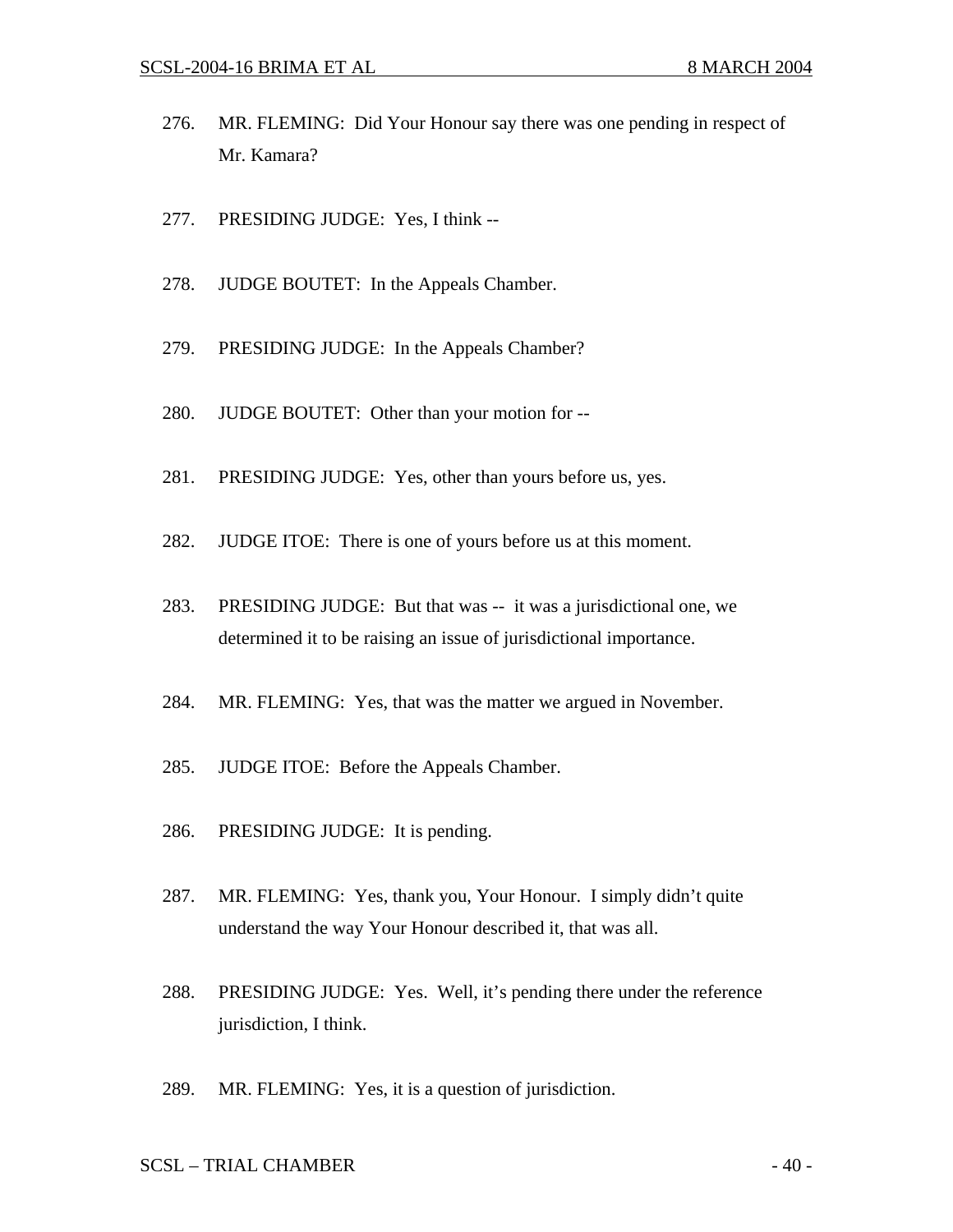- 290. PRESIDING JUDGE: Yes. We will now move on to the next item; trial schedule. The first enquiry here is for the Prosecution. How long does the Prosecution estimate its case will take, estimate not (overlapping microphones) how long does the Prosecution estimate its case will take?
- 291. MR. PETIT: Again on a worst case scenario, based on our estimate of previous experience, would probably run us around six to seven months.
- 292. PRESIDING JUDGE: Shall I invite short responses -- any relevant responses, learned counsel with limited role?
- 293. MS. CARLTON-HANCILES: None, Your Honour.
- 294. PRESIDING JUDGE: Learned Counsel –
- 295. MR. FLEMING: Goodness gracious.
- 296. PRESIDING JUDGE: Learned counsel for the third accused, Mr. Manley-Spain, what is your response, six months worst scenario? Then the second inquiry here is that we have been exploring some new concepts on -- again on some jurisprudential innovation necessitated by the granting of a joinder motion and having three separate joint trials in contradistinction to two separate joint trials as the Prosecution wanted.
- 297. And some new concept has come out and my learned brother Boutet seems to be the one who has been studying that concept. It is called a trunk case, a common trunk case concept. Common trunk for the joint RUF/AFRC evidence. So I would let him explain to us what this entails.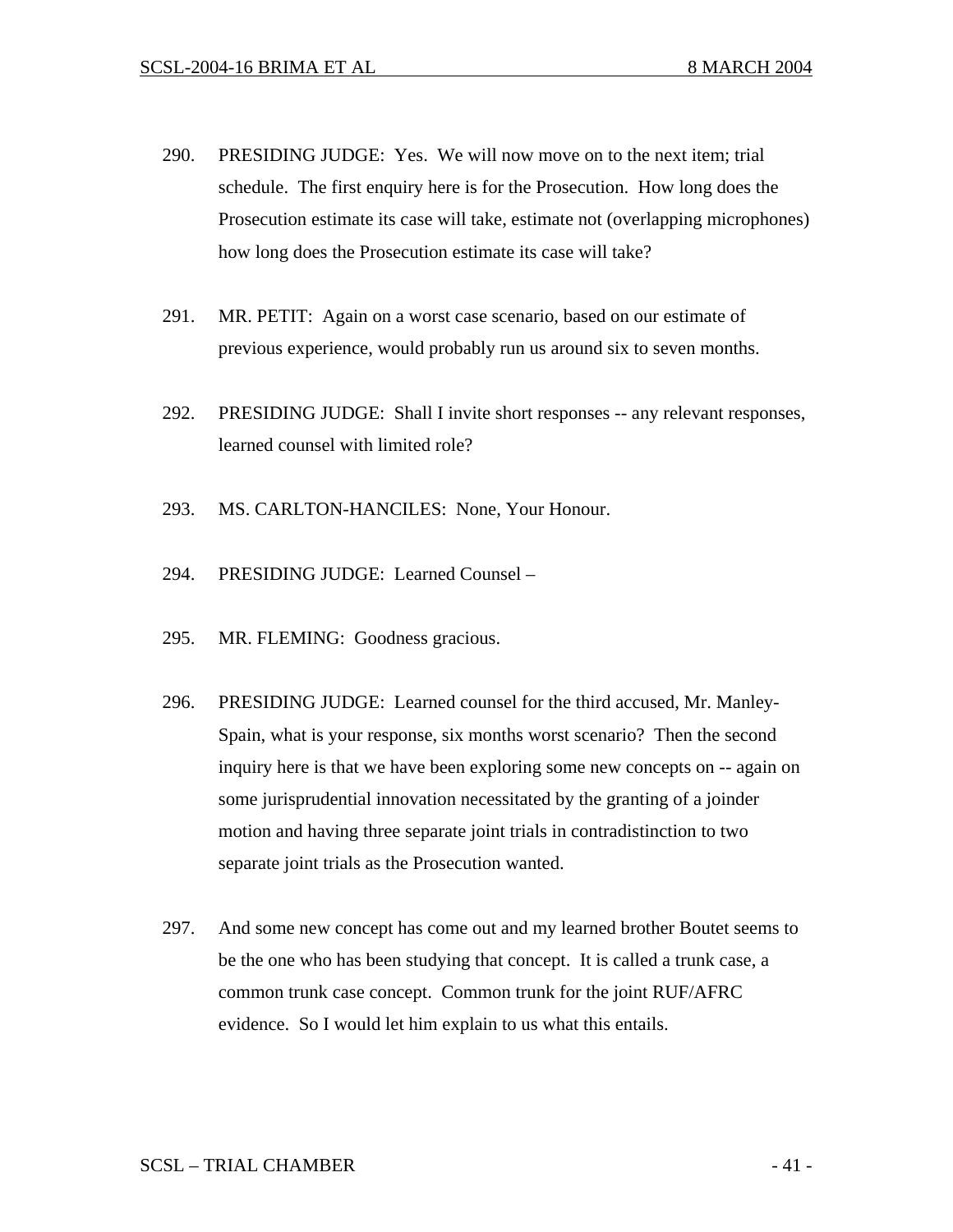- 298. JUDGE BOUTET: I must say this is -- the concept is rather an idea at this moment and that resulted from preliminary discussion I had with the office of the Principal Defender and the office of the Prosecution and together with representatives from the Registrar to see if there were some avenues that we could explore to see how we could try to move in a different manner to, on the one hand, enforce the protection of witnesses that is required and requested by the Prosecution, but at the same time, try to move ahead in a way that would not cause any harm, either to the accused or the RUF or AFRC. One suggestion was that -- and it was based largely on the fact -- and I asked the Prosecution to explain that further -- that the common trunk, which is the common witnesses that are common to RUF and AFRC, is composing about 70 per cent, maybe 60 per cent, but I think it was 70 per cent that we were told, of the evidence they intend to lead. And, therefore, at this juncture we only have one trial chamber. One is likely in the process of being appointed and created, but as we speak there is only one trial chamber.
- 299. So the exploration at that time was trying to determine how we could, if at all possible, proceed with some innovative approach to dispose of some of these problems. So that is where the -- and the common trunk concept is witnesses - - when evidence is led for these witnesses, we would sit -- we would hear all of these witnesses jointly, that is accused with counsel for AFRC would be there together with accused and counsel for RUF. And obviously, when we move into a scenario where a witness is specific to the AFRC or specific to RUF, then there is no more jointness. So that is the concept and the idea that was being assessed. No decision has been taken. This is strictly for discussion purposes at this moment.
- 300. PRESIDING JUDGE: Of course, this is all predicated on the idea that one chamber may be undertaking the two trials. That is a very important premise. In other words, one chamber will try, probably this week and next week, this armed faction, that armed faction. So as my learned brother said, the whole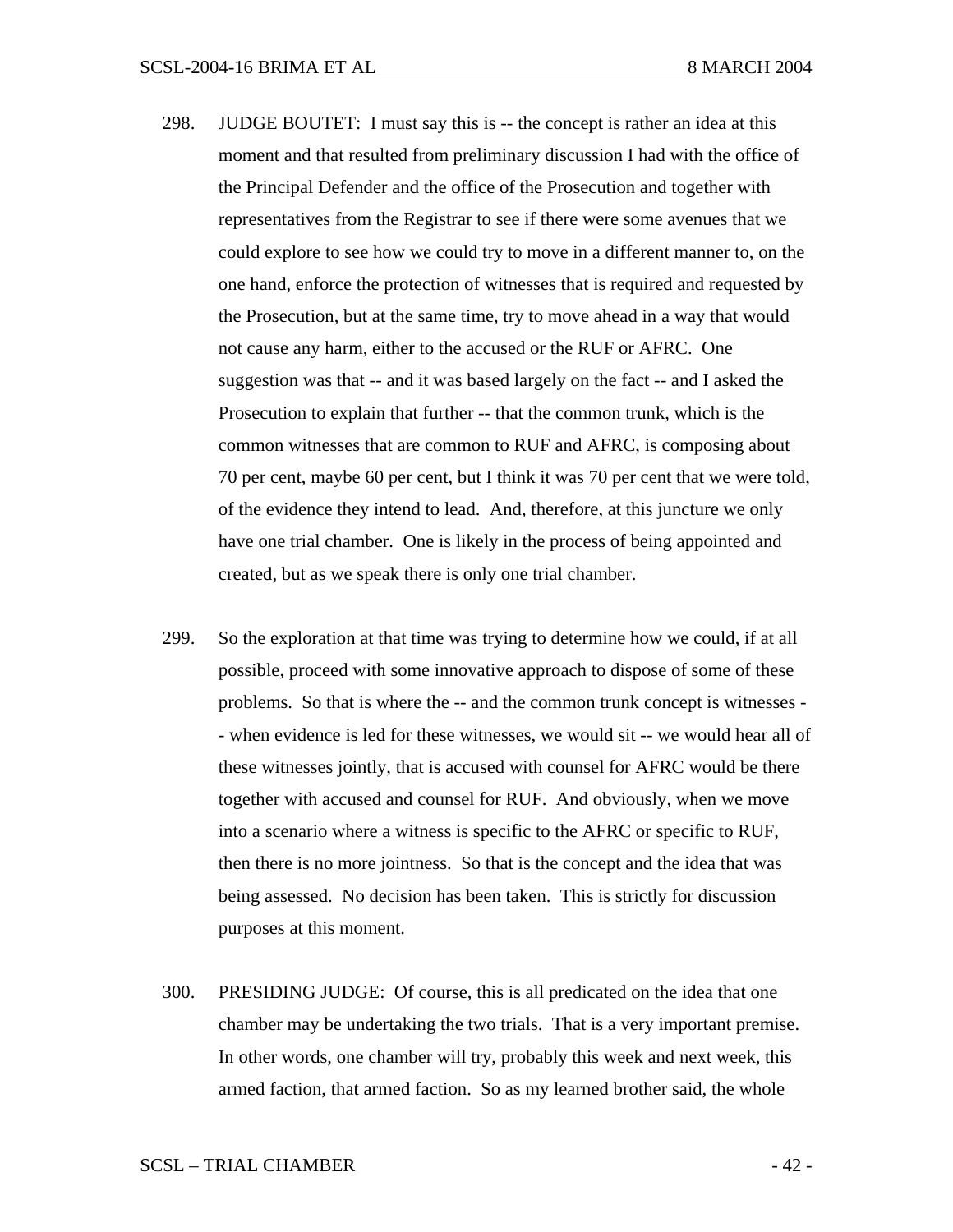idea is in its embryonic stage, we don't know how to move around -- we are trying to configure it, it's intricate. Of course, the important thing is that it would seem to be novel because we -- it hasn't been suggested that there is precedent anywhere, but we must be very careful with our innovations so that they do not prejudice the overall interests of justice. But there is nothing signed, sealed and delivered on this side, so we can hear you on that. The Defence.

- 301. JUDGE BOUTET: But, Mr. Prosecutor, have I -- close enough description of your position?
- 302. MR. COTE: I think that you have been transparent to put my colleagues on notice as it seems to be something that this Court cherished. The Prosecution will this afternoon -- I promise that I will do it before six through the head of the Chamber of the -- legal officer of the Chamber, a proposed amendment to the Rule that will, if agreed by the plenary, would at least provide for the possibility to seek leave from the Chamber to apply for common hearing or concurrent hearing of common evidence in the case where it should apply. The idea behind it was that exactly that in front of the same – if both trials are in front of the same trial chamber; that we would apply through a motion to have a common hearing of the same evidence that is against both (overlapping microphones) in front, naturally, of the six accused with the right to crossexamine of the six Defence lawyers. And at the end of that common part, the trial will separate again to avoid any conflict of interest in the Defence and will move on with one after the other, whichever one it would be.
- 303. That is creative, but I must say very honestly, Your Honour, that it was at least asked at two occasions at the ICTY and both times it was, from my understanding, rejected because both times it was from two different trial chambers and there was a huge logistical problem to have a bench of six judges hearing the same part of the evidence.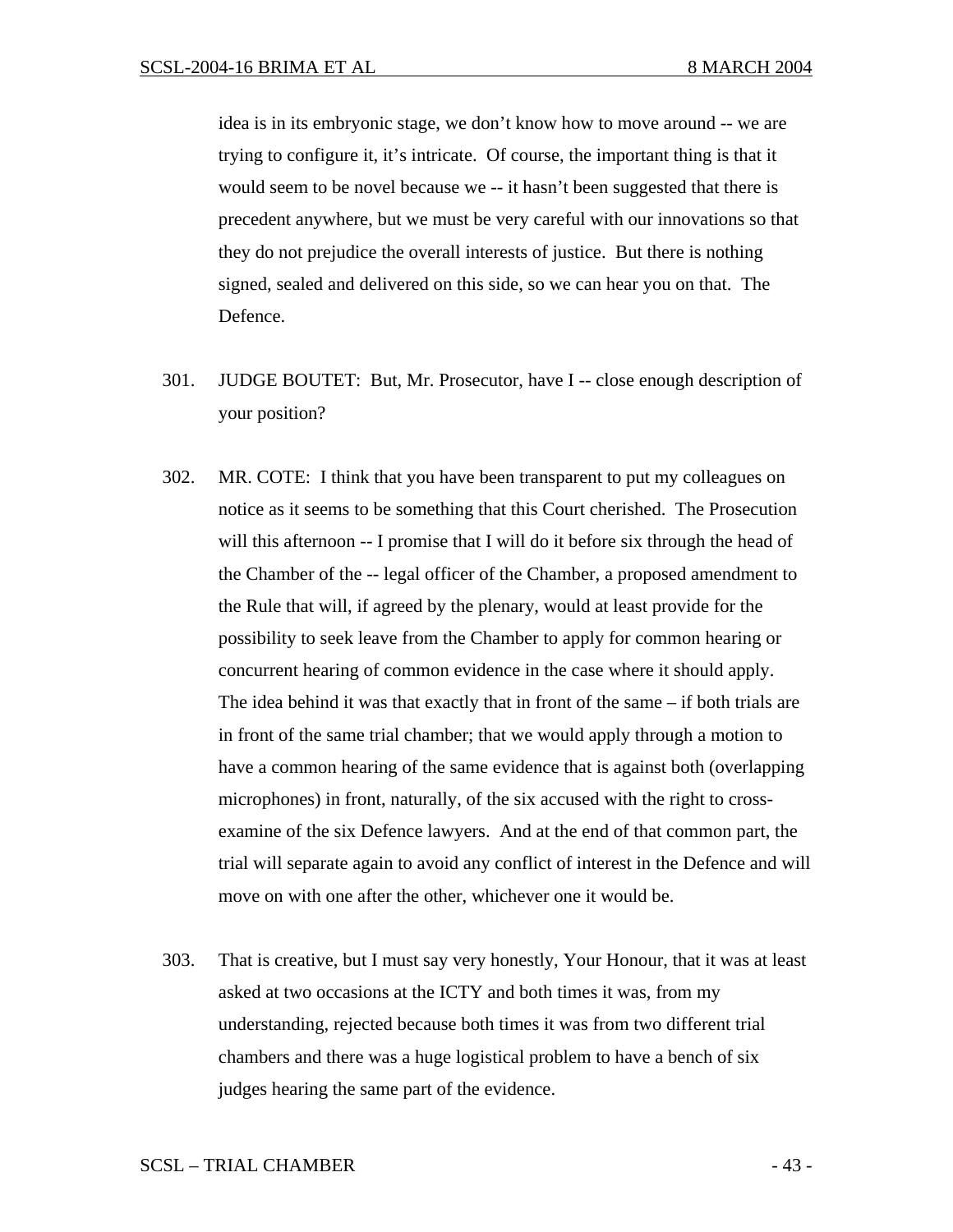- 304. PRESIDING JUDGE: Well thank you very much for that clarification and we will hear learned counsel on that side. Shall we begin with counsel with a limited role?
- 305. MS. CARLTON-HANCILES: No comments.
- 306. PRESIDING JUDGE: Learned Counsel Fleming.
- 307. MR. FLEMING: Just one comment, Your Honour. This seems to be a wonderfully subtle way of appealing Your Honours' decision not to join the trials in the first place.
- 308. JUDGE ITOE: That's it.
- 309. PRESIDING JUDGE: Interesting, interesting. That's why I said these perspectives are very useful. What about learned counsel for Kanu?
- 310. MR. MANLEY-SPAINE: We are of the opinion that that will be highly prejudicial to this process -- to bring back the joint trial.
- 311. PRESIDING JUDGE: Yes. Well the whole thing is on -- cards are on the table and if you have any useful criticisms and constructive criticisms and, how shall I say it, evaluation of the advantages and disadvantages that the Defence can contribute to the Prosecution or to the Chamber feel free to let us know. I mean when you go and think about it. The idea is so new that it is important that we reflect on it, the advantages and disadvantages.
- 312. Well we have covered this third sub-item here, views on the same judges hearing the RUF/AFRC evidence that could be incorporated in the notion of a common trial.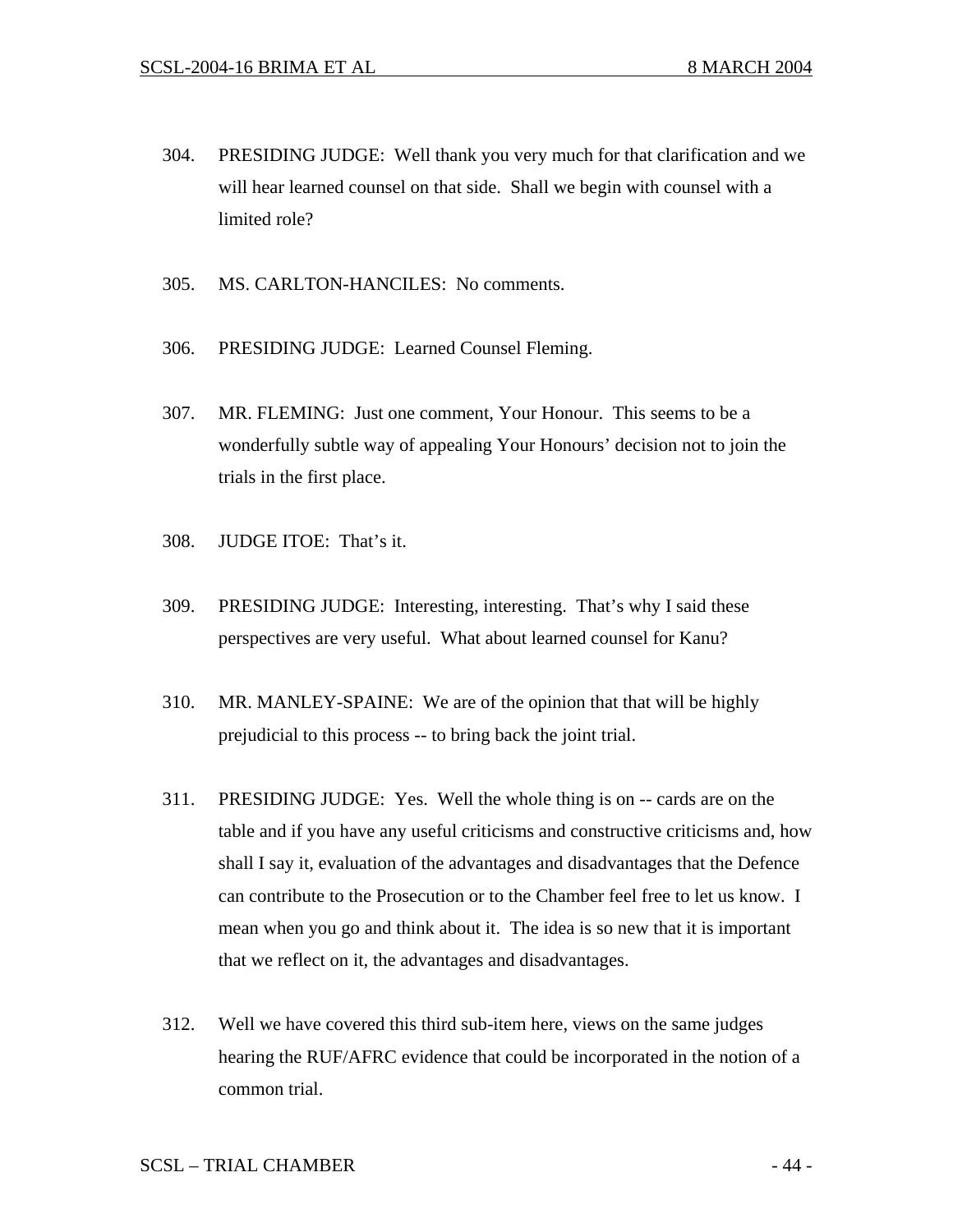- 313. The final matter to resolve is that there is a proposal that we hold a pre-trial conference, possibly the week of the 19th or the week of the 26th April, a pretrial conference. Remember, we are dealing with three different concepts here; status conference, pre-trial conference and pre-defence conference. So we are trying to see whether April 19th or April 26th, the week of that, would be convenient to all concerned for a pre-trial conference?
- 314. JUDGE BOUTET: I should add to what my Presiding Judge has been saying that we have said to colleagues for the Defence in the other groups that we firmly intend to begin soon with the trial and soon means soon. If at all possible, we would like to do it in May and so if it is not May, early June. But this is essentially what we have in mind and therefore that's why we are talking here of a pre-trial conference (inaudible). So we will make sure that the information has been discussed in the other status conferences, as I say, essentially the same nature with you. So we have talked in very, very general terms, we did not fix a trial date to say it is 1stJune, but these are the kind of discussions that took place. So you know what we have in mind at this particular time.
- 315. We say this because of the context of a pre-trial conference -- this is very important to know what we are aiming at, at this time -- at this moment.
- 316. PRESIDING JUDGE: Thank you, Judge Boutet. Any short comments from the Prosecution on the proposal?
- 317. MR. CÔTE: Our position is still the same, Your Honour. We believe that the week of 19th April would be an appropriate week to hold a pre-trial conference. We are also advising the Court that if no trial date is set before the pre-trial conference then because of the witness protection orders we need 42 days before we start disclosing the identity of the witnesses.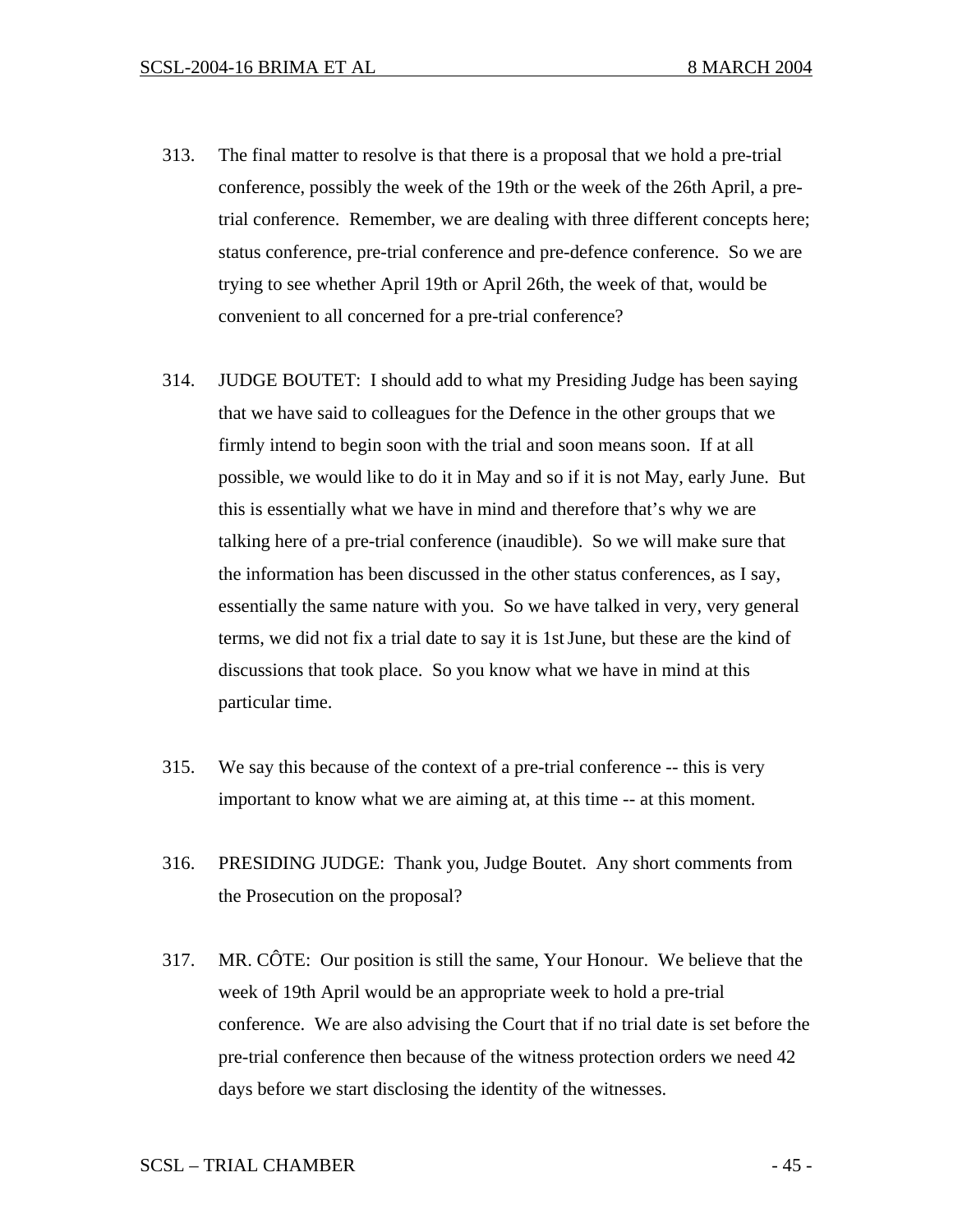- 318. PRESIDING JUDGE: Yes, we will take cognizance of that.
- 319. MR. CÔTE: And then the trial will have to be beginning of June. We intend to have a trial beginning in the middle of May, this Chamber will have to fix a date of trial before the pre-trial conference is starting. This is our proposal that was agreed upon by the lawyers from the CDF and that was my understanding also more or less agreed upon -- maybe not the date of trial, but certainly the pre-trial conference date for the RUF.
- 320. I would insist again, very briefly, that if this Court is fixing a date of trial, I mean, we are talking of a real date of trial because we are going to have to put into place protection measures for witnesses six weeks before the beginning of trial, and if this Court is fixing a date of trial just for meeting certain delay on the day of trial, then there is another postponement of two or three months, then we would have put people in jeopardy or in witness protection for a much longer period than would -- I don't think that the witness support unit at the Registry unit will be able to support that if you determine that, Your Honour.
- 321. PRESIDING JUDGE: Thank you. We were reminded at some point that 19th April is not a particularly auspicious time to  $-$  yes, for purposes of the trial because of some national holidays that is round at the time. It is the 27th not the 19th.
- 322. MR. CÔTE: The problem of the 19th, Your Honour was that --
- 323. JUDGE ITOE: Returning from --
- 324. MR. CÔTE: Exactly, everybody is returning from the Court recess and flying on the 19th.

SCSL – TRIAL CHAMBER  $-46$  -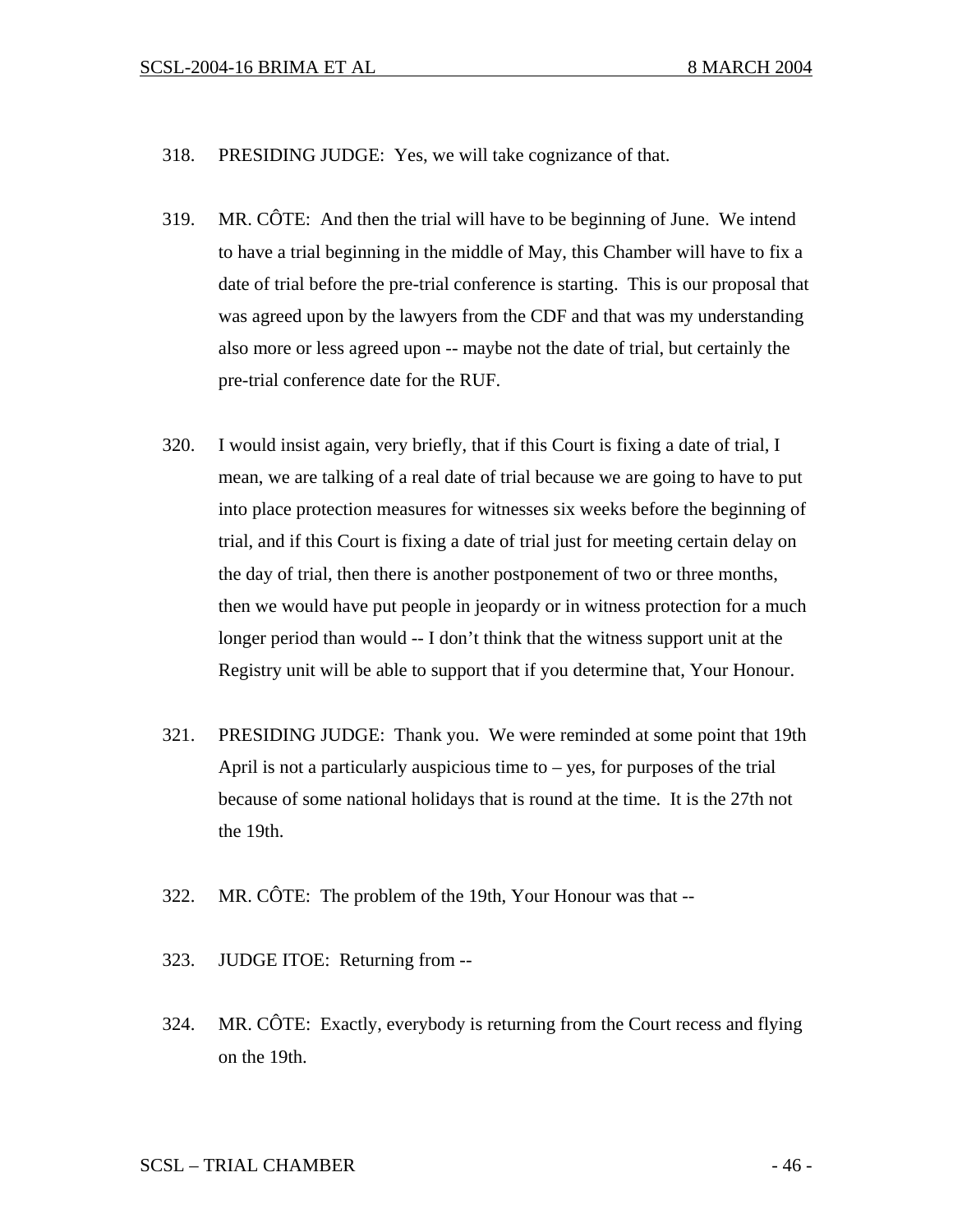- 325. PRESIDING JUDGE: In other words the Easter recess would just have begun.
- 326. MR. CÔTE: Finished.
- 327. PRESIDING JUDGE: Will have finished, quite right. What's the mind of the Defence on this, the 19th or the 26th as possible pre-trial conference date? Do you have any statement, Ms. Carlton-Hanciles?
- 328. MS. CARLTON-HANCILES: Your Honour, I have no statement to say on that .
- 329. PRESIDING JUDGE: What about Mr. Fleming.
- 330. MR. FLEMING: Your Honour, the 19th is a particularly bad week for me if I am to be here. I have an obligation before the Appeal Chamber of the ICTR on the 22nd. So I will not be able to be here in the week of the 19th, but certainly immediately after that the week commencing the 26th I would be able to be here.
- 331. PRESIDING JUDGE: Okay, the records will reflect that.
- 332. JUDGE ITOE: The 26th?
- 333. MR. FLEMING: The 26th, Your Honours, yes.
- 334. PRESIDING JUDGE: The records will reflect that. What about learned counsel for the third accused?
- 335. MR. MANLEY-SPAINE: We are convenient with the 19th.
- 336. PRESIDING JUDGE: Yes.

SCSL – TRIAL CHAMBER  $-47$  -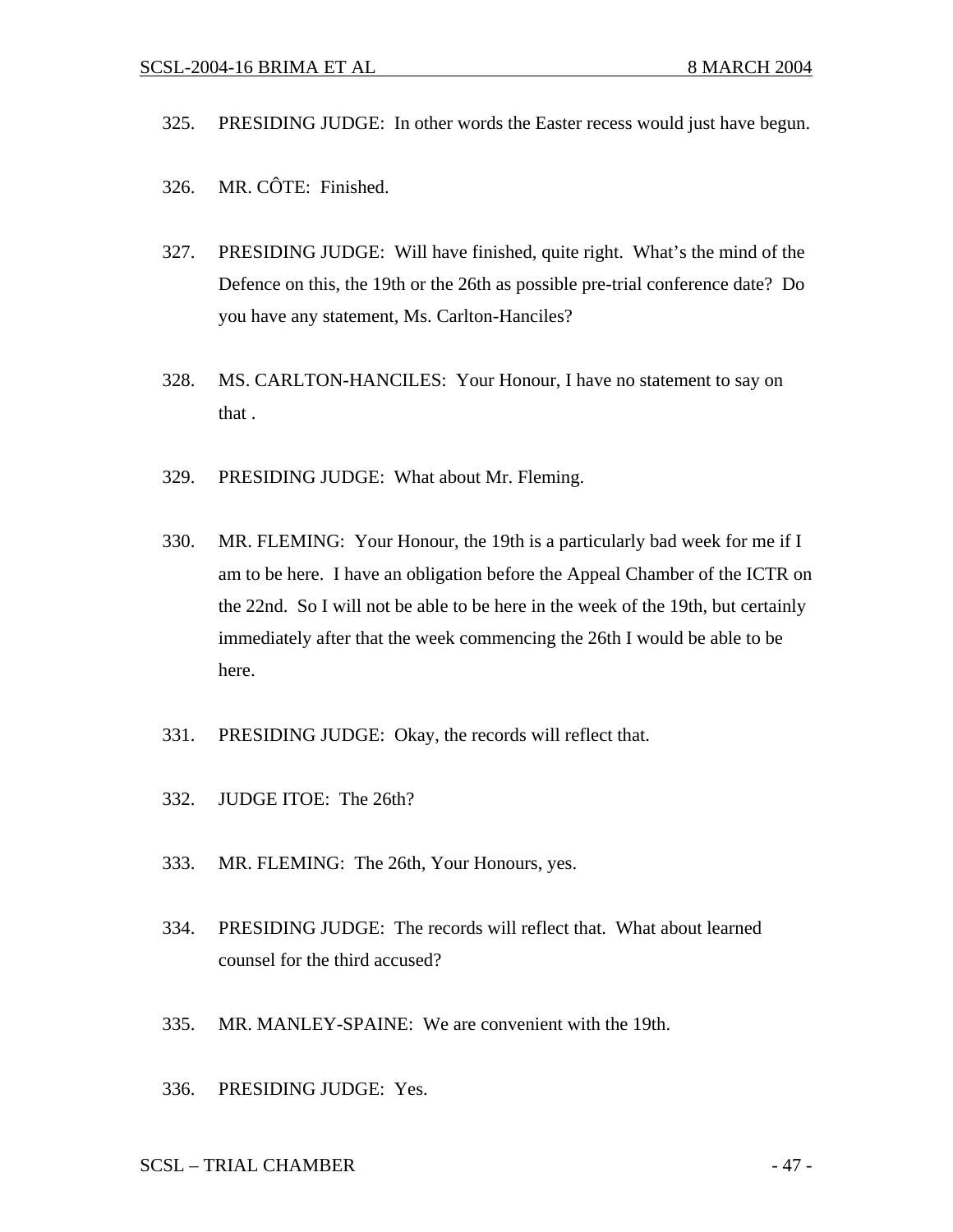- 337. JUDGE ITOE: And the 27th we've been informed, is a public holiday. Is there any point starting on the pre-trial conference? What are the dates, do we have the dates? Do we have a calendar here?
- 338. MR. CÔTE: 19th is a Monday.
- 339. MR. FLEMING: 26th is a Monday.
- 340. PRESIDING JUDGE: 26th is a Monday, and 27th is a holiday.
- 341. MR. COTE: 26th is a Monday, and Tuesday the 27th is the Independence Day.
- 342. PRESIDING JUDGE: So probably the 28th -- it will be --
- 343. MR. FLEMING: Later in that week would certainly suit me best, but of course I am only one person to be considered.
- 344. PRESIDING JUDGE: Yes, well, I mean, we will factor the various positions into -- and come up with something acceptable to all.
- 345. MR. MANLEY-SPAINE: May I --
- 346. PRESIDING JUDGE: Yes.
- 347. MR. MANLEY-SPAINE: Your Honour, I have communications from our team leader that he will not be available --
- 348. PRESIDING JUDGE: Who is that, your team leader?

SCSL – TRIAL CHAMBER  $-48$  -